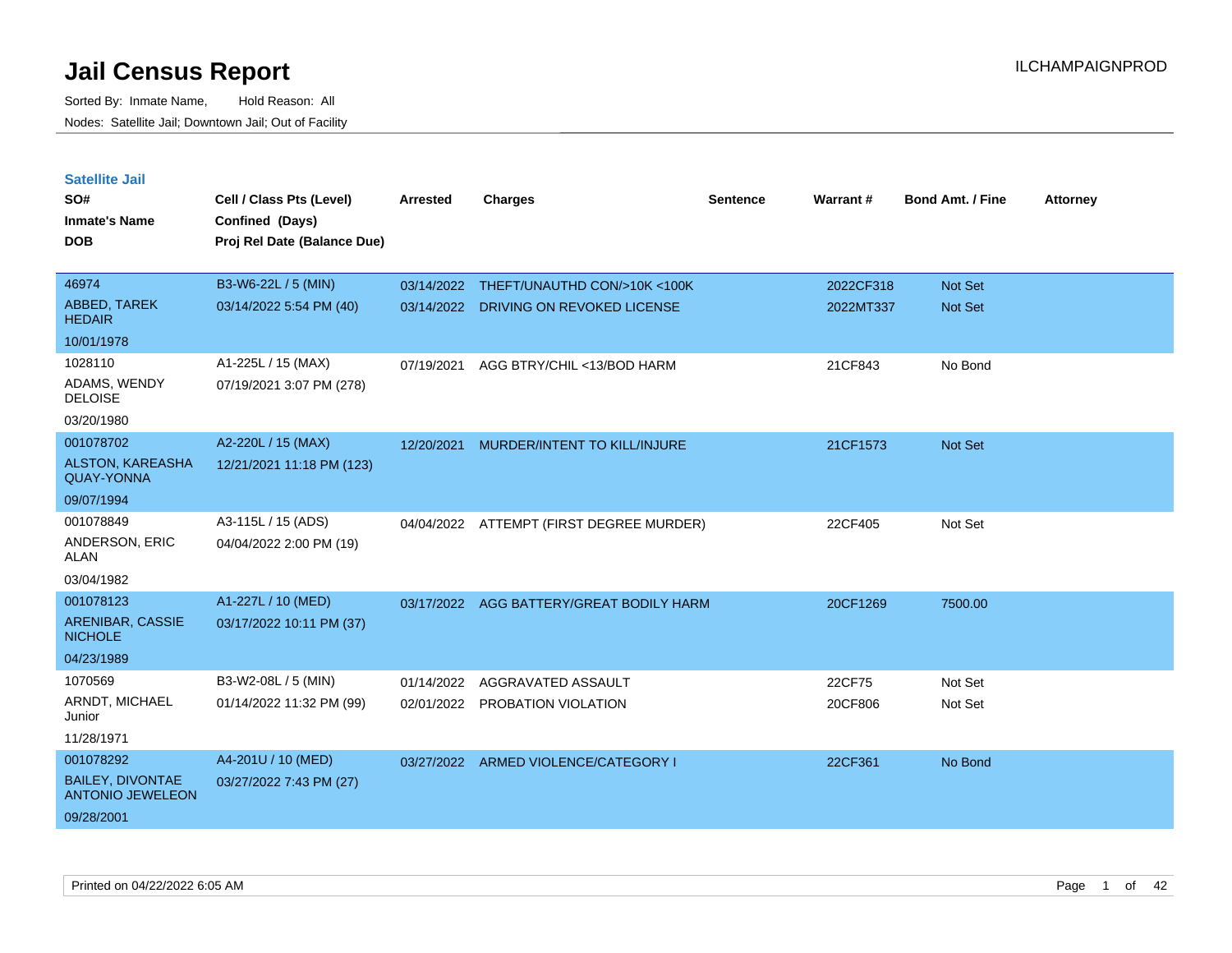Sorted By: Inmate Name, Hold Reason: All Nodes: Satellite Jail; Downtown Jail; Out of Facility

| SO#<br><b>Inmate's Name</b><br><b>DOB</b>                         | Cell / Class Pts (Level)<br>Confined (Days)<br>Proj Rel Date (Balance Due) | <b>Arrested</b>                                                                                              | <b>Charges</b>                                                                                                                                                                                                                                                   | <b>Sentence</b> | Warrant#                                                                                                 | <b>Bond Amt. / Fine</b>                                                              | <b>Attorney</b> |
|-------------------------------------------------------------------|----------------------------------------------------------------------------|--------------------------------------------------------------------------------------------------------------|------------------------------------------------------------------------------------------------------------------------------------------------------------------------------------------------------------------------------------------------------------------|-----------------|----------------------------------------------------------------------------------------------------------|--------------------------------------------------------------------------------------|-----------------|
| 001079027<br><b>BANKS, GRANZLEE</b>                               | B1-105U / 10 (MED)<br>04/07/2022 3:10 PM (16)                              |                                                                                                              | 04/07/2022 AGG UNLAWFUL USE OF WEAPON                                                                                                                                                                                                                            |                 | 2022CF425                                                                                                | Not Set                                                                              |                 |
| 01/13/1993                                                        |                                                                            |                                                                                                              |                                                                                                                                                                                                                                                                  |                 |                                                                                                          |                                                                                      |                 |
| 001078565<br><b>BARBER, MARK</b><br>ANTHONY, Junior<br>09/24/2003 | B1-104U / 15 (MAX)<br>11/05/2021 7:40 AM (169)                             | 11/05/2021<br>11/05/2021<br>11/05/2021                                                                       | POSSESSION OF STOLEN FIREARM<br>RECEIVE/POSS/SELL STOLEN VEH<br><b>BURGLARY</b>                                                                                                                                                                                  |                 | 21CF1366<br>2021CF1309<br>21CF1369                                                                       | Not Set<br>25000.00<br>Not Set                                                       |                 |
| 518851<br><b>MASSIE</b><br>09/24/1986                             | A4-104L / 10 (MED)<br>BARKER, ALEXANDER 01/11/2022 2:37 PM (102)           | 01/11/2022<br>01/11/2022<br>01/11/2022<br>01/11/2022<br>01/11/2022<br>01/11/2022<br>01/11/2022               | DRIVING ON REVOKED LICENSE<br>OBSTRUCTING IDENTIFICATION<br><b>FELON POSS/USE WEAPON/FIREARM</b><br>POSS AMT CON SUB EXCEPT(A)/(D)<br><b>BAD CHK/OBTAIN CON PROP/&gt;150</b><br><b>BAD CHK/OBTAIN CON PROP/&gt;150</b><br>METH DELIVERY/15<100 GRAMS             | 20y (DOC)       | 2020TR16539<br>2020CM222<br>20CF361<br>2020CF863<br>20CF192<br>19CF1686<br>20CF1383                      | 1500.00<br>1500.00<br>15000.00<br>15000.00<br>15000.00<br>15000.00<br>No Bond        |                 |
| 969121<br><b>BECKLEY, ANTHONY</b><br><b>PATRICK</b><br>06/30/1989 | A4-206L / 15 (MAX)<br>11/25/2021 7:16 PM (149)                             | 11/25/2021<br>11/25/2021                                                                                     | <b>CRIM TRESPASS TO RESIDENCE</b><br>HOME INVASION/GREAT BOD HARM                                                                                                                                                                                                | 4y (DOC)        | 21CF1444<br>2021CF840                                                                                    | Not Set<br>No Bond                                                                   |                 |
| 1074563<br>BENIPAL, VIPANJOT<br><b>SINGH</b><br>12/05/1994        | BOOKH-3<br>04/22/2022 4:28 AM (1)                                          | 04/22/2022<br>04/22/2022<br>04/22/2022<br>04/22/2022<br>04/22/2022<br>04/22/2022<br>04/22/2022<br>04/22/2022 | DRVG UNDER INFLU OF ALCOHOL<br>AGG DUI/LIC SUSP OR REVOKED<br>DRIVING ON SUSPENDED LICENSE<br>DRVG UNDER INFLU/BAC 0.08<br><b>IMPROPER TRAFFIC LANE USAGE</b><br><b>DISREGARD STOP SIGN</b><br><b>TRANSP/CARRY ALC LIQ/DRIVER</b><br>DRVG UNDER INFLU OF ALCOHOL |                 | 21DT30<br>2022CFAWOW<br>2022TRAWOW<br>2022DTAWOW<br>2022TRAWOW<br>2022TRAWOW<br>2022TRAWOW<br>2022DTAWOW | 3000.00<br>No Bond<br>No Bond<br>No Bond<br>No Bond<br>No Bond<br>No Bond<br>No Bond |                 |
| 001077327<br><b>HAFIZ EL</b>                                      | B4-221U / 10 (MED)<br>BENJAMIN, CLARENCE 04/10/2022 5:16 AM (13)           | 04/10/2022<br>04/10/2022                                                                                     | <b>DOMESTIC BATTERY</b><br>RESIST/OBSTRUCTING A PEACE OFFICEF                                                                                                                                                                                                    |                 | 21CM826<br>22CM102                                                                                       | 1000.00<br>100.00                                                                    |                 |

11/07/1985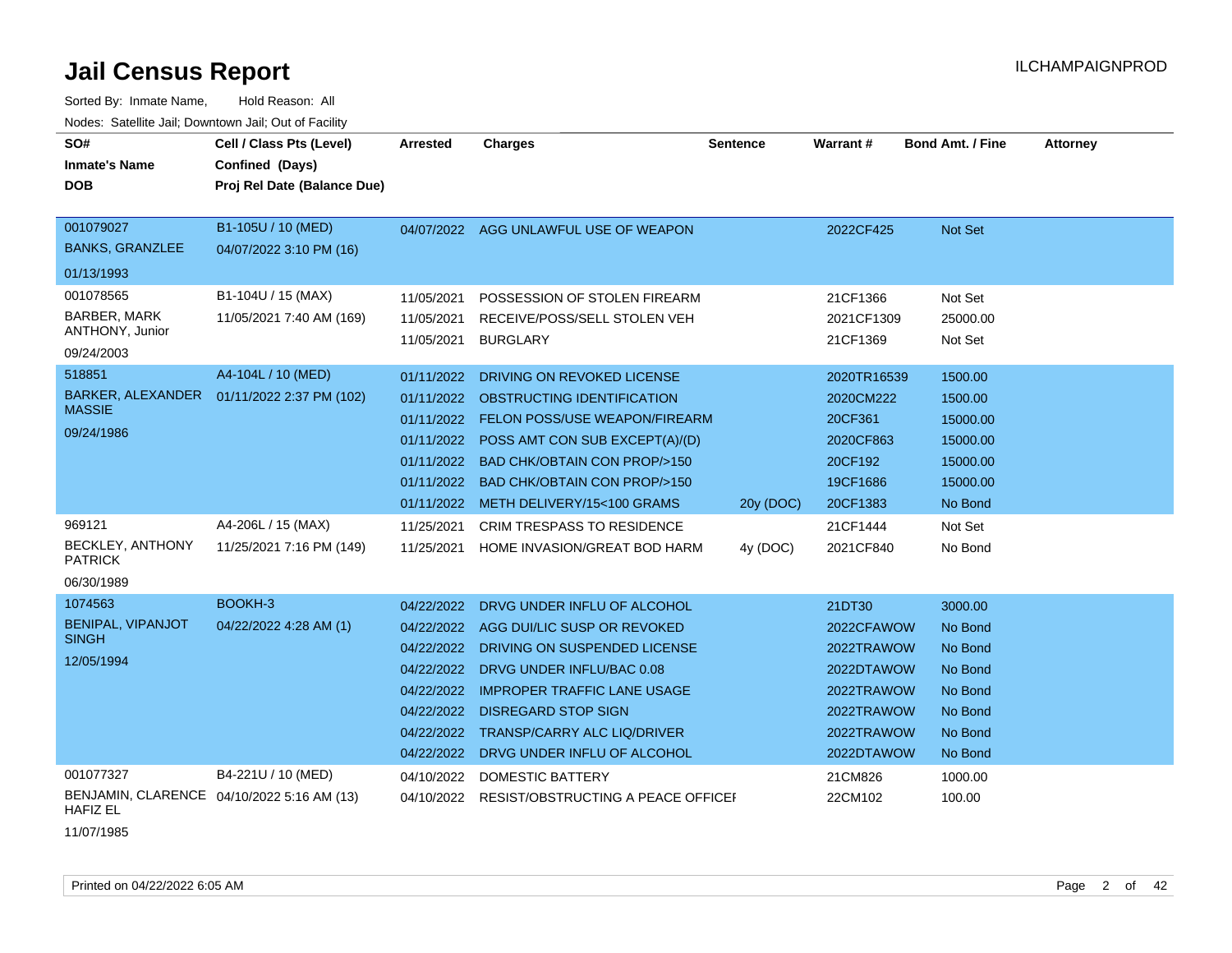Sorted By: Inmate Name, Hold Reason: All Nodes: Satellite Jail; Downtown Jail; Out of Facility

| SO#                                      | Cell / Class Pts (Level)                   | <b>Arrested</b> | <b>Charges</b>                            | <b>Sentence</b> | Warrant#   | <b>Bond Amt. / Fine</b> | <b>Attorney</b> |
|------------------------------------------|--------------------------------------------|-----------------|-------------------------------------------|-----------------|------------|-------------------------|-----------------|
| Inmate's Name                            | Confined (Days)                            |                 |                                           |                 |            |                         |                 |
| DOB                                      | Proj Rel Date (Balance Due)                |                 |                                           |                 |            |                         |                 |
|                                          |                                            |                 |                                           |                 |            |                         |                 |
| 001078969                                | B1-104L / 10 (MED)                         |                 | 03/22/2022 AGG UNLAWFUL USE WEAPON/PERSON |                 | 22CF345    | Not Set                 |                 |
| BEVERLY, SAYVION<br><b>LAMONTE</b>       | 03/22/2022 10:20 PM (32)                   |                 |                                           |                 |            |                         |                 |
| 11/20/2002                               |                                            |                 |                                           |                 |            |                         |                 |
| 923208                                   | B3-W7-26L / 10 (MED)                       | 01/22/2022      | CRIM TRES TO RES/PERS PRESENT             |                 | 22CF92     | Not Set                 |                 |
| BREADY, ANDREW<br><b>NICHOLAS</b>        | 01/22/2022 7:43 PM (91)                    |                 |                                           |                 |            |                         |                 |
| 06/08/1988                               |                                            |                 |                                           |                 |            |                         |                 |
| 001079000                                | A4-201L / 15 (MAX)                         | 04/01/2022      | MURDER/STRONG PROB KILL/INJURE            |                 | 22CF102    | 2000000.00              |                 |
| <b>BROCK, TONY LAMAR</b>                 | 04/01/2022 9:02 AM (22)                    |                 |                                           |                 |            |                         |                 |
|                                          |                                            |                 |                                           |                 |            |                         |                 |
| 04/01/2004                               |                                            |                 |                                           |                 |            |                         |                 |
| 61675                                    | B1-202L / 10 (MED)                         |                 | 02/10/2022 AGG DISCHARGE FIREARM/OCC BLDG |                 | 20CF374    | 100000.00               |                 |
| <b>BROWN, ANTONIO</b><br><b>BURNETT</b>  | 02/10/2022 3:28 PM (72)                    |                 |                                           |                 |            |                         |                 |
| 03/04/1983                               |                                            |                 |                                           |                 |            |                         |                 |
| 51247                                    | B1-202U / 10 (MED)                         | 04/15/2021      | FELON POSS/USE WEAPON/FIREARM             |                 | 21CF411    | <b>Not Set</b>          |                 |
| <b>BROWN, DANTE</b><br><b>MAURICE</b>    | 04/15/2021 6:24 PM (373)                   |                 |                                           |                 |            |                         |                 |
| 04/19/1979                               |                                            |                 |                                           |                 |            |                         |                 |
| 1015739                                  | BOOKH-2 / 5 (MIN)                          | 04/14/2022      | <b>CRIMINAL TRESPASS BUILDING</b>         |                 | 22CM114    | 100.00                  |                 |
|                                          | BROWN, JERI CHANCY 04/14/2022 10:11 PM (9) |                 | 04/19/2022 AGGRAVATED BATTERY             |                 | 2021CF1260 | Not Set                 |                 |
|                                          |                                            |                 |                                           |                 |            |                         |                 |
| 03/07/1989                               |                                            |                 |                                           |                 |            |                         |                 |
| 1028357                                  | A4-203U / 15 (MAX)                         | 03/23/2022      | DOMESTIC BATTERY/OTHER PRIOR              |                 | 22CF348    | Not Set                 |                 |
| <b>BROWN, MARCUS</b><br><b>RICKELL</b>   | 03/23/2022 7:13 PM (31)                    |                 | 03/23/2022 FELON POSS/USE WEAPON/FIREARM  |                 | 22CF349    | No Bond                 |                 |
| 01/06/1995                               |                                            |                 |                                           |                 |            |                         |                 |
| 990921                                   | B4-121L / 15 (MAX)                         | 01/20/2022      | MFG/DEL 1<15 GR COCAINE/ANLG              |                 | 19CF369    | 25000.00                |                 |
| <b>BROWN, QUINTIN</b><br><b>MARSHAUN</b> | 01/20/2022 7:19 PM (93)                    | 01/20/2022      | ARMED HABITUAL CRIMINAL                   |                 | 21CF935    | 750000.00               |                 |
|                                          |                                            |                 |                                           |                 |            |                         |                 |

09/26/1991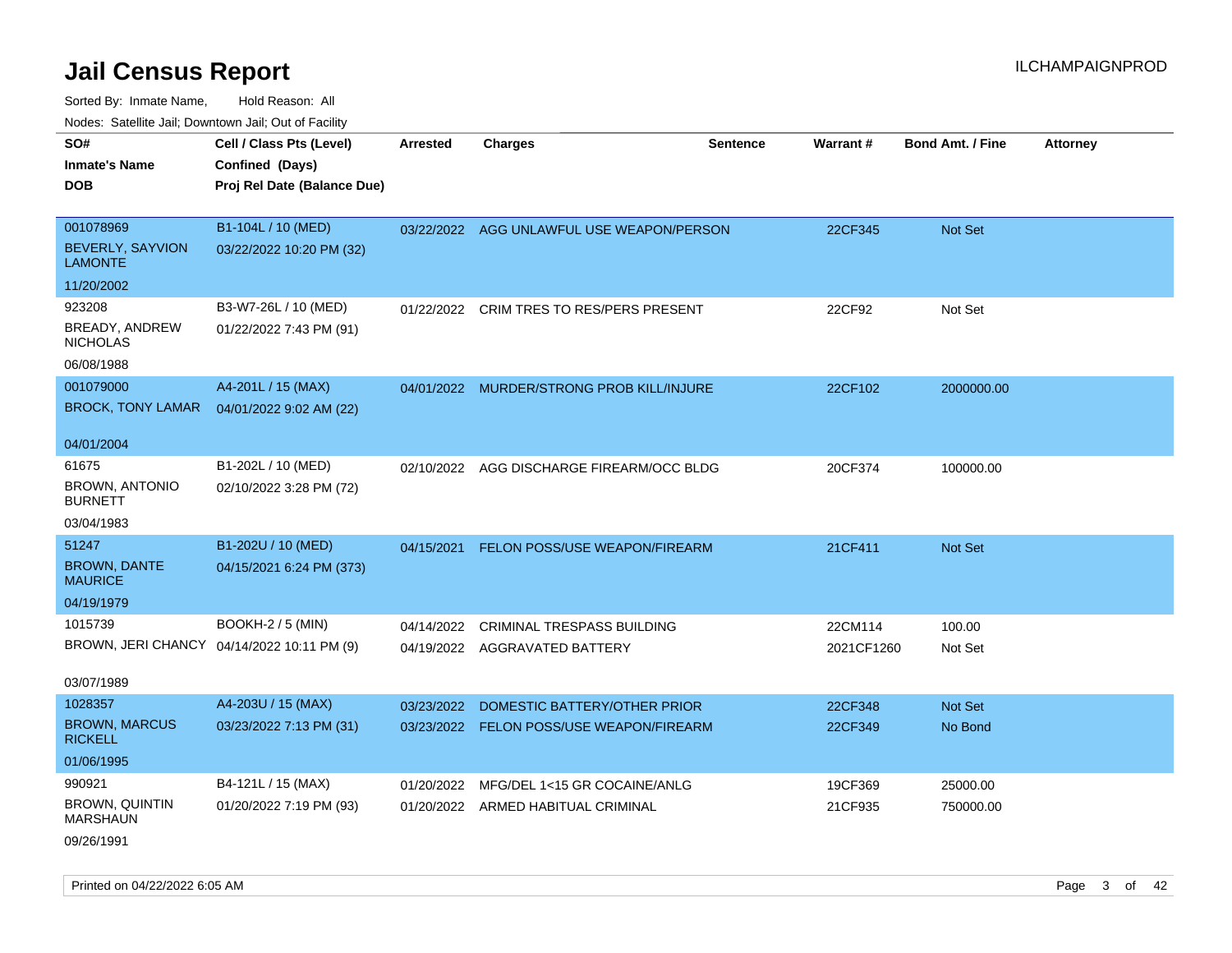Sorted By: Inmate Name, Hold Reason: All Nodes: Satellite Jail; Downtown Jail; Out of Facility

| SO#<br><b>Inmate's Name</b>               | Cell / Class Pts (Level)<br>Confined (Days) | <b>Arrested</b> | <b>Charges</b>                           | <b>Sentence</b> | Warrant#   | <b>Bond Amt. / Fine</b> | <b>Attorney</b> |
|-------------------------------------------|---------------------------------------------|-----------------|------------------------------------------|-----------------|------------|-------------------------|-----------------|
| DOB                                       | Proj Rel Date (Balance Due)                 |                 |                                          |                 |            |                         |                 |
| 29957                                     | B4-222L / 15 (MAX)                          | 11/13/2021      | <b>FELON POSS/USE WEAPON/FIREARM</b>     |                 | 21CF1390   | <b>Not Set</b>          |                 |
| <b>BROWN, RODNEY</b><br>LOUIS             | 11/13/2021 8:57 PM (161)                    | 11/13/2021      | AGG CRIM SX AB/>5 YR OLDER VIC           |                 | 2019CF0718 | 250000.00               |                 |
| 01/07/1968                                |                                             |                 |                                          |                 |            |                         |                 |
| 981645                                    | B4-225L / 15 (MAX)                          | 01/27/2022      | MURDER                                   |                 | 22CF114    | 1000000.00              |                 |
| BRUMFIELD,<br>JONATHAN EZEKEIL            | 01/27/2022 8:15 PM (86)                     |                 |                                          |                 |            |                         |                 |
| 08/03/1989                                |                                             |                 |                                          |                 |            |                         |                 |
| 1047579                                   | A1-124L / 10 (MED)                          | 02/24/2022      | ARMED ROBBERY/NO FIREARM                 |                 | 22CF232    | <b>Not Set</b>          |                 |
| <b>BUTLER, TAMYRA</b><br><b>COSHAWN</b>   | 02/24/2022 5:40 AM (58)                     |                 |                                          |                 |            |                         |                 |
| 07/06/1988                                |                                             |                 |                                          |                 |            |                         |                 |
| 39474                                     | B1-101U / 10 (ADS)                          | 07/06/2021      | MFG/DEL 15<100 GR HEROIN/ANLG            |                 | 21CF792    | Not Set                 |                 |
| CAMPBELL, AARON<br>JACOB                  | 07/06/2021 11:56 PM (291)                   |                 |                                          |                 |            |                         |                 |
| 07/18/1974                                |                                             |                 |                                          |                 |            |                         |                 |
| 001078953                                 | A4-203L / 10 (MED)                          |                 | 03/15/2022 POSSESSION OF STOLEN FIREARM  |                 | 2022CF319  | Not Set                 |                 |
| CAMPBELL,<br><b>MOHAMMED BURNELL</b>      | 03/15/2022 10:50 PM (39)                    |                 |                                          |                 |            |                         |                 |
| 09/25/1991                                |                                             |                 |                                          |                 |            |                         |                 |
| 1045467                                   | A4-104U / 15 (MAX)                          | 04/01/2022      | MFG/DEL CANNABIS/30-500 GRAMS            |                 | 20CF87     | 100000.00 / 34.00       |                 |
| CARPENTER-MOORE.<br>JOSEPH CARL, Junior   | 04/02/2022 5:22 PM (21)                     |                 | 04/01/2022 MFG/DEL CANNABIS/30-500 GRAMS |                 | 19CF1770   | 100000.00 / 34.00       |                 |
| 04/18/1992                                |                                             |                 |                                          |                 |            |                         |                 |
| 1060436                                   | B1-106U / 10 (MED)                          | 01/06/2022      | AGGRAVATED UNLAWFUL RESTRAINT            |                 | 22CF29     | <b>Not Set</b>          |                 |
| <b>CARTER, DERESHEO</b><br><b>DEWAYNE</b> | 01/06/2022 8:43 PM (107)                    |                 | 01/06/2022 FELON ESCAPE/PEACE OFFICER    |                 | 22CF28     | Not Set                 |                 |
| 09/10/1991                                |                                             |                 |                                          |                 |            |                         |                 |
| 1064838                                   | A3-213U / 10 (ADS)                          | 04/13/2022      | <b>VIOLATE OP/OTHER PRIOR</b>            |                 | 2022CM68   | 5000.00                 |                 |
| CARTER, JAMAL                             | 04/13/2022 6:34 PM (10)                     | 04/13/2022      | DRIVING DURING SUSPENSION                |                 | 2022MT403  | 230.00                  |                 |
| <b>ANTONIO</b>                            |                                             | 04/13/2022      | FELON POSS/USE WEAPON/FIREARM            |                 | 2022CF464  | Not Set                 |                 |
| 09/25/1997                                |                                             |                 | 04/18/2022 CRIMINAL TRESPASS TO PROPERTY |                 | 2020CF1015 | Not Set                 |                 |

Printed on 04/22/2022 6:05 AM Page 4 of 42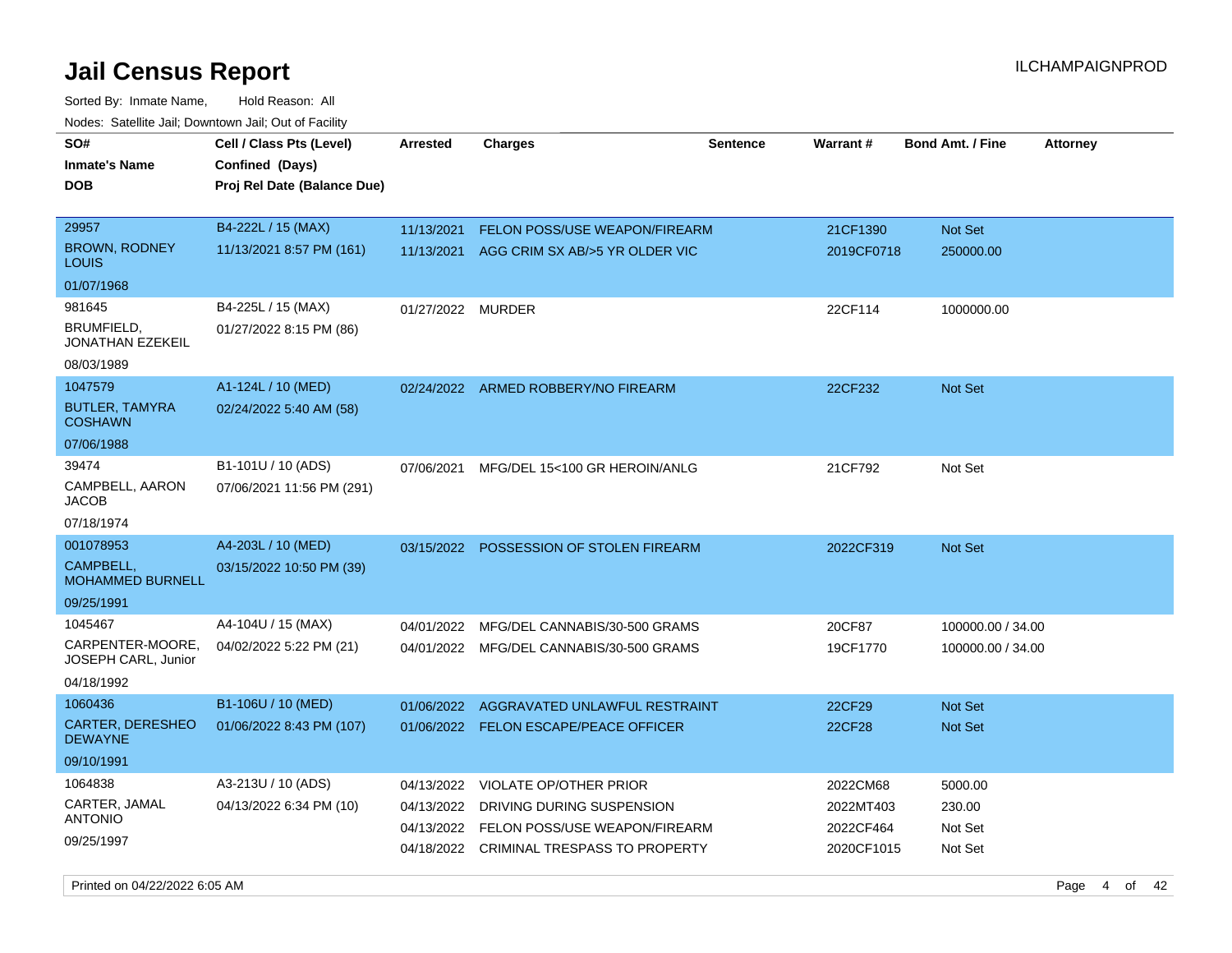Sorted By: Inmate Name, Hold Reason: All Nodes: Satellite Jail; Downtown Jail; Out of Facility

| SO#<br><b>Inmate's Name</b><br><b>DOB</b> | Cell / Class Pts (Level)<br>Confined (Days)<br>Proj Rel Date (Balance Due) | <b>Arrested</b> | <b>Charges</b>                           | <b>Sentence</b> | Warrant#   | <b>Bond Amt. / Fine</b> | <b>Attorney</b> |
|-------------------------------------------|----------------------------------------------------------------------------|-----------------|------------------------------------------|-----------------|------------|-------------------------|-----------------|
|                                           |                                                                            |                 |                                          |                 |            |                         |                 |
| 001077353                                 | B1-106L / 15 (MAX)                                                         | 02/12/2022      | ALCOHOL SALES - MINOR 19-20              |                 | 2020OV127  | 1000.00                 |                 |
| <b>CARTER, JAMES</b><br><b>IVORY</b>      | 02/13/2022 1:19 AM (69)                                                    |                 | 02/12/2022 FELON POSS/USE WEAPON/FIREARM |                 | 22CF173    | No Bond                 |                 |
| 08/12/2000                                |                                                                            |                 |                                          |                 |            |                         |                 |
| 957936                                    | A4-103U / 15 (MAX)                                                         | 03/10/2022      | DELIVERY OF OR POSSESSION OF W/INT       |                 | 22CF295    | Not Set                 |                 |
| CAVETTE, JUSTIN<br><b>EUGENE</b>          | 03/10/2022 12:10 PM (44)                                                   |                 |                                          |                 |            |                         |                 |
| 08/02/1988                                |                                                                            |                 |                                          |                 |            |                         |                 |
| 1029088                                   | B1-107L / 10 (MED)                                                         | 12/21/2021      | <b>FELON POSS/USE FIREARM PRIOR</b>      |                 | 21CF1338   | 250000.00               |                 |
| <b>CHAPPLE, MALIK</b><br><b>BIANCO</b>    | 12/22/2021 10:02 AM (122)                                                  |                 |                                          |                 |            |                         |                 |
| 10/25/1994                                |                                                                            |                 |                                          |                 |            |                         |                 |
| 1072407                                   | A2-121L / 10 (MED)                                                         | 04/17/2022      | FORGERY/ISSUE/DELIVER DOCUMENT           |                 | 2021CF1159 | 24850.00                |                 |
| <b>CLARK, AMY KANANI</b>                  | 04/17/2022 1:20 AM (6)                                                     |                 | 04/17/2022 AGG BATTERY/PEACE OFFICER     |                 | 22CF473    | No Bond                 |                 |
| 11/29/1988                                |                                                                            |                 |                                          |                 |            |                         |                 |
| 1074517                                   | BOOKH-3                                                                    | 04/21/2022      | <b>FELON POSS/USE WEAPON/FIREARM</b>     |                 | 22CFAWOW   | <b>Not Set</b>          |                 |
| <b>CLARK, TONY</b>                        | 04/21/2022 2:14 PM (2)                                                     | 04/21/2022      | AGG UUW/PERSON/NO FOID                   |                 | 22CFAWOW   | Not Set                 |                 |
| <b>TERRELL JR</b>                         |                                                                            | 04/21/2022      | RETAIL THEFT/DISP MERCH/<\$300           |                 | 22CF000362 | 1000.00                 |                 |
| 05/03/1999                                |                                                                            | 04/21/2022      | <b>CRIM DAMAGE TO PROPERTY &lt;\$500</b> |                 | 22CM000085 | 5000.00                 |                 |
| 001078812                                 | B1-207U / 15 (MAX)                                                         | 02/01/2022      | ARMED ROBBERY/ARMED W/FIREARM            |                 | 22CF145    | Not Set                 |                 |
| COBB, SINTRAE<br>SANCHEZ                  | 02/01/2022 8:33 PM (81)                                                    |                 |                                          |                 |            |                         |                 |
| 07/05/2002                                |                                                                            |                 |                                          |                 |            |                         |                 |
| 001077485                                 | A1-227U / 15 (MAX)                                                         | 12/21/2021      | MURDER/INTENT TO KILL/INJURE             |                 | 2021CF1282 | 1000000.00              |                 |
| <b>COLBERT, ARIEANA</b><br><b>FELICIA</b> | 12/21/2021 2:08 PM (123)                                                   |                 |                                          |                 |            |                         |                 |
| 12/13/2000                                |                                                                            |                 |                                          |                 |            |                         |                 |
| 34805                                     | B4-227U / 15 (MAX)                                                         | 10/01/2021      | DOMESTIC BATTERY                         |                 | 21CF1183   | Not Set                 |                 |
|                                           | CONERLY, KIN JOSEPH 10/01/2021 1:53 AM (204)                               | 10/01/2021      | ARMED HABITUAL CRIMINAL                  |                 | 21CF1184   | Not Set                 |                 |
| 11/16/1971                                |                                                                            | 10/06/2021      | POSS STOLEN VEHICLE > \$25,000           |                 | 19CF1786   | Not Set                 |                 |
|                                           |                                                                            |                 |                                          |                 |            |                         |                 |

Printed on 04/22/2022 6:05 AM Page 5 of 42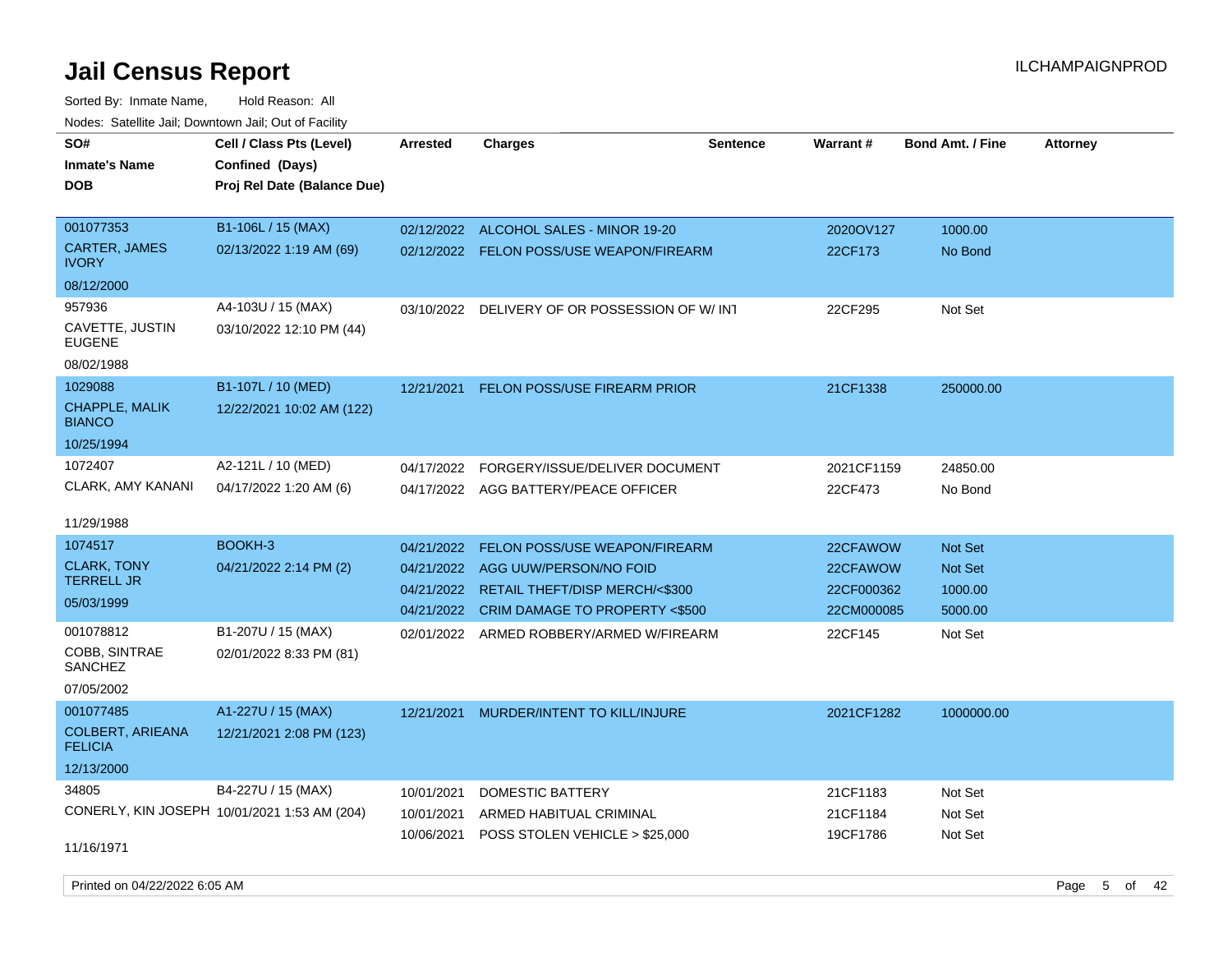| ivuutos. Saltiilit Jall, Duwilluwii Jall, Oul of Facility |                             |                     |                                       |                 |            |                         |                 |
|-----------------------------------------------------------|-----------------------------|---------------------|---------------------------------------|-----------------|------------|-------------------------|-----------------|
| SO#                                                       | Cell / Class Pts (Level)    | Arrested            | <b>Charges</b>                        | <b>Sentence</b> | Warrant#   | <b>Bond Amt. / Fine</b> | <b>Attorney</b> |
| <b>Inmate's Name</b>                                      | Confined (Days)             |                     |                                       |                 |            |                         |                 |
| <b>DOB</b>                                                | Proj Rel Date (Balance Due) |                     |                                       |                 |            |                         |                 |
|                                                           |                             |                     |                                       |                 |            |                         |                 |
| 1072673                                                   | A3-215U / 5 (MIN)           |                     | 04/14/2022 VIOLATE ORDER PROTECTION   |                 | 2022CM112  | No Bond                 |                 |
| <b>COWART, WILL</b><br><b>SIMEON</b>                      | 04/14/2022 1:19 PM (9)      |                     |                                       |                 |            |                         |                 |
| 02/18/1999                                                |                             |                     |                                       |                 |            |                         |                 |
| 001077549                                                 | B2-T3-10L / 10 (SPH)        | 12/22/2020          | PRED CRIM SEX ASLT/VICTIM <13         |                 | 2020CF1469 | Not Set                 |                 |
| CRISTOBAL-MATEO,<br><b>CRISTOBAL</b>                      | 12/22/2020 1:17 PM (487)    |                     |                                       |                 |            |                         |                 |
| 12/02/1988                                                |                             |                     |                                       |                 |            |                         |                 |
| 998245                                                    | A3-111L / 5 (MIN)           |                     | 04/14/2022 VIOLATE SEX OFFENDER REGIS | 3y (DOC)        | 21CF1317   | No Bond                 |                 |
| DAVIS, JEREMY<br><b>EDWARD</b>                            | 04/14/2022 1:15 PM (9)      |                     |                                       |                 |            |                         |                 |
| 12/20/1990                                                |                             |                     |                                       |                 |            |                         |                 |
| 1023587                                                   | A4-102L / 15 (MAX)          | 09/24/2021          | MFG/DEL CANNABIS/2.5-10 GRAMS         |                 | 21CF1155   | Not Set                 |                 |
| DAVIS, MARTIN<br>DENNIS                                   | 09/24/2021 9:38 PM (211)    | 09/24/2021          | ARMED HABITUAL CRIMINAL               |                 | 2021-CF681 | 500000.00               |                 |
| 12/02/1994                                                |                             |                     |                                       |                 |            |                         |                 |
| 56972                                                     | B3-W8-32L / 10 (MED)        | 08/30/2021          | POSS STOLEN VEHICLE > \$25,000        |                 | 21CF1044   | Not Set                 |                 |
| DAY, DANIEL JOSEPH                                        | 08/30/2021 3:07 PM (236)    | 09/04/2021          | <b>BURGLARY</b>                       |                 | 21CF1054   | <b>Not Set</b>          |                 |
|                                                           |                             |                     |                                       |                 |            |                         |                 |
| 10/16/1982                                                |                             |                     |                                       |                 |            |                         |                 |
| 64070                                                     | A4-107L / 10 (MED)          | 02/18/2022 BURGLARY |                                       |                 | 21CF1176   | 20000.00                |                 |
| DECKER, ANTHONY V                                         | 02/18/2022 6:52 PM (64)     |                     |                                       |                 |            |                         |                 |
| 11/27/1982                                                |                             |                     |                                       |                 |            |                         |                 |
| 62982                                                     | B3-W3-10L / 5 (MIN)         | 04/07/2022          | DRIVING ON REVOKED LICENSE            | 60d (CJ)        |            | No Bond                 |                 |
| DEGARMO, ARTHUR                                           | 04/07/2022 12:36 PM (16)    |                     | 04/07/2022 DRIVING ON REVOKED LICENSE |                 |            |                         |                 |
| <b>JOSEPH</b>                                             |                             |                     |                                       |                 |            | No Bond                 |                 |
| 03/27/1978                                                | 5/6/2022 (0.00)             |                     |                                       |                 |            |                         |                 |
| 001079047                                                 | B1-206U / 10 (MED)          |                     | 04/10/2022 HOME INVASION/CAUSE INJURY |                 | 22CF432    | Not Set                 |                 |
| DILLARD, WILDON<br><b>JEROME</b>                          | 04/11/2022 1:54 AM (12)     |                     |                                       |                 |            |                         |                 |
| 03/27/1971                                                |                             |                     |                                       |                 |            |                         |                 |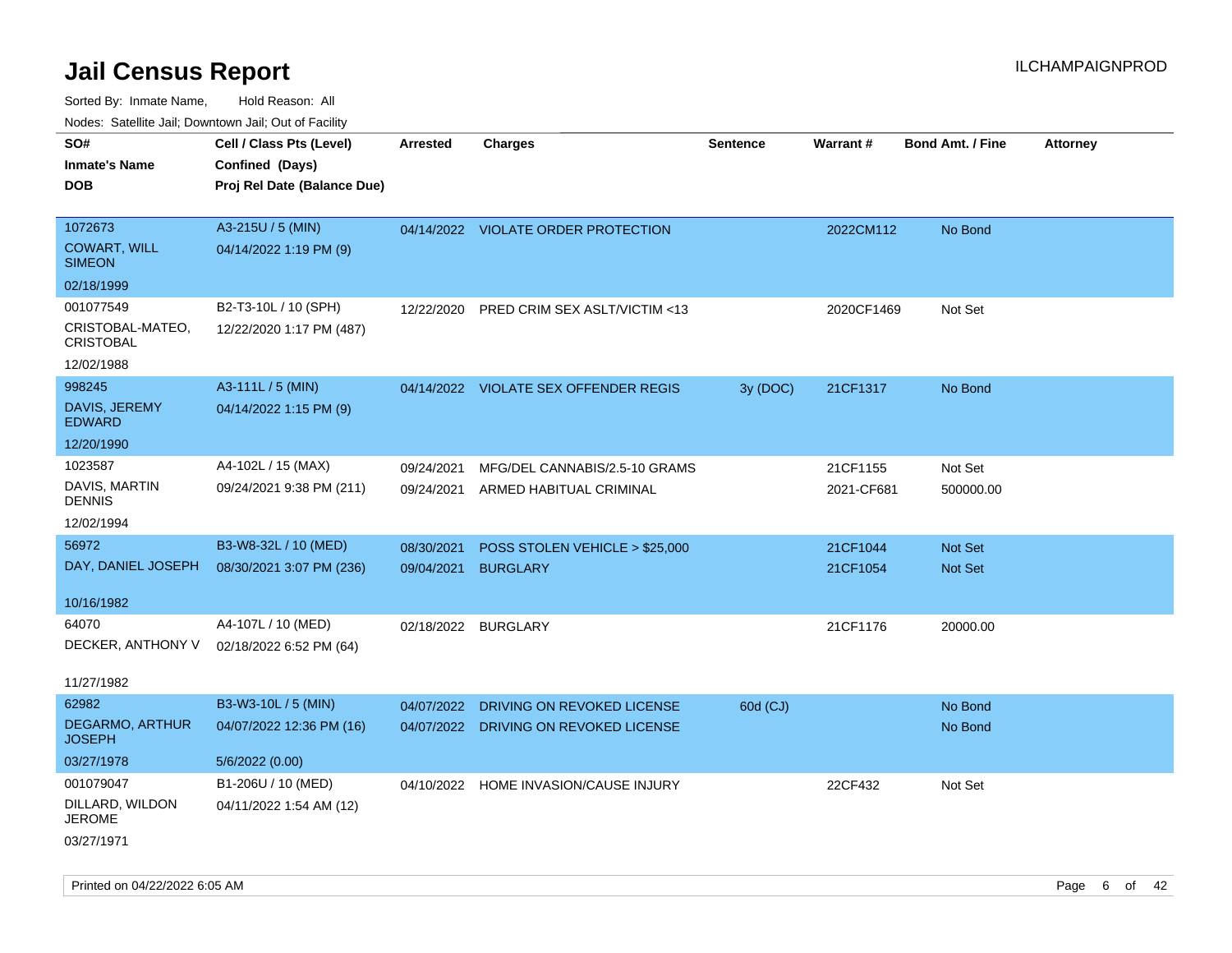| SO#<br><b>Inmate's Name</b><br>DOB      | Cell / Class Pts (Level)<br>Confined (Days)<br>Proj Rel Date (Balance Due) | <b>Arrested</b>      | <b>Charges</b>                                                   | <b>Sentence</b> | <b>Warrant#</b>          | <b>Bond Amt. / Fine</b> | <b>Attorney</b> |
|-----------------------------------------|----------------------------------------------------------------------------|----------------------|------------------------------------------------------------------|-----------------|--------------------------|-------------------------|-----------------|
| 25581<br>DORSEY, TONY                   | BOOKH-7<br>04/21/2022 9:30 PM (2)                                          | 04/21/2022 BURGLARY  |                                                                  |                 | 2022CFAWOW               | <b>Not Set</b>          |                 |
| 01/25/1960                              |                                                                            |                      |                                                                  |                 |                          |                         |                 |
| 36298                                   | A3-117L / 5 (SPH)                                                          | 03/11/2022 AGG DUI/3 |                                                                  |                 | 21CF380                  | Not Set                 |                 |
| DUCEY, SCOTT<br><b>ROBERT</b>           | 03/11/2022 12:49 PM (43)                                                   |                      |                                                                  |                 |                          |                         |                 |
| 04/02/1969                              |                                                                            |                      |                                                                  |                 |                          |                         |                 |
| 1024895                                 | B1-103L / 10 (MED)                                                         | 12/15/2021           | MFG/DEL 100<400 GR COCA/ANLG                                     |                 | 21CF1535                 | Not Set                 |                 |
| <b>EDWARDS, GEORGE</b><br><b>CORTEZ</b> | 12/15/2021 12:26 PM (129)                                                  | 12/15/2021           | <b>AGGRAVATED BATTERY</b>                                        |                 | 21CF1536                 | <b>Not Set</b>          |                 |
| 06/19/1994                              |                                                                            |                      |                                                                  |                 |                          |                         |                 |
| 1074720                                 | B2-DR / 15 (SPH)                                                           | 01/19/2022           | PRED CRIM SEX ASLT/VICTIM <13                                    |                 | 21CF1414                 | 500000.00               |                 |
| ELVIR-REYES, JORGE<br>LEONARDO          | 01/19/2022 1:43 PM (94)                                                    |                      |                                                                  |                 |                          |                         |                 |
| 06/03/1988                              |                                                                            |                      |                                                                  |                 |                          |                         |                 |
| 43977                                   | B2-T1-02L / 5 (SPH)                                                        | 12/20/2021           | AGG FLEEING POLICE/21 MPH OVER                                   |                 | 21CF1566                 | <b>Not Set</b>          |                 |
| <b>EMKES, DOUGLAS</b><br><b>ALAN</b>    | 12/20/2021 9:59 AM (124)                                                   | 12/20/2021           | <b>PAROLE REVOCATION</b>                                         |                 |                          | No Bond                 |                 |
| 06/08/1959                              |                                                                            |                      |                                                                  |                 |                          |                         |                 |
| 987328                                  | A2-123L / 10 (MED)                                                         | 12/11/2021           | AGG ASLT PEACE OFF/FIRE/ER WRK                                   |                 | 21CF1515                 | Not Set                 |                 |
| ERVIN, DEIDRA ANN<br>RUTH               | 12/11/2021 8:48 PM (133)                                                   |                      |                                                                  |                 |                          |                         |                 |
| 04/15/1991                              |                                                                            |                      |                                                                  |                 |                          |                         |                 |
| 60186                                   | BOOKH-3 / 15 (ADS)                                                         |                      | 04/20/2022 AGG DOMESTIC BATTERY/STRANGLE                         |                 | 2022CF304                | 0.00                    |                 |
| <b>EVANS, MICHAEL</b><br><b>WILLIAM</b> | 04/20/2022 7:23 PM (3)                                                     |                      |                                                                  |                 |                          |                         |                 |
| 08/08/1981                              |                                                                            |                      |                                                                  |                 |                          |                         |                 |
| 1026175                                 | B3-W4-14L / 10 (MED)                                                       | 02/06/2022           | FELON FAIL/RETURN FRM FURLOUGH                                   |                 | 21CF1554                 | No Bond                 |                 |
| FALCONER, AVERY<br>FOX                  | 02/06/2022 4:49 AM (76)                                                    | 02/06/2022           | <b>CITY OV ARREST</b><br>02/07/2022 MFG/DEL 1<15 GR COCAINE/ANLG | $6y$ (DOC)      | 2021-OV-65<br>2019CF1617 | 1000.00<br>No Bond      |                 |
| 04/07/1989                              |                                                                            |                      |                                                                  |                 |                          |                         |                 |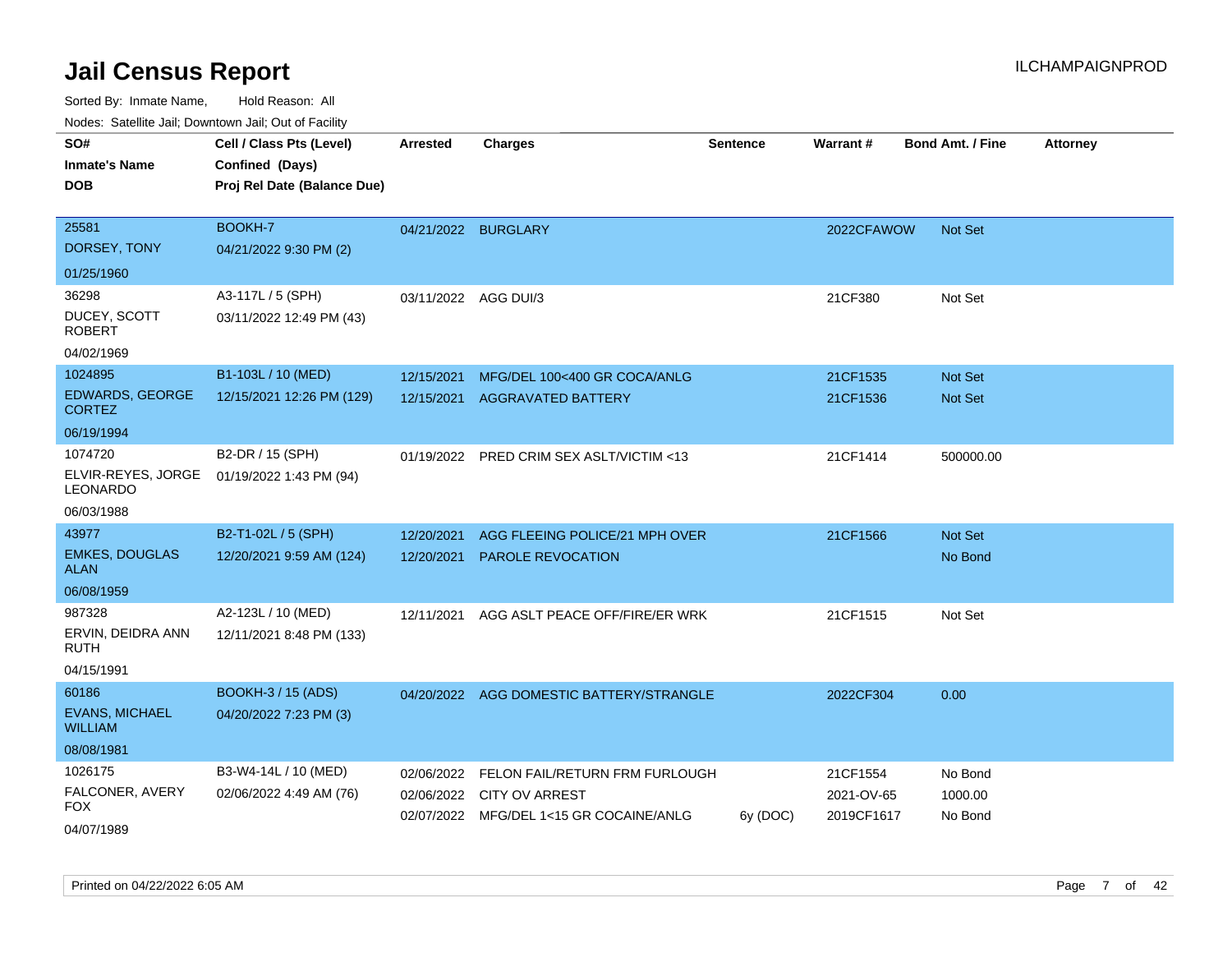| Nodes. Satellite Jali, Downtown Jali, Out of Facility |                                              |                   |                                           |                 |            |                         |                 |
|-------------------------------------------------------|----------------------------------------------|-------------------|-------------------------------------------|-----------------|------------|-------------------------|-----------------|
| SO#                                                   | Cell / Class Pts (Level)                     | <b>Arrested</b>   | <b>Charges</b>                            | <b>Sentence</b> | Warrant#   | <b>Bond Amt. / Fine</b> | <b>Attorney</b> |
| <b>Inmate's Name</b>                                  | Confined (Days)                              |                   |                                           |                 |            |                         |                 |
| <b>DOB</b>                                            | Proj Rel Date (Balance Due)                  |                   |                                           |                 |            |                         |                 |
|                                                       |                                              |                   |                                           |                 |            |                         |                 |
| 66468                                                 | A4-106L / 15 (MAX)                           | 03/06/2022 MURDER |                                           |                 | 22CF273    | 1000000.00              |                 |
| <b>FERRELL, BRIAN</b><br><b>JAMAL</b>                 | 03/06/2022 9:04 PM (48)                      |                   |                                           |                 |            |                         |                 |
| 11/15/1985                                            |                                              |                   |                                           |                 |            |                         |                 |
| 962759                                                | B2-T4-15U / 15 (SPH)                         | 07/16/2021        | <b>METH DELIVERY&lt;5 GRAMS</b>           |                 | 21CF833    | Not Set                 |                 |
|                                                       | FINLEY, KEVIN DANTE 07/16/2021 9:44 PM (281) | 07/29/2021        | AGG CRIM SEX ASSAULT/FELONY               |                 | 21CF891    | No Bond                 |                 |
| 12/28/1988                                            |                                              |                   |                                           |                 |            |                         |                 |
| 001078961                                             | B1-201L / 10 (MED)                           |                   | 03/21/2022 AGG BATTERY/DISCHARGE FIREARM  |                 | 22CF39     | 750000.00               |                 |
| <b>FISCHER, KYRE</b><br><b>ORLANDO</b>                | 03/21/2022 1:21 PM (33)                      |                   |                                           |                 |            |                         |                 |
| 04/14/2002                                            |                                              |                   |                                           |                 |            |                         |                 |
| 1039744                                               | B4-225U / 15 (MAX)                           | 12/06/2021        | <b>MURDER</b>                             |                 | 20CF959    | 1000000.00              |                 |
| FONVILLE, TREVOY<br><b>JERMAINE</b>                   | 12/06/2021 10:52 AM (138)                    |                   |                                           |                 |            |                         |                 |
| 01/13/1996                                            |                                              |                   |                                           |                 |            |                         |                 |
| 001077819                                             | A3-113U / 15 (ADS)                           |                   | 04/06/2022 MURDER/INTENT TO KILL/INJURE   |                 | 22CF416    | Not Set                 |                 |
| <b>FORTUNE, DOMINIC</b><br><b>AUGUSTUS</b>            | 04/06/2022 7:15 AM (17)                      |                   |                                           |                 |            |                         |                 |
| 02/16/1999                                            |                                              |                   |                                           |                 |            |                         |                 |
| 001078863                                             | B4-122L / 15 (MAX)                           | 02/19/2022        | POSSESSION OF STOLEN FIREARM              |                 | 22CF203    | Not Set                 |                 |
| FOSTER, JOHN<br>CARELL                                | 02/19/2022 6:01 AM (63)                      |                   |                                           |                 |            |                         |                 |
| 03/13/1981                                            |                                              |                   |                                           |                 |            |                         |                 |
| 518395                                                | B2-T3-12L / 15 (SPH)                         | 07/07/2020        | <b>CRIMINAL SEXUAL ASSAULT</b>            |                 | 2020-CF735 | 250000.00               |                 |
|                                                       | FRANDLE, MARK RYAN 07/07/2020 3:42 PM (655)  |                   |                                           |                 |            |                         |                 |
| 09/10/1985                                            |                                              |                   |                                           |                 |            |                         |                 |
| 001079034                                             | B4-123L / 10 (MED)                           |                   | 04/08/2022 POSS FIR FOID EXPIRED/NOT ELIG |                 | 22CF434    | No Bond                 |                 |
| FRANKLIN, MICHAEL<br>ANDRAE                           | 04/08/2022 1:53 PM (15)                      |                   |                                           |                 |            |                         |                 |
| 12/18/1997                                            |                                              |                   |                                           |                 |            |                         |                 |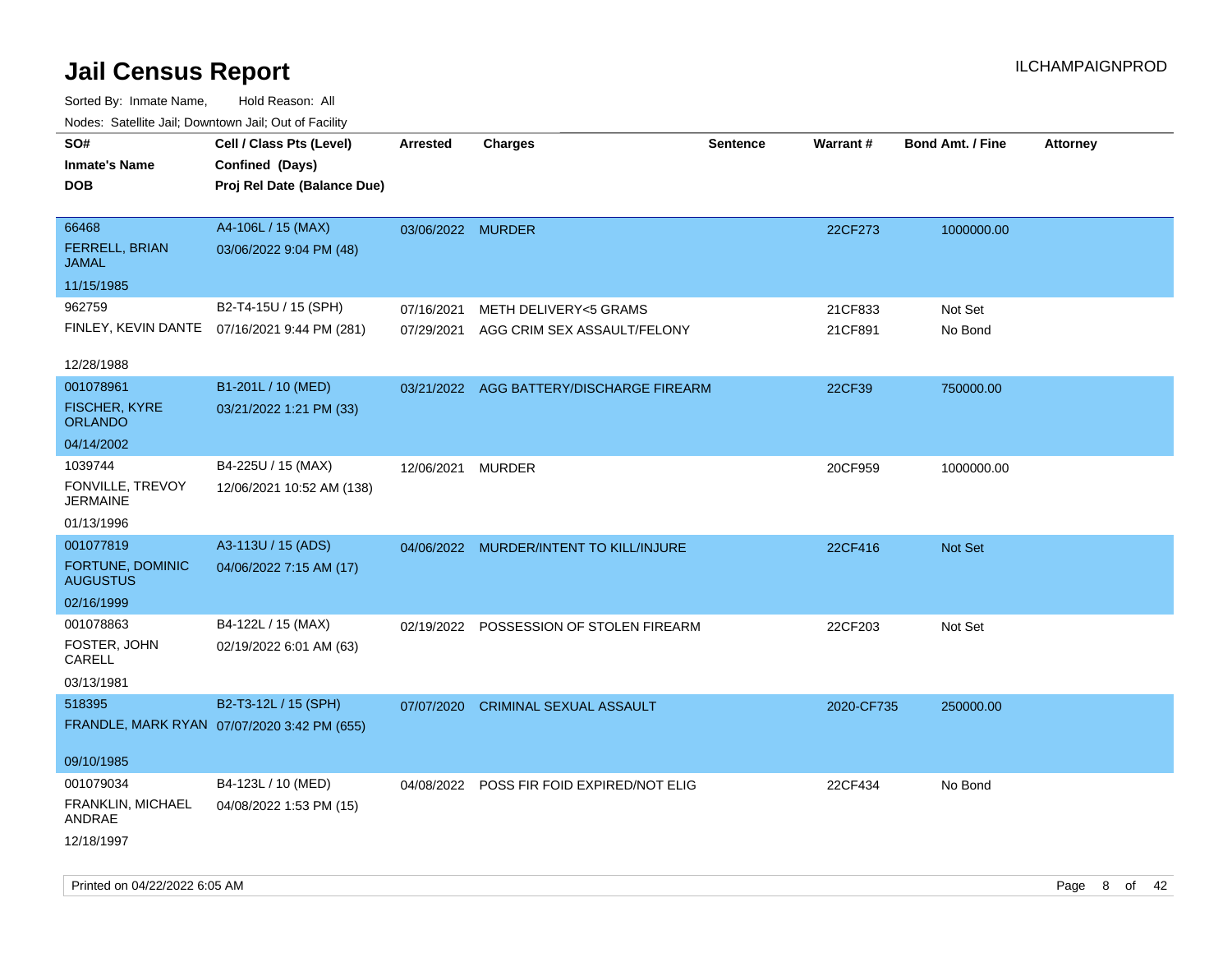Sorted By: Inmate Name, Hold Reason: All Nodes: Satellite Jail; Downtown Jail; Out of Facility

| SO#                                        | Cell / Class Pts (Level)                       | <b>Arrested</b> | <b>Charges</b>                            | <b>Sentence</b> | Warrant#     | <b>Bond Amt. / Fine</b> | <b>Attorney</b> |
|--------------------------------------------|------------------------------------------------|-----------------|-------------------------------------------|-----------------|--------------|-------------------------|-----------------|
| <b>Inmate's Name</b><br><b>DOB</b>         | Confined (Days)<br>Proj Rel Date (Balance Due) |                 |                                           |                 |              |                         |                 |
|                                            |                                                |                 |                                           |                 |              |                         |                 |
| 001077934                                  | A1-125L / 10 (MED)                             | 08/22/2021      | AGG DUI/ACCIDENT/DEATH                    |                 | 21CF1024     | Not Set                 |                 |
| <b>FREED, LOGAN</b><br><b>SUZANNE</b>      | 08/22/2021 11:45 PM (244)                      | 08/22/2021      | <b>DOMESTIC BATTERY</b>                   |                 | 21 CM 172    | 10000.00                |                 |
| 08/18/1996                                 |                                                |                 |                                           |                 |              |                         |                 |
| 001078290                                  | A1-224L / 10 (ADS)                             | 08/19/2021      | MACHINE GUN/AUTO WEAPON/VEH               |                 | 21CF1012     | Not Set                 |                 |
| FREEMAN, ANGEL<br><b>JANILA KAY</b>        | 08/19/2021 1:26 AM (247)                       |                 |                                           |                 |              |                         |                 |
| 12/25/1995                                 |                                                |                 |                                           |                 |              |                         |                 |
| 591514                                     | B2-T3-11U / 10 (SPH)                           |                 | 02/25/2022 AGG CRIM SEX ABUSE/VIC 13-17   |                 | 22CF230      | 100000.00               |                 |
| GAMBLE, SCOTT PAUL 02/25/2022 6:08 PM (57) |                                                |                 |                                           |                 |              |                         |                 |
| 09/06/1968                                 |                                                |                 |                                           |                 |              |                         |                 |
| 1075614                                    | A4-105L / 15 (MAX)                             | 03/19/2022      | AGGRAVATED DOMESTIC BATTERY               |                 | 22CF333      | Not Set                 |                 |
| GANT, TEVIN<br>ODELROW                     | 03/19/2022 5:29 PM (35)                        | 03/19/2022      | PAROLE REVOCATION                         |                 | CM2201590    | No Bond                 |                 |
| 03/03/1991                                 |                                                |                 |                                           |                 |              |                         |                 |
| 001078154                                  | B4-226U / 10 (MED)                             | 01/09/2022      | DRVG UNDER INFLU OF ALCOHOL               |                 | 2021 DT 182  | 5000.00                 |                 |
| <b>GENTRY, DAMON</b><br><b>LIONEL</b>      | 01/09/2022 4:41 PM (104)                       |                 | 01/09/2022 AGG DOMESTIC BATTERY/STRANGLE  |                 | 2021 CF 1396 | 50000.00                |                 |
| 12/25/1971                                 |                                                |                 |                                           |                 |              |                         |                 |
| 001077848                                  | BOOKH-7 / 5 (ADS)                              | 04/19/2022      | DRIVING RVK/SUSP DUI/SSS 2ND              |                 | 21CF305      | 7500.00                 |                 |
| GOECKNER,                                  | 04/19/2022 5:04 AM (4)                         | 04/19/2022      | DRIVING ON REVOKED LICENSE                |                 | 21TR1113     | 7500.00                 |                 |
| <b>BENJAMIN JAMES</b>                      |                                                |                 | 04/19/2022 POSSESSION OF METH/15<100GRAMS |                 | 21CF66       | 10000.00                |                 |
| 06/10/1984<br>001078633                    | B2-T4-13U / 25 (SPH)                           |                 |                                           |                 |              |                         |                 |
| GONZALEZ-GUILLEN,                          | 12/01/2021 12:08 PM (143)                      | 12/01/2021      | PRED CRIM SEX ASLT/VICTIM <13             |                 | 21CF1416     | 250000.00               |                 |
| <b>EDWARD</b>                              |                                                |                 |                                           |                 |              |                         |                 |
| 08/25/2002                                 |                                                |                 |                                           |                 |              |                         |                 |
| 1031794                                    | BOOKH-8 / 15 (ADS)                             | 04/19/2022      | DOMESTIC BATTERY                          |                 | 21CF662      | 25000.00                |                 |
| GOODWIN, ANTHONY<br><b>DWAYNE</b>          | 04/19/2022 3:51 PM (4)                         | 04/19/2022      | RESIST/OBSTRUCTING A PEACE OFFICEI        |                 | 20CM553      | 1000.00                 |                 |
| 07/03/1986                                 |                                                |                 | 04/19/2022 BATTERY/MAKES PHYSICAL CONTACT |                 | 21CM175      | 1000.00                 |                 |

Printed on 04/22/2022 6:05 AM Page 9 of 42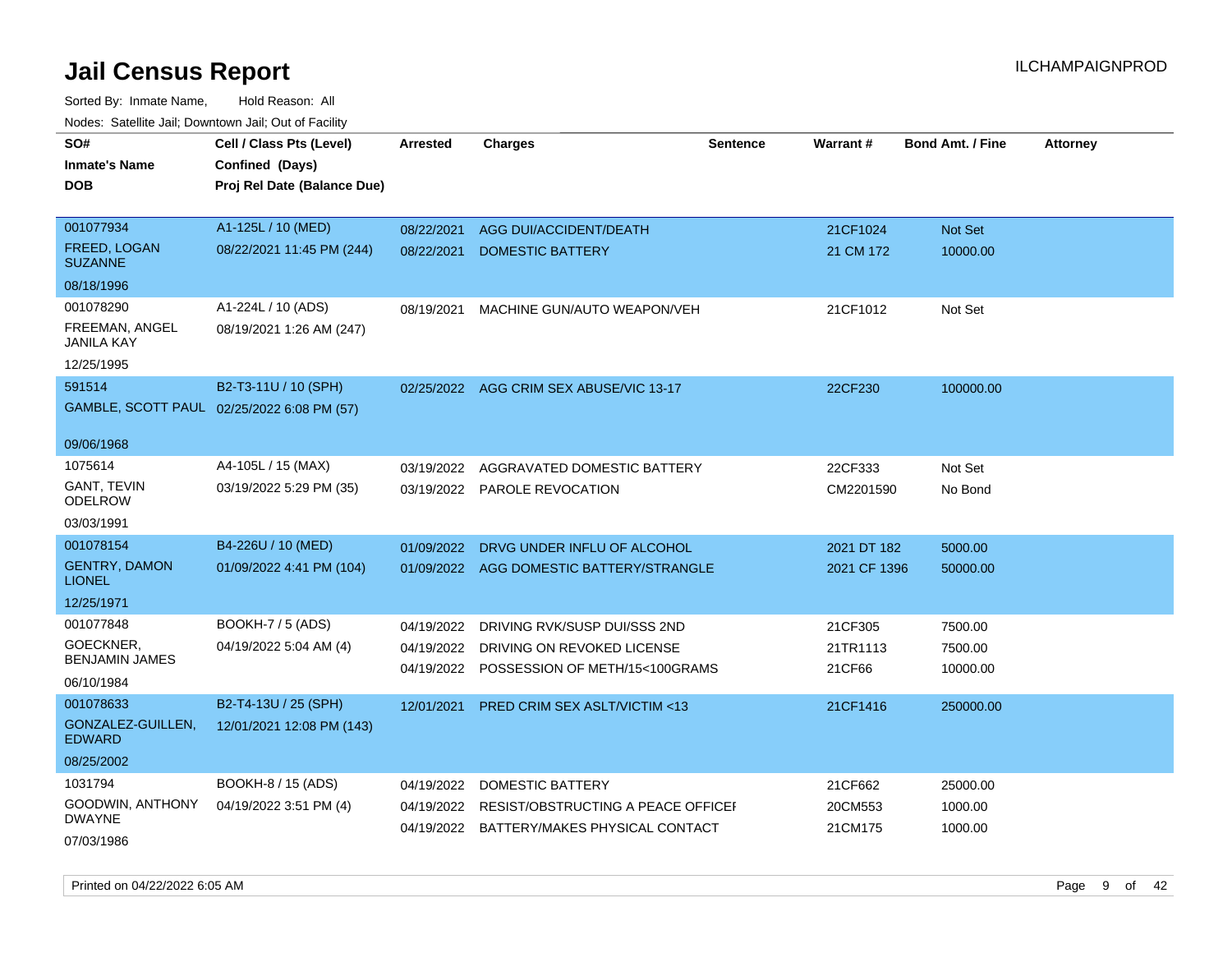| SO#<br><b>Inmate's Name</b><br><b>DOB</b>                                                  | Cell / Class Pts (Level)<br>Confined (Days)<br>Proj Rel Date (Balance Due) | Arrested                                                           | <b>Charges</b>                                                                                                                           | Sentence | <b>Warrant#</b>                                          | <b>Bond Amt. / Fine</b>                             | <b>Attorney</b> |
|--------------------------------------------------------------------------------------------|----------------------------------------------------------------------------|--------------------------------------------------------------------|------------------------------------------------------------------------------------------------------------------------------------------|----------|----------------------------------------------------------|-----------------------------------------------------|-----------------|
| 001078607<br><b>GRAY, WILLIAM</b><br><b>DA'VON</b><br>04/18/1984                           | B4-221L / 15 (MAX)<br>11/22/2021 2:57 PM (152)                             | 11/22/2021<br>11/22/2021                                           | FELON POSS/USE FIREARM/PAROLE<br>ATTEMPT (FIRST DEGREE MURDER)                                                                           |          | 21CF1437<br>21CF1435                                     | Not Set<br>Not Set                                  |                 |
| 56342<br><b>GRIFFIN, NATHAN</b><br><b>EUGENE</b><br>02/24/1969                             | B1-207L / 10 (MED)<br>10/21/2021 4:20 PM (184)                             | 10/21/2021<br>10/21/2021<br>10/21/2021                             | THEFT CONTROL INTENT <\$500<br>DRIVING ON REVOKED LICENSE<br>ARMED HABITUAL CRIMINAL                                                     |          | 17CF1451<br>20TR1979<br>21CF1279                         | 10000.00<br>3000.00<br>Not Set                      |                 |
| 001079080<br><b>HARRIS, MILEEK</b><br><b>JAEQUAN</b><br>08/04/2000                         | A3-212L<br>04/19/2022 12:10 AM (4)                                         |                                                                    | 04/18/2022 FELON POSS/USE WEAPON/FIREARM                                                                                                 |          | 22CF477                                                  | No Bond                                             |                 |
| 975293<br>HILL, JACOB MILES<br>02/06/1988                                                  | B2-T4-14L / 15 (SPH)<br>07/21/2021 8:43 PM (276)                           | 07/21/2021<br>07/21/2021<br>07/25/2021<br>08/18/2021<br>09/09/2021 | VIO ORDER/PRIOR VIO OF ORDER<br><b>STALKING</b><br>PAROLE REVOCATION<br><b>HARASS WITNESS/FAMILY MBR/REP</b><br>AGG STALKING/BODILY HARM |          | 21CF914<br>2021CF863<br>CH2104646<br>21CF992<br>21CF1073 | No Bond<br>Not Set<br>Not Set<br>Not Set<br>Not Set |                 |
| 980939<br><b>HILL, XAVIER</b><br><b>LENSHAUN</b><br>06/18/1988                             | B3-W7-28L / 10 (MED)<br>03/25/2022 11:15 AM (29)                           | 03/25/2022                                                         | RECEIVE/POSS/SELL STOLEN VEH                                                                                                             |          | 22CF357                                                  | Not Set                                             |                 |
| 1063198<br>HOAGLAND,<br><b>ELIZABETH ANN</b><br>07/06/1988                                 | A2-122L<br>04/19/2022 12:41 PM (4)                                         | 04/19/2022                                                         | <b>FUGITIVE FROM JUSTICE</b><br>04/19/2022 FUGITIVE FROM JUSTICE                                                                         |          | 16CF1167<br>22CF478                                      | Not Set<br>Not Set                                  |                 |
| 001079060<br>HOPE, HEAVEN MARIA 04/13/2022 7:46 PM (10)<br><b>ANTOINETTE</b><br>08/20/2003 | A2-223L / 15 (ADS)                                                         |                                                                    | 04/13/2022 AGG UNLAWFUL USE WEAPON/PERSON                                                                                                |          | 2022CF465                                                | Not Set                                             |                 |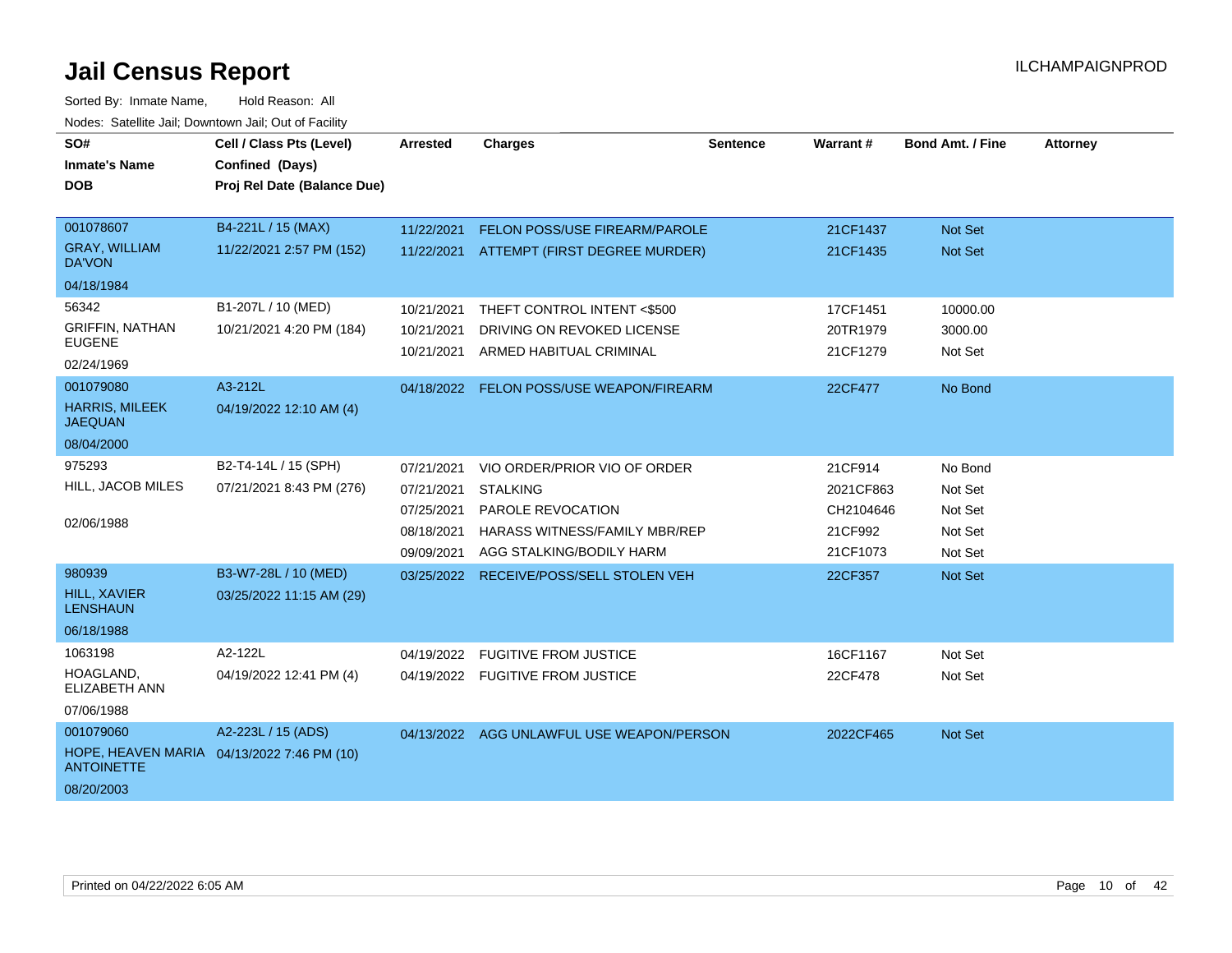| rougs. Calcing Jan, Downtown Jan, Out of Facility |                             |                 |                                           |                 |                 |                         |                 |
|---------------------------------------------------|-----------------------------|-----------------|-------------------------------------------|-----------------|-----------------|-------------------------|-----------------|
| SO#                                               | Cell / Class Pts (Level)    | Arrested        | Charges                                   | <b>Sentence</b> | <b>Warrant#</b> | <b>Bond Amt. / Fine</b> | <b>Attorney</b> |
| <b>Inmate's Name</b>                              | Confined (Days)             |                 |                                           |                 |                 |                         |                 |
| <b>DOB</b>                                        | Proj Rel Date (Balance Due) |                 |                                           |                 |                 |                         |                 |
|                                                   |                             |                 |                                           |                 |                 |                         |                 |
| 975483                                            | B2-T3-09U / 15 (SPH)        |                 | 04/14/2022 PRED CRIM SEX ASLT/VICTIM <13  | 13y (DOC)       | 20CF1330        | No Bond                 |                 |
| <b>HUDDLE, ANDREW</b><br><b>DAVID</b>             | 04/14/2022 12:15 PM (9)     |                 |                                           |                 |                 |                         |                 |
| 12/08/1985                                        |                             |                 |                                           |                 |                 |                         |                 |
| 51028                                             | B3-W5-20L / 10 (MED)        | 02/23/2022      | POSS STOLEN VEHICLE                       |                 | 20-CF-377       | No Bond                 |                 |
| HUFFMAN, MICHAEL<br>LEONARD                       | 02/23/2022 3:14 AM (59)     |                 | 02/23/2022 AGG FLEEING/2+ CON DEVICES     |                 | 19CF1839        | 50000.00                |                 |
| 07/24/1980                                        |                             |                 |                                           |                 |                 |                         |                 |
| 953555                                            | A3-214L / 15 (ADS)          | 04/19/2022 WRIT |                                           | 3y (DOC)        | 2021-CF-272     | <b>Not Set</b>          |                 |
| HUNT, TAVARIS EARL                                | 04/19/2022 10:32 AM (4)     |                 |                                           |                 |                 |                         |                 |
|                                                   |                             |                 |                                           |                 |                 |                         |                 |
| 12/29/1987                                        |                             |                 |                                           |                 |                 |                         |                 |
| 501278                                            | A3-211L                     | 04/18/2022      | <b>INDIRECT CIVIL CONTEMPT</b>            |                 |                 | 987.00                  |                 |
| HURSEY, DANIEL<br>SCOTT                           | 04/18/2022 9:26 AM (5)      |                 |                                           |                 |                 |                         |                 |
| 08/30/1987                                        | 5/17/2022 (0.00)            |                 |                                           |                 |                 |                         |                 |
| 1061186                                           | A1-224U / 15 (MAX)          |                 | 03/16/2022 MURDER/STRONG PROB KILL/INJURE |                 | 22CF329         | No Bond                 |                 |
| <b>INGRAM, CHERELL</b><br><b>LETRISE</b>          | 03/16/2022 10:17 PM (38)    |                 |                                           |                 |                 |                         |                 |
| 10/01/1986                                        |                             |                 |                                           |                 |                 |                         |                 |
| 38993                                             | A4-101L / 15 (MAX)          | 02/13/2021      | ATTEMPT (FIRST DEGREE MURDER)             |                 | 21CF181         | Not Set                 |                 |
| JACKSON, LAMONT<br>JEREMIE                        | 02/13/2021 7:45 AM (434)    |                 |                                           |                 |                 |                         |                 |
| 07/31/1973                                        |                             |                 |                                           |                 |                 |                         |                 |
| 001078703                                         | A1-125U / 15 (ADS)          | 12/20/2021      | MURDER/INTENT TO KILL/INJURE              |                 | 21CF1574        | Not Set                 |                 |
| <b>JOHNS, SHANIQUH</b><br><b>THERESA</b>          | 12/22/2021 6:41 AM (122)    |                 |                                           |                 |                 |                         |                 |
| 04/03/1992                                        |                             |                 |                                           |                 |                 |                         |                 |
| 1071966                                           | A2-223U / 5 (MIN)           | 04/16/2022      | DRVG UNDER INFLU OF ALCOHOL               |                 | 20-DT-238       | 500.00                  |                 |
| JOHNSON, JOI<br><b>ANTOINETTE</b>                 | 04/16/2022 8:30 PM (7)      |                 | 04/16/2022 DRIVING ON SUSPENDED LICENSE   |                 | 2021-TR-1702    | Not Set                 |                 |
| 09/28/1997                                        | 4/25/2022 (0.00)            |                 |                                           |                 |                 |                         |                 |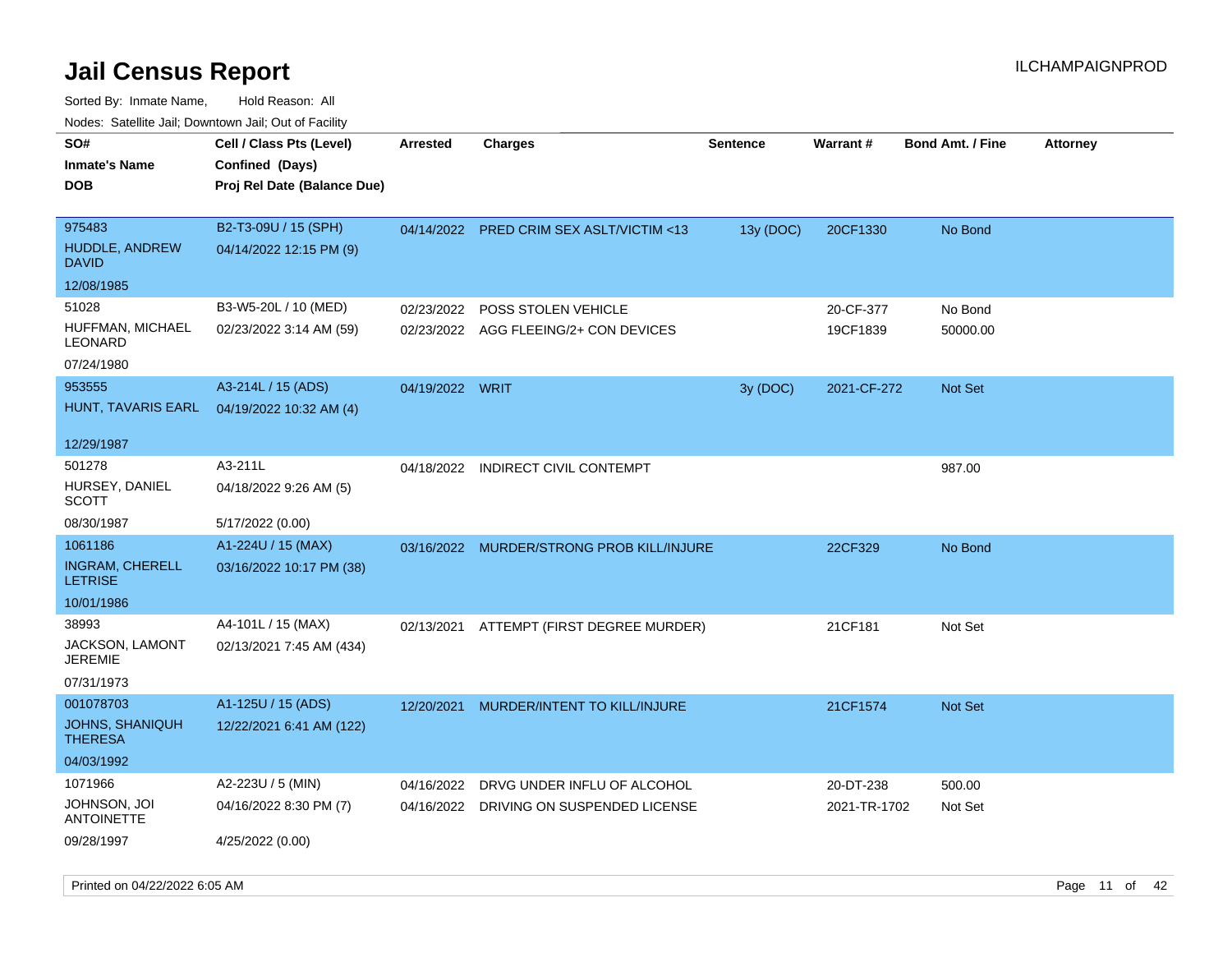| rouco. Calcinic Jan, Downtown Jan, Out of Facility |                             |                 |                                          |                 |                 |                         |                 |
|----------------------------------------------------|-----------------------------|-----------------|------------------------------------------|-----------------|-----------------|-------------------------|-----------------|
| SO#                                                | Cell / Class Pts (Level)    | <b>Arrested</b> | <b>Charges</b>                           | <b>Sentence</b> | <b>Warrant#</b> | <b>Bond Amt. / Fine</b> | <b>Attorney</b> |
| Inmate's Name                                      | Confined (Days)             |                 |                                          |                 |                 |                         |                 |
| DOB                                                | Proj Rel Date (Balance Due) |                 |                                          |                 |                 |                         |                 |
|                                                    |                             |                 |                                          |                 |                 |                         |                 |
| 1042582                                            | B1-107U / 15 (MAX)          |                 | 03/10/2022 VIOLATE ORDER PROTECTION      |                 | 22CM61          | Not Set                 |                 |
| <b>JONES, DEONTA</b><br>DANTRAL                    | 03/10/2022 4:50 AM (44)     |                 |                                          |                 |                 |                         |                 |
| 02/01/1993                                         |                             |                 |                                          |                 |                 |                         |                 |
| 001078645                                          | B3-W1-02L / 10 (MED)        | 12/02/2021      | AGG DISCHARGE FIREARM                    |                 | 21CF1478        | No Bond                 |                 |
| JONES, KELVIN<br>KHYRIC                            | 12/02/2021 6:56 PM (142)    |                 |                                          |                 |                 |                         |                 |
| 02/27/2001                                         |                             |                 |                                          |                 |                 |                         |                 |
| 956822                                             | A4-101U / 15 (MAX)          | 11/25/2021      | AGGRAVATED DOMESTIC BATTERY              |                 | 21CF1442        | <b>Not Set</b>          |                 |
| <b>JONES, MARIO</b>                                | 11/25/2021 10:37 AM (149)   | 11/25/2021      | <b>PAROLE REVOCATION</b>                 |                 | CH2106361       | No Bond                 |                 |
| NATHANIEL                                          |                             | 11/25/2021      | UNLAWFUL RESTRAINT                       |                 | 21CF1443        | <b>Not Set</b>          |                 |
| 10/27/1987                                         |                             |                 |                                          |                 |                 |                         |                 |
| 59668                                              | B2-T1-04L / 10 (SPH)        | 02/11/2022      | FAIL TO RPT CHNG ADDRESS/EMPL            |                 | 20 CF 1241      | 75000.00                |                 |
| JONES, MARTELL<br>DEANGELO                         | 02/11/2022 3:19 PM (71)     |                 | 02/11/2022 AGGRAVATED ARSON/BODILY HARM  |                 | 22 CF 169       | 75000.00                |                 |
| 07/11/1983                                         |                             |                 |                                          |                 |                 |                         |                 |
| 1008468                                            | B4-125L / 10 (MED)          | 12/01/2021      | FELON POSS/USE WEAPON/FIREARM            |                 | 21CF1472        | <b>Not Set</b>          |                 |
| JONES, MARTEZ<br>LAMONTE                           | 12/01/2021 1:28 PM (143)    | 12/02/2021      | <b>PROBATION VIOLATION</b>               |                 | 20CF1151        | <b>Not Set</b>          |                 |
| 06/22/1993                                         |                             |                 |                                          |                 |                 |                         |                 |
| 54821                                              | BOOKH-8 / 10 (ADS)          | 04/20/2022      | DRIVING RVK/SUSP DUI/SSS 4-9             |                 | 20CF1477        | 25000.00                |                 |
| JONES, PHILLIP<br>WAYNE                            | 04/20/2022 12:35 PM (3)     |                 | 04/20/2022 POSSESSION OF METH/5<15 GRAMS |                 | 2021CF30        | 25000.00                |                 |
| 09/11/1979                                         |                             |                 |                                          |                 |                 |                         |                 |
| 994904                                             | BOOKH-3                     | 04/21/2022      | AGG ARSON/KNOW PEOPLE PRESENT            |                 | 2022CFAWOW      | No Bond                 |                 |
| KEIGHER, BRADLY<br>ALAN                            | 04/21/2022 2:51 PM (2)      |                 | 04/22/2022 CRIMINAL TRESPASS BUILDING    |                 | 21CM556         | 1000.00                 |                 |
| 10/03/1988                                         |                             |                 |                                          |                 |                 |                         |                 |
| 44798                                              | BOOKH-8 / 10 (ADS)          |                 | 04/19/2022 AGG BATTERY/GOVERNMENT EMP    |                 | 22CF481         | Not Set                 |                 |
| KILLAM, STEVEN<br>WAYNE                            | 04/19/2022 5:26 PM (4)      |                 |                                          |                 |                 |                         |                 |
| 03/30/1977                                         |                             |                 |                                          |                 |                 |                         |                 |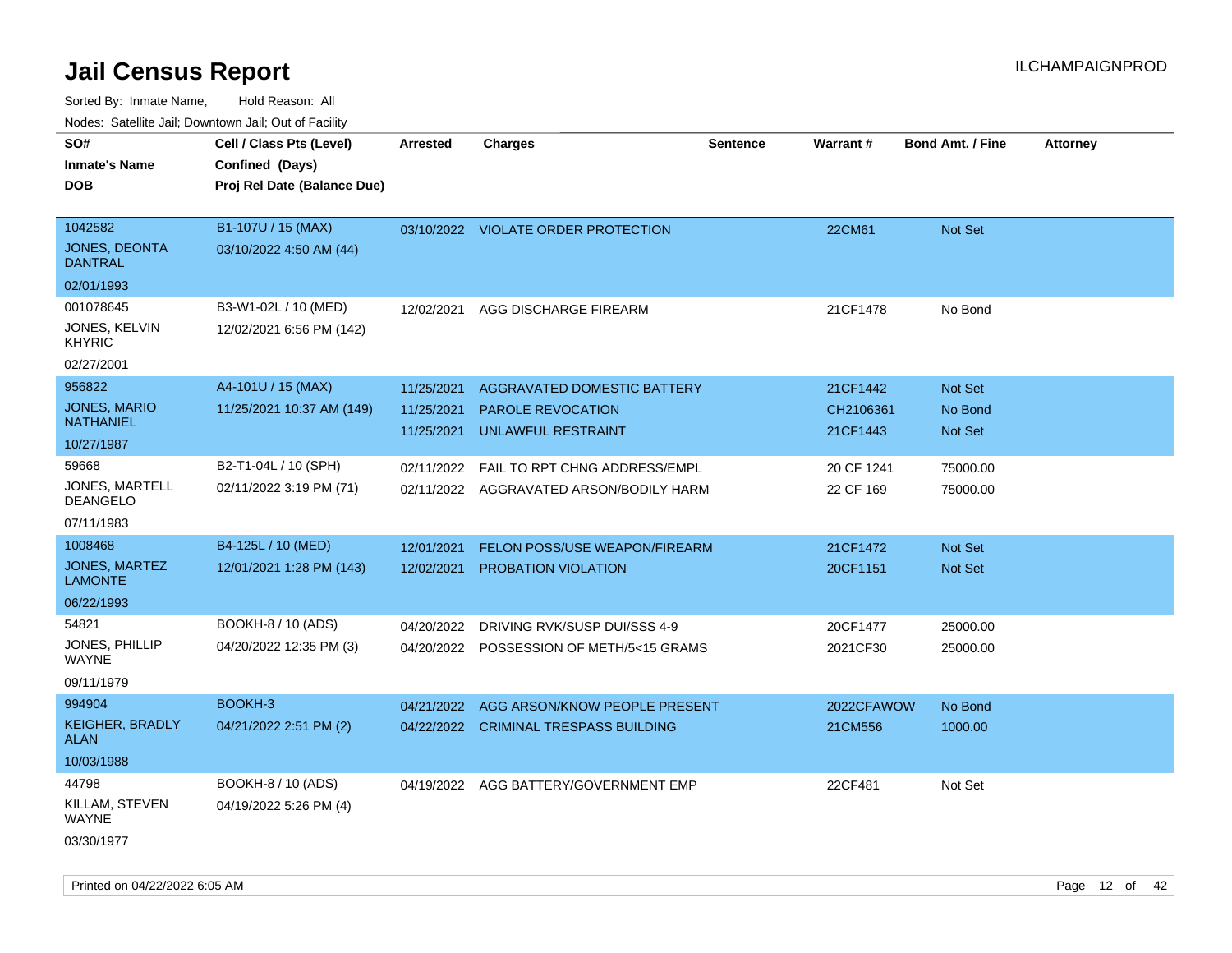| SO#<br><b>Inmate's Name</b><br><b>DOB</b>                     | Cell / Class Pts (Level)<br>Confined (Days)<br>Proj Rel Date (Balance Due) | <b>Arrested</b>                        | <b>Charges</b>                                                                                                        | <b>Sentence</b> | Warrant#                                 | <b>Bond Amt. / Fine</b>                 | <b>Attorney</b> |
|---------------------------------------------------------------|----------------------------------------------------------------------------|----------------------------------------|-----------------------------------------------------------------------------------------------------------------------|-----------------|------------------------------------------|-----------------------------------------|-----------------|
| 1068786<br>LACY, MALIK SHAKUR<br>12/01/1996                   | B3-W2-06L / 10 (MED)<br>03/04/2022 7:25 PM (50)                            | 03/04/2022<br>03/04/2022               | <b>DOMESTIC BATTERY/OTHER PRIOR</b><br>DOMESTIC BATTERY/HARM/VIO O/P<br>03/04/2022 WARRANT OUT OF COUNTY              |                 | 22CF270<br>18CM478<br>20TR4604           | Not Set<br>2500.00<br>3000.00           |                 |
| 1041648<br>LANE, DEMETRIUS<br>LAQUAN<br>07/04/1996            | A4-103L / 15 (MAX)<br>01/11/2022 5:27 AM (102)                             | 01/11/2022                             | ARMED HABITUAL CRIMINAL<br>01/11/2022 PAROLE REVOCATION                                                               | 6y (DOC)        | 22CF41<br>CH2200221                      | Not Set<br>Not Set                      |                 |
| 1064445<br>LARUE, TERENCE<br><b>TRAMEL</b><br>12/23/1998      | A3-216L / 15 (MAX)<br>04/23/2021 11:18 AM (365)                            | 04/23/2021<br>04/23/2021<br>04/23/2021 | AGG DISCHARGE FIREARM/OCC VEH<br>POSSESS 15<100 GRAMS COCAINE<br><b>FELON POSS/USE FIREARM/PAROLE</b>                 |                 | 2021CF295<br>19CF1052<br>21CF899         | 500000.00<br>10000.00<br><b>Not Set</b> |                 |
| 1070011<br>LAWS, WILLIAM<br>ZARAK, Third<br>07/06/1999        | B4-124U / 10 (MED)<br>08/03/2021 3:53 PM (263)                             | 08/03/2021                             | AGG DISCH FIREARM/1ST AID PERS                                                                                        | 10y (DOC)       | 21CF929                                  | Not Set                                 |                 |
| 548089<br><b>LEWIS, LAWRENCE</b><br>PAUL, Third<br>02/08/1993 | B1-204U / 15 (MAX)<br>12/04/2020 4:42 AM (505)                             |                                        | 12/04/2020 ATTEMPT (FIRST DEGREE MURDER)                                                                              | 20y (DOC)       | 20CF1378                                 | <b>Not Set</b>                          |                 |
| 53045<br><b>MARKHAM, HENRY</b><br>EARL<br>02/10/1981          | BOOKH-5<br>04/21/2022 10:56 PM (2)                                         | 04/21/2022                             | DOMESTIC BTRY/CONTACT/VIO O/P<br>04/21/2022 AGGRAVATED BATTERY/NURSE<br>04/21/2022 RESIST/OBSTRUCTING A PEACE OFFICEH |                 | 2020CF000610<br>2022CFAWOW<br>2022CFAWOW | Not Set<br>Not Set<br>Not Set           |                 |
| 1038892<br>MCCAULEY, TIMOTHY<br><b>WILLIAM</b><br>03/05/1989  | B2-T1-03U / 10 (SPH)<br>02/16/2022 8:49 PM (66)                            | 02/16/2022                             | PRED CRIM SEX ASLT/BODILY HARM                                                                                        |                 | 22CF199                                  | No Bond                                 |                 |
| 48792<br>MCCLAIN, HURCHEL<br><b>JOSEPH</b><br>05/01/1979      | B4-126L / 10 (MED)<br>11/20/2021 4:11 AM (154)                             | 11/19/2021                             | AGG BATTERY/DISCHARGE FIREARM                                                                                         |                 | 21CF1425                                 | Not Set                                 |                 |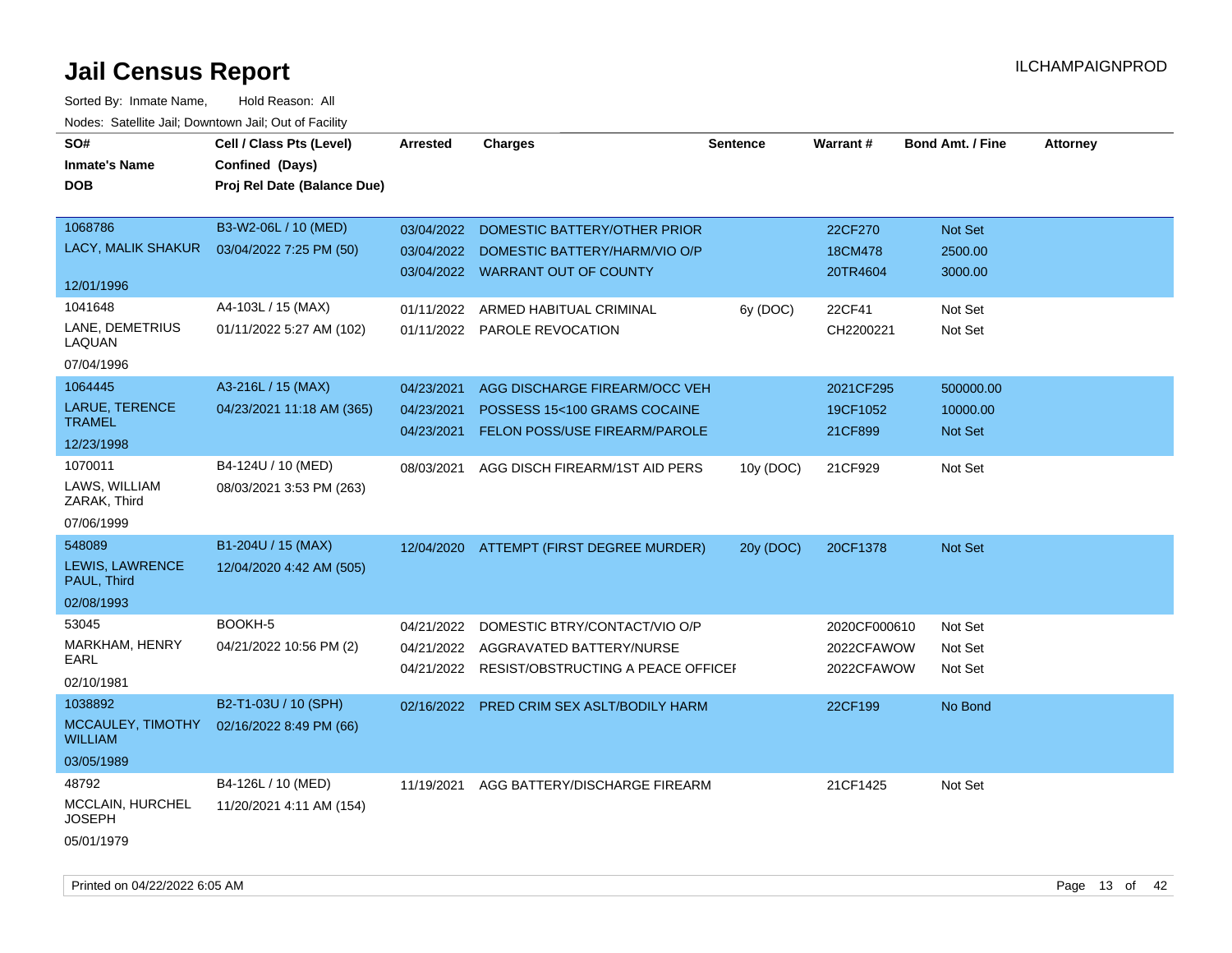| roaco. Calcinio dan, Downtown dan, Oal or Fability |                                              |                 |                                           |                 |                 |                         |                 |
|----------------------------------------------------|----------------------------------------------|-----------------|-------------------------------------------|-----------------|-----------------|-------------------------|-----------------|
| SO#                                                | Cell / Class Pts (Level)                     | <b>Arrested</b> | <b>Charges</b>                            | <b>Sentence</b> | <b>Warrant#</b> | <b>Bond Amt. / Fine</b> | <b>Attorney</b> |
| <b>Inmate's Name</b>                               | Confined (Days)                              |                 |                                           |                 |                 |                         |                 |
| <b>DOB</b>                                         | Proj Rel Date (Balance Due)                  |                 |                                           |                 |                 |                         |                 |
|                                                    |                                              |                 |                                           |                 |                 |                         |                 |
| 001077938                                          | <b>BOOKH-6 / 15 (ADS)</b>                    | 05/10/2021      | AGG KIDNAPING DISCH FIR/HARM              |                 | 21CF532         | Not Set                 |                 |
| MCGAHA,                                            | 05/10/2021 7:02 PM (348)                     | 05/11/2021      | <b>MURDER</b>                             |                 | 2021-CF-215     | No Bond                 |                 |
| <b>CHRISTOPHER D</b>                               |                                              | 05/27/2021      | <b>ESCAPE FROM DEPT OF CORRECTION</b>     |                 | 21CF600         | Not Set                 |                 |
| 07/27/1991                                         |                                              |                 |                                           |                 |                 |                         |                 |
| 66710                                              | A4-207U / 15 (ADS)                           |                 | 01/19/2022 ARMED VIOLENCE/CATEGORY I      |                 | 22CF88          | Not Set                 |                 |
| MEEKS, CASSARIOUS<br><b>MONTE</b>                  | 01/20/2022 11:40 AM (93)                     |                 |                                           |                 |                 |                         |                 |
| 06/22/1984                                         |                                              |                 |                                           |                 |                 |                         |                 |
| 1043071                                            | A2-120L / 10 (MED)                           |                 | 11/08/2021 CRIM DMG/GOVT PROP/<\$500      |                 | 21CF1378        | Not Set                 |                 |
| MERRELL-<br>SUTHERLAND, ALICIA                     | 11/08/2021 2:22 AM (166)                     |                 |                                           |                 |                 |                         |                 |
| 11/26/1972                                         |                                              |                 |                                           |                 |                 |                         |                 |
| 001079087                                          | BOOKH-3                                      | 04/21/2022      | LEAVING THE SCENE INVOLV VEHICLE          |                 | 21TR5503        | 2500.00                 |                 |
| MICHAEL, POE                                       | 04/21/2022 6:51 PM (2)                       |                 | 04/21/2022 OBSTRUCT JUST/DESTROY EVIDENCE |                 | 22CFAWOW        | Not Set                 |                 |
| <b>STEVEN</b>                                      |                                              | 04/21/2022      | <b>BURGLARY</b>                           |                 | 22CFAWOW        | Not Set                 |                 |
| 08/27/1980                                         |                                              |                 |                                           |                 |                 |                         |                 |
| 968679                                             | B1-203U / 15 (MAX)                           |                 | 04/10/2022 ARMED VIOLENCE/CATEGORY I      |                 | 21CF911         | 750000.00               |                 |
| <b>MILES, ANTHONY</b><br><b>MARCUS JERALE</b>      | 04/10/2022 9:29 PM (13)                      |                 |                                           |                 |                 |                         |                 |
| 10/21/1985                                         |                                              |                 |                                           |                 |                 |                         |                 |
| 41584                                              | B4-227L / 15 (MAX)                           | 12/01/2021      | ARMED HABITUAL CRIMINAL                   |                 | 21CF1467        | Not Set                 |                 |
|                                                    | MILLER, JOSE LOVELL 12/02/2021 1:04 AM (142) |                 |                                           |                 |                 |                         |                 |
| 10/07/1975                                         |                                              |                 |                                           |                 |                 |                         |                 |
| 1052889                                            | B3-W8-30L / 10 (MED)                         |                 | 03/31/2022 AGGRAVATED DOMESTIC BATTERY    |                 | 22CF375         | No Bond                 |                 |
| MOORE, JEREMIAH<br><b>THOMAS</b>                   | 03/31/2022 2:39 AM (23)                      |                 |                                           |                 |                 |                         |                 |
| 07/21/1996                                         |                                              |                 |                                           |                 |                 |                         |                 |
| 539294                                             | B1-205L / 10 (MED)                           | 01/11/2022      | AGG DUI/NO VALID DL                       |                 | 22CF49          | Not Set                 |                 |
| MOSLEY, JAMES<br><b>CALVIN</b>                     | 01/11/2022 9:43 PM (102)                     |                 | 01/11/2022 PAROLE REVOCATION              |                 | CH2200227       | No Bond                 |                 |
| 12/11/1985                                         |                                              |                 |                                           |                 |                 |                         |                 |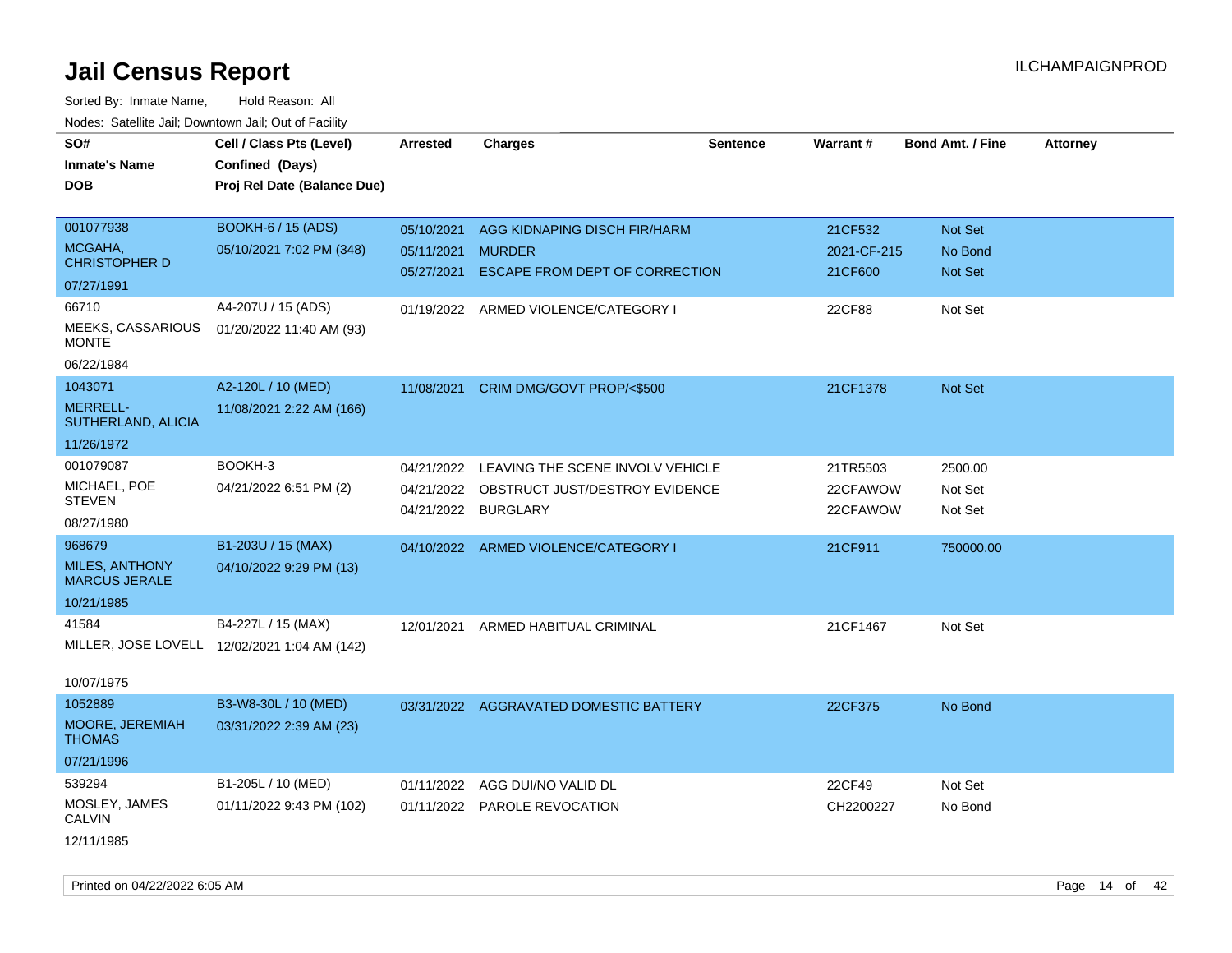Sorted By: Inmate Name, Hold Reason: All Nodes: Satellite Jail; Downtown Jail; Out of Facility

| SO#                                   |                             |                 |                                           |                 | Warrant#      | <b>Bond Amt. / Fine</b> |                 |
|---------------------------------------|-----------------------------|-----------------|-------------------------------------------|-----------------|---------------|-------------------------|-----------------|
|                                       | Cell / Class Pts (Level)    | <b>Arrested</b> | <b>Charges</b>                            | <b>Sentence</b> |               |                         | <b>Attorney</b> |
| <b>Inmate's Name</b>                  | Confined (Days)             |                 |                                           |                 |               |                         |                 |
| <b>DOB</b>                            | Proj Rel Date (Balance Due) |                 |                                           |                 |               |                         |                 |
|                                       |                             |                 |                                           |                 |               |                         |                 |
| 1012617                               | A4-207L / 10 (MED)          |                 | 04/01/2022 FELON POSS/USE WEAPON/FIREARM  | $2y$ (CJ)       | 21CF889       | No Bond                 |                 |
| <b>NEAL, ANDRE</b><br><b>LORENZO</b>  | 04/01/2022 11:56 AM (22)    |                 |                                           |                 |               |                         |                 |
| 10/11/1993                            |                             |                 |                                           |                 |               |                         |                 |
| 001078517                             | B1-102L / 15 (MAX)          | 10/19/2021      | ATTEMPT (FIRST DEGREE MURDER)             |                 | 21CF1267      | Not Set                 |                 |
| NELSON, RORY<br><b>DEMOND</b>         | 10/19/2021 3:55 AM (186)    |                 |                                           |                 |               |                         |                 |
| 08/14/1984                            |                             |                 |                                           |                 |               |                         |                 |
| 001078854                             | B2-T2-05U / 15 (MAX)        | 02/15/2022      | AGG BATTERY/DISCHARGE FIREARM             |                 | 2019JD22      | No Bond                 |                 |
| PATNAUDE, MARTY<br><b>WW</b>          | 02/15/2022 5:12 PM (67)     |                 | 02/15/2022 ARMED VIOLENCE/CATEGORY I      |                 | 22CF190       | <b>Not Set</b>          |                 |
| 08/26/2003                            |                             |                 |                                           |                 |               |                         |                 |
| 61251                                 | BOOKF-1 / 15 (ADS)          | 12/27/2021      | PRED CRIM SEX ASLT/VICTIM <13             |                 | 21CF651       | No Bond                 |                 |
| PETMECKY, JOHN<br><b>ROBERT</b>       | 12/27/2021 1:52 PM (117)    |                 |                                           |                 |               |                         |                 |
| 03/09/1983                            |                             |                 |                                           |                 |               |                         |                 |
| 1030954                               | B3-W4-16L / 10 (MED)        | 01/14/2022      | ARMED VIOLENCE/CATEGORY I                 |                 | 22CF76        | Not Set                 |                 |
| PETTIGREW.<br><b>MALCOME JAMIESON</b> | 01/15/2022 4:35 AM (98)     |                 | 01/14/2022 MFG/DEL CANNABIS/10-30 GRAMS   |                 | 2020CF9       | 15000.00                |                 |
| 02/20/1995                            |                             |                 |                                           |                 |               |                         |                 |
| 1059394                               | B3-W1-04L / 5 (MIN)         | 02/16/2022      | AGG DUI/NO VALID DL                       |                 | 2020CF1396    | No Bond                 |                 |
| PHILLIPS, ISAAC<br><b>TERRELL</b>     | 02/16/2022 9:00 AM (66)     |                 |                                           |                 |               |                         |                 |
| 12/27/1996                            | 5/15/2022 (0.00)            |                 |                                           |                 |               |                         |                 |
| 1059512                               | B4-223L / 10 (MED)          | 04/12/2022      | <b>DOMESTIC BATTERY</b>                   | 2y (DOC)        | 2019-CF-589   | Not Set                 |                 |
| PHILLIPS, LAMAR<br><b>DESHAWN</b>     | 04/12/2022 5:15 PM (11)     |                 | 04/12/2022 RESIST/OBSTRUCT WITH INJURY    |                 | 22CF451       | <b>Not Set</b>          |                 |
| 04/02/1996                            |                             |                 |                                           |                 |               |                         |                 |
| 1069766                               | A2-220U / 5 (ADS)           | 04/05/2022      | DUI ANY AMOUNT OF DRUG                    |                 | 17-DT-00267-1 | No Bond                 |                 |
| PHILLIPS, REBEKAH<br><b>LOUISE</b>    | 04/05/2022 2:44 PM (18)     |                 | 04/05/2022 POSS HYPO/SYRINGE/NEEDLES/2ND+ |                 | 20CF460       | 940.00                  |                 |

09/06/1985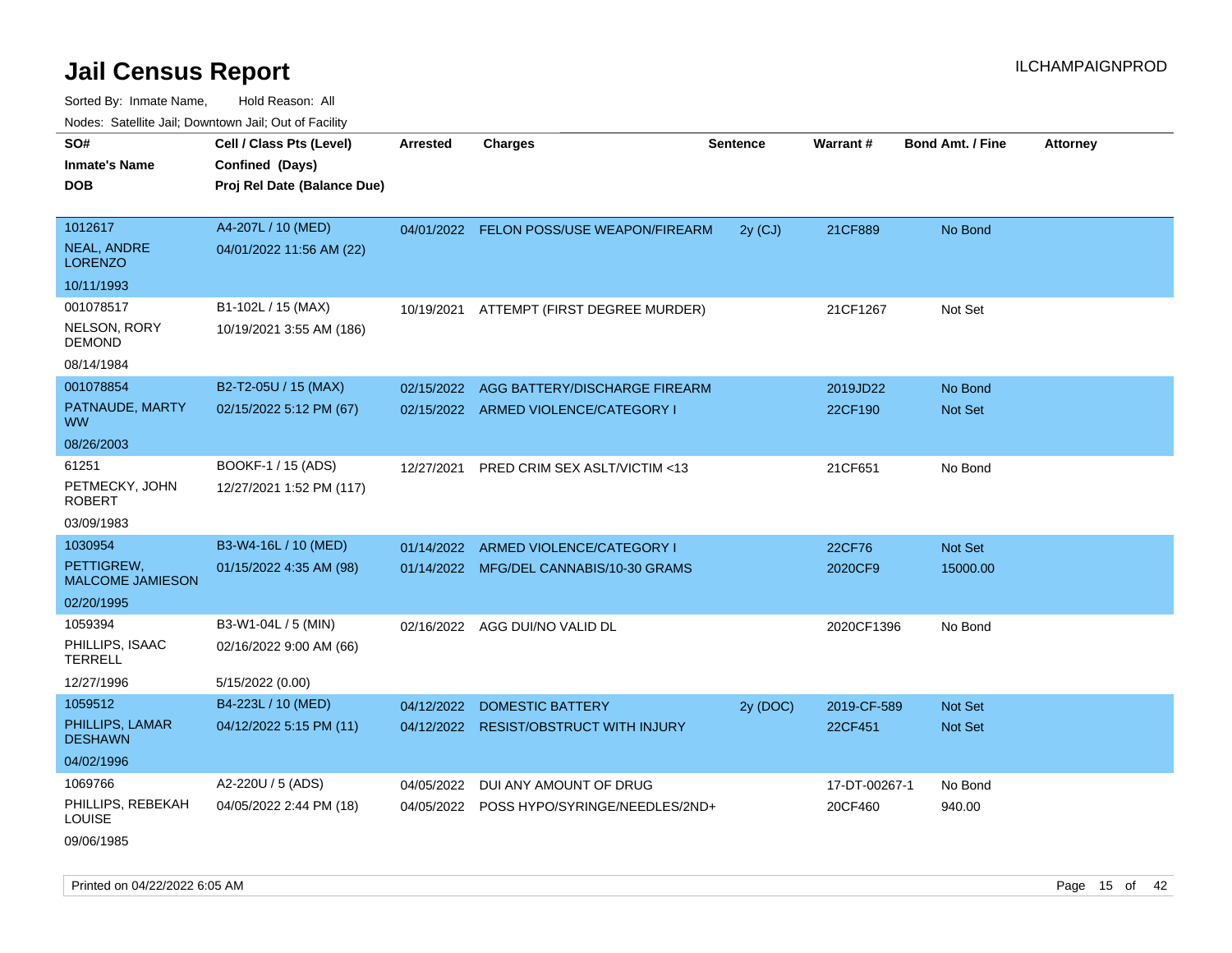Sorted By: Inmate Name, Hold Reason: All Nodes: Satellite Jail; Downtown Jail; Out of Facility

| SO#<br><b>Inmate's Name</b><br><b>DOB</b> | Cell / Class Pts (Level)<br>Confined (Days)<br>Proj Rel Date (Balance Due) | Arrested            | <b>Charges</b>                          | <b>Sentence</b> | <b>Warrant#</b> | <b>Bond Amt. / Fine</b> | <b>Attorney</b> |
|-------------------------------------------|----------------------------------------------------------------------------|---------------------|-----------------------------------------|-----------------|-----------------|-------------------------|-----------------|
| 1022441                                   | B2-T1-01U / 10 (SPH)                                                       | 10/27/2021          | AGG BATTERY/PEACE OFFICER               |                 | 2021 CF 12      | No Bond                 |                 |
| PICKENS, DONTRELL<br><b>DEMAR</b>         | 10/27/2021 1:39 PM (178)                                                   | 10/27/2021          | AGG BATTERY/PEACE OFFICER               |                 | 2020 CF 1488    | No Bond                 |                 |
| 12/10/1993                                |                                                                            |                     |                                         |                 |                 |                         |                 |
| 1069524                                   | B3-W5-18L / 10 (MED)                                                       | 08/08/2021          | MFG/DEL CANNABIS/30-500 GRAMS           | 5y (DOC)        | 21CF953         | Not Set                 |                 |
| RAY-DAVIS, KAMARI<br><b>DAYVON</b>        | 08/09/2021 2:44 AM (257)                                                   |                     |                                         |                 |                 |                         |                 |
| 03/30/2000                                |                                                                            |                     |                                         |                 |                 |                         |                 |
| 001078482                                 | B1-204L / 10 (MED)                                                         | 03/14/2022          | AGG DISCHARGE FIREARM/VEH/SCH           |                 | 22CF299         | 250000.00               |                 |
| <b>REED, MONTRES</b><br><b>ANTRON</b>     | 03/14/2022 12:06 PM (40)                                                   |                     |                                         |                 |                 |                         |                 |
| 02/26/2004                                |                                                                            |                     |                                         |                 |                 |                         |                 |
| 45473                                     | A3-116L / 15 (MAX)                                                         | 04/14/2022          | CHILD SEX OFFEN/EMP DAY CARE            | 5y (DOC)        | 21CF1275        | No Bond                 |                 |
| REXROAD, CALVIN<br><b>ALLEN</b>           | 04/14/2022 5:04 PM (9)                                                     |                     |                                         |                 |                 |                         |                 |
| 10/04/1970                                |                                                                            |                     |                                         |                 |                 |                         |                 |
| 982660                                    | A4-202U / 10 (MED)                                                         | 03/22/2022 BURGLARY |                                         |                 | 22CF339         | No Bond                 |                 |
| <b>REYNOLDS, DAVID</b><br><b>ALLEN</b>    | 03/22/2022 4:11 AM (32)                                                    |                     |                                         |                 |                 |                         |                 |
| 03/27/2002                                |                                                                            |                     |                                         |                 |                 |                         |                 |
| 001079048                                 | A2-222U / 15 (MAX)                                                         | 04/10/2022          | <b>MURDER</b>                           |                 | 21CF649         | 1000000.00              |                 |
| ROBINSON, AMARI<br>MICHELLE TAMIRA        | 04/10/2022 9:44 AM (13)                                                    | 04/10/2022          | AGGRAVATED BATTERY                      |                 | 2022-JD-014     | Not Set                 |                 |
| 04/10/2004                                |                                                                            | 04/10/2022          | <b>CRIMINAL DAMAGE</b>                  |                 | 2022-JD-014     | Not Set                 |                 |
|                                           |                                                                            | 04/10/2022          | AGG UNLAWFUL USE WEAPON/PERSON          |                 | 21-JD-079       | Not Set                 |                 |
| 979485                                    | B2-T4-16L / 15 (SPH)                                                       | 03/12/2021          | <b>PRED CRIM SEX ASLT/VICTIM &lt;13</b> |                 | 21CF282         | <b>Not Set</b>          |                 |
| RODRIGUEZ, JOSHUA<br><b>ANTHONY</b>       | 03/12/2021 1:57 PM (407)                                                   |                     |                                         |                 |                 |                         |                 |
| 04/06/1990                                |                                                                            |                     |                                         |                 |                 |                         |                 |
| 61330                                     | B4-224L / 15 (MAX)                                                         | 12/01/2021          | ARMED HABITUAL CRIMINAL                 |                 | 21CF1473        | Not Set                 |                 |
| RUFFIN, JONATHON<br>CECIL                 | 12/01/2021 5:34 AM (143)                                                   | 12/01/2021          | PAROLE REVOCATION                       |                 | CH2107545       | No Bond                 |                 |
| 05/10/1984                                |                                                                            |                     |                                         |                 |                 |                         |                 |

Printed on 04/22/2022 6:05 AM **Page 16** of 42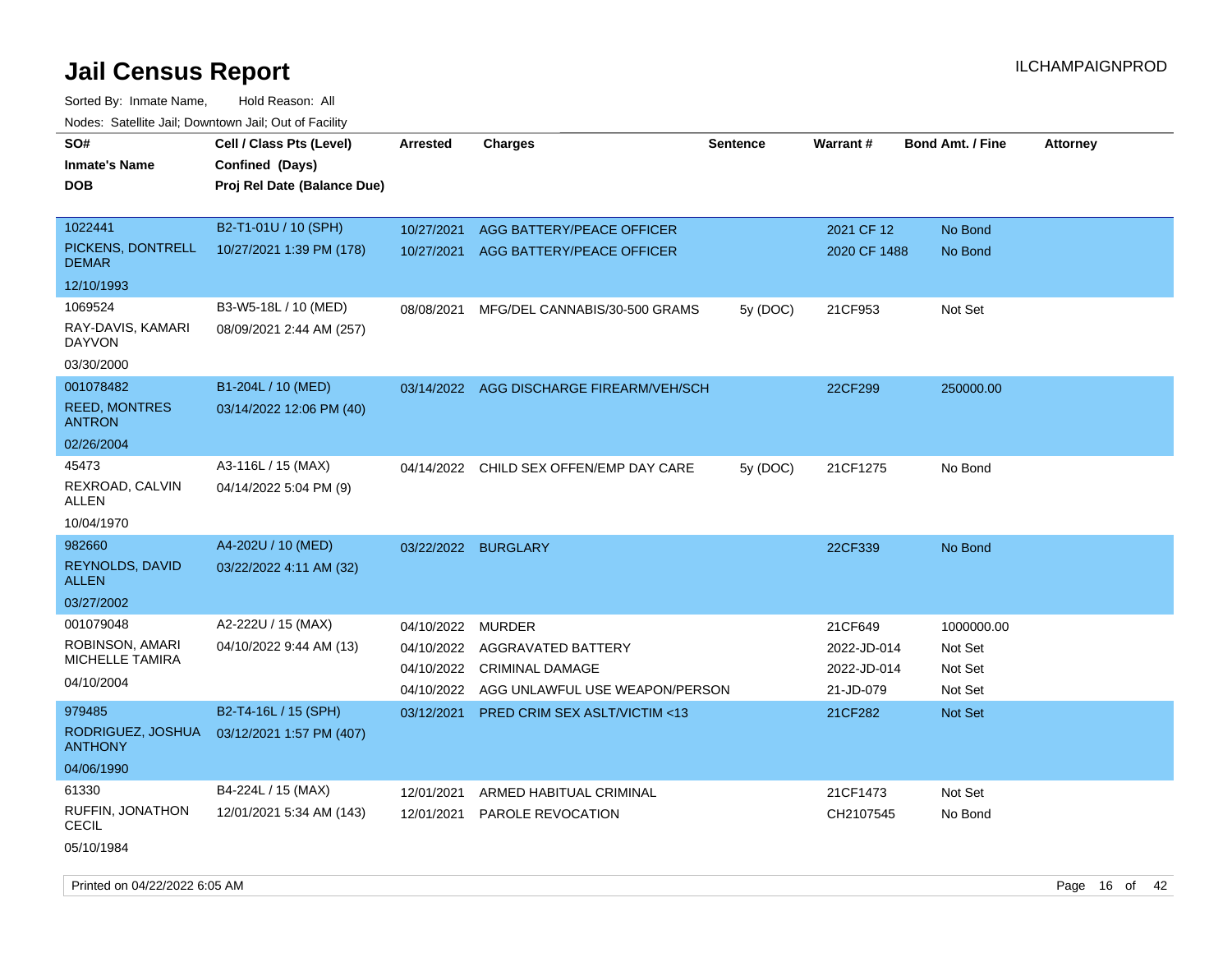| SO#                                        | Cell / Class Pts (Level)    | <b>Arrested</b> | <b>Charges</b>                            | <b>Sentence</b> | Warrant#   | <b>Bond Amt. / Fine</b> | <b>Attorney</b> |
|--------------------------------------------|-----------------------------|-----------------|-------------------------------------------|-----------------|------------|-------------------------|-----------------|
| <b>Inmate's Name</b>                       | Confined (Days)             |                 |                                           |                 |            |                         |                 |
| <b>DOB</b>                                 | Proj Rel Date (Balance Due) |                 |                                           |                 |            |                         |                 |
|                                            |                             |                 |                                           |                 |            |                         |                 |
| 001077681                                  | B4-223U / 10 (MED)          | 04/08/2022      | CRIM DMG/GOVT PROP/<\$500                 |                 | 22CM101    | Not Set                 |                 |
| <b>SALES, ANDREW</b>                       | 04/08/2022 6:03 PM (15)     | 04/11/2022      | <b>ELEC HRSMT/OBSCENE/FORC FEL</b>        |                 | 21CF406    | Not Set                 |                 |
| <b>KEVIN</b>                               |                             |                 | 04/11/2022 AGGRAVATED DOMESTIC BATTERY    |                 | 21CF247    | Not Set                 |                 |
| 02/25/1979                                 |                             |                 |                                           |                 |            |                         |                 |
| 001079056                                  | B1-205U / 15 (MAX)          |                 | 04/12/2022 AGG UNLAWFUL USE OF WEAPON/VEH |                 | 22CF450    | Not Set                 |                 |
| SANDERS, JAZONTAE<br>XR.                   | 04/12/2022 8:34 PM (11)     |                 |                                           |                 |            |                         |                 |
| 03/13/2002                                 |                             |                 |                                           |                 |            |                         |                 |
| 1071161                                    | B4-124L / 15 (MAX)          | 08/18/2021      | DELIVERY OF OR POSSESSION OF W/INT        |                 | 21CF1008   | No Bond                 |                 |
| SANDERS, MARKELL<br><b>LAMAR</b>           | 08/18/2021 6:18 PM (248)    |                 |                                           |                 |            |                         |                 |
| 02/02/2000                                 |                             |                 |                                           |                 |            |                         |                 |
| 1075386                                    | A3-213L / 15 (ADS)          |                 | 04/13/2022 AGG UNLAWFUL USE OF WEAPON/VEH |                 | 2022CF463  | No Bond                 |                 |
| SANDERS, MARQUIS<br><b>JOVON</b>           | 04/13/2022 7:18 PM (10)     |                 |                                           |                 |            |                         |                 |
| 01/19/2002                                 |                             |                 |                                           |                 |            |                         |                 |
| 001078441                                  | BOOKF-3 / 15 (ADS)          | 10/01/2021      | ARMED HABITUAL CRIMINAL                   |                 | 21CF1182   | <b>Not Set</b>          |                 |
| SINGLETON, CORRIE<br><b>DERRELL</b>        | 10/01/2021 12:36 PM (204)   | 12/20/2021      | SPEEDING 26-34 MPH OVER LIMIT             |                 | 2021TR2701 | 1000.00                 |                 |
| 05/07/1983                                 |                             |                 |                                           |                 |            |                         |                 |
| 001079088                                  | BOOKF-2                     | 04/21/2022      | <b>BURGLARY</b>                           |                 | 2022CFAWOW | Not Set                 |                 |
| SINK, KELLIE<br><b>ELIZABETH</b>           | 04/21/2022 10:20 PM (2)     |                 | 04/21/2022 PROBATION VIOLATION            |                 | 20CF159    | 2500.00                 |                 |
| 11/28/1997                                 |                             |                 |                                           |                 |            |                         |                 |
| 537723                                     | A3-217L / 10 (MED)          |                 | 04/18/2022 FELON POSS/USE WEAPON/FIREARM  | 4y (DOC)        |            | No Bond                 |                 |
| SMITH, COREY ADRIAN 04/18/2022 9:45 AM (5) |                             |                 |                                           |                 |            |                         |                 |
|                                            |                             |                 |                                           |                 |            |                         |                 |
| 09/01/1987                                 |                             |                 |                                           |                 |            |                         |                 |
| 62924                                      | B4-226L / 10 (MED)          | 03/11/2022      | FELON POSS/USE WEAPON/FIREARM             |                 | 22CF294    | Not Set                 |                 |
| STARKS, JUSTIN<br><b>COURTNEY</b>          | 03/11/2022 2:29 AM (43)     |                 | 03/11/2022 CRIM DMG TO PROP \$500-10K     |                 | 19CF63     | 3000.00                 |                 |
| 08/12/1984                                 |                             |                 |                                           |                 |            |                         |                 |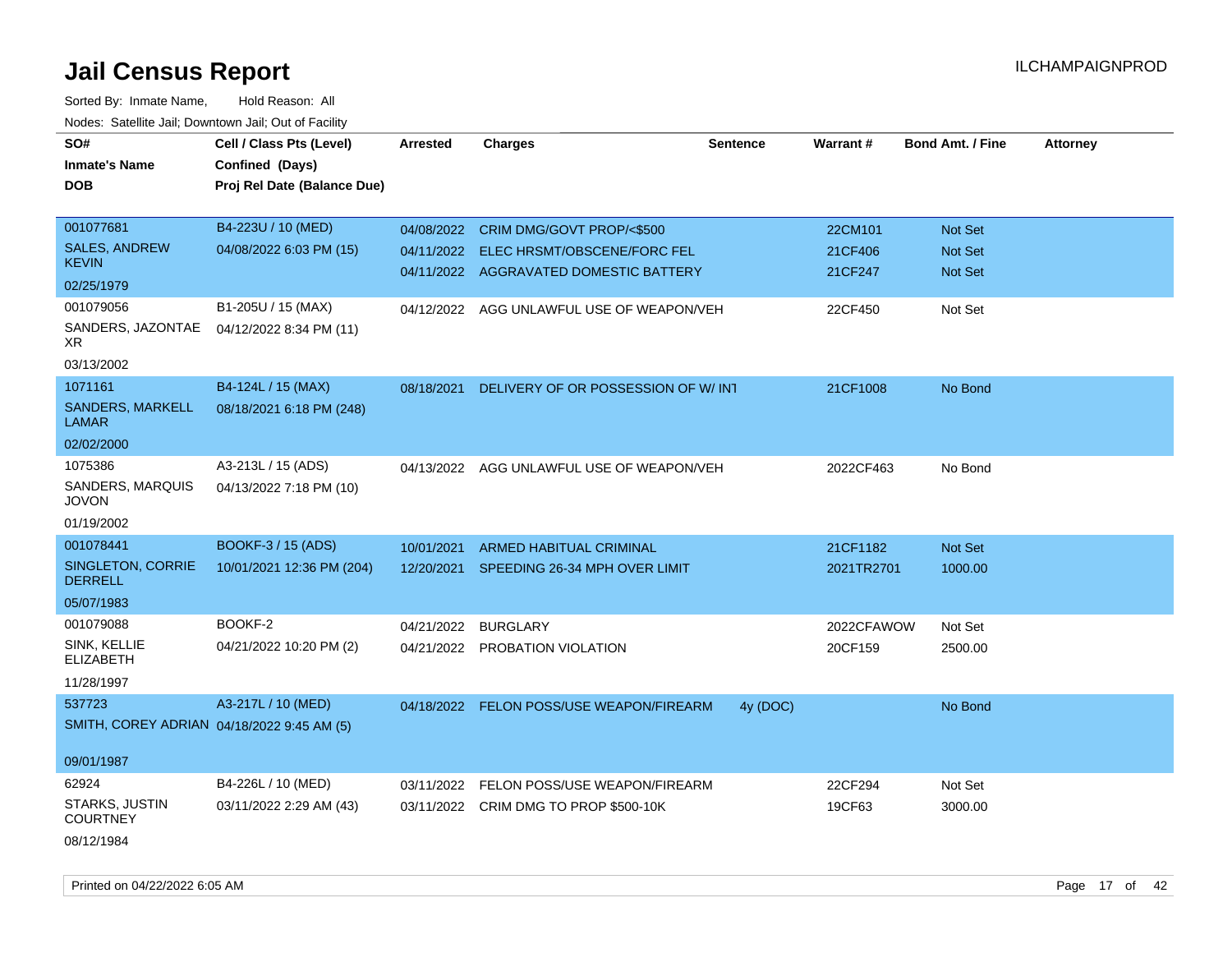| rougs. Calcinic Jan, Downtown Jan, Out of Facility |                                              |                     |                                             |          |            |                         |                 |
|----------------------------------------------------|----------------------------------------------|---------------------|---------------------------------------------|----------|------------|-------------------------|-----------------|
| SO#<br><b>Inmate's Name</b>                        | Cell / Class Pts (Level)<br>Confined (Days)  | <b>Arrested</b>     | <b>Charges</b>                              | Sentence | Warrant#   | <b>Bond Amt. / Fine</b> | <b>Attorney</b> |
| <b>DOB</b>                                         | Proj Rel Date (Balance Due)                  |                     |                                             |          |            |                         |                 |
| 1030955                                            | BOOKH-3                                      |                     | 04/22/2022 PROBATION VIOLATION              |          | 17CF1611   | 2500.00                 |                 |
| STEVENSON, ROGER<br>JAMES                          | 04/22/2022 2:25 AM (1)                       |                     | 04/22/2022 LEAVING THE SCENE INVOLV VEHICLE |          | 20TR7401   | 10000.00                |                 |
| 01/12/1994                                         |                                              |                     |                                             |          |            |                         |                 |
| 001077770                                          | A1-124U / 5 (MIN)                            |                     | 01/06/2022 RESIDENTIAL BURGLARY             |          | 21CF319    | Not Set                 |                 |
|                                                    | STOFFLE, KELLY ANNE 01/06/2022 3:14 PM (107) |                     |                                             |          |            |                         |                 |
| 04/12/1989                                         |                                              |                     |                                             |          |            |                         |                 |
| 38305                                              | B2-T2-06L / 10 (SPH)                         | 03/18/2020          | <b>CRIMINAL SEXUAL ABUSE</b>                |          | 20CF-343   | 500000.00               |                 |
| STOVER, JOSH<br><b>ANDREW</b>                      | 03/18/2020 10:24 AM (766)                    |                     |                                             |          |            |                         |                 |
| 08/18/1973                                         |                                              |                     |                                             |          |            |                         |                 |
| 001078742                                          | A1-226L / 5 (MIN)                            | 04/01/2022 BURGLARY |                                             |          | 22CF33     | 10000.00                |                 |
| TAYLOR, ERIKA LYNN                                 | 04/01/2022 10:15 AM (22)                     |                     |                                             |          |            |                         |                 |
| 04/09/1996                                         |                                              |                     |                                             |          |            |                         |                 |
| 1066794                                            | A3-217U / 5 (MIN)                            |                     | 04/15/2022 VIO ORDER/PRIOR VIO OF ORDER     |          | 2021CF1061 | 150000.00               |                 |
| TAYLOR, STANLEY<br><b>JAMES</b>                    | 04/15/2022 9:27 AM (8)                       |                     |                                             |          |            |                         |                 |
| 01/05/1994                                         |                                              |                     |                                             |          |            |                         |                 |
| 32058                                              | B4-123U / 15 (MAX)                           | 06/14/2021          | AGG DISCH FIREARM                           |          | 21CF690    | Not Set                 |                 |
| THOMPSON, STEVEN<br>ONEAL                          | 06/14/2021 6:44 AM (313)                     |                     |                                             |          |            |                         |                 |
| 03/14/1969                                         |                                              |                     |                                             |          |            |                         |                 |
| 001078921                                          | <b>BOOKH-8 / 15 (MAX)</b>                    |                     | 04/17/2022 DOMESTIC BATTERY                 |          | 2022 DV 59 | <b>Not Set</b>          |                 |
| TOLBERT, ANTWAN<br><b>LEVELLE</b>                  | 04/17/2022 3:43 AM (6)                       |                     |                                             |          |            |                         |                 |
| 03/02/1980                                         |                                              |                     |                                             |          |            |                         |                 |
| 001079064                                          | A3-215L / 10 (MED)                           |                     | 04/15/2022 AGG UUW/VEHICLE/NO FOID          |          | 2022CFAWOW | Not Set                 |                 |
| <b>TOLBERT, ERIC</b><br>LAMONT                     | 04/15/2022 6:29 PM (8)                       |                     |                                             |          |            |                         |                 |
| 05/27/1997                                         |                                              |                     |                                             |          |            |                         |                 |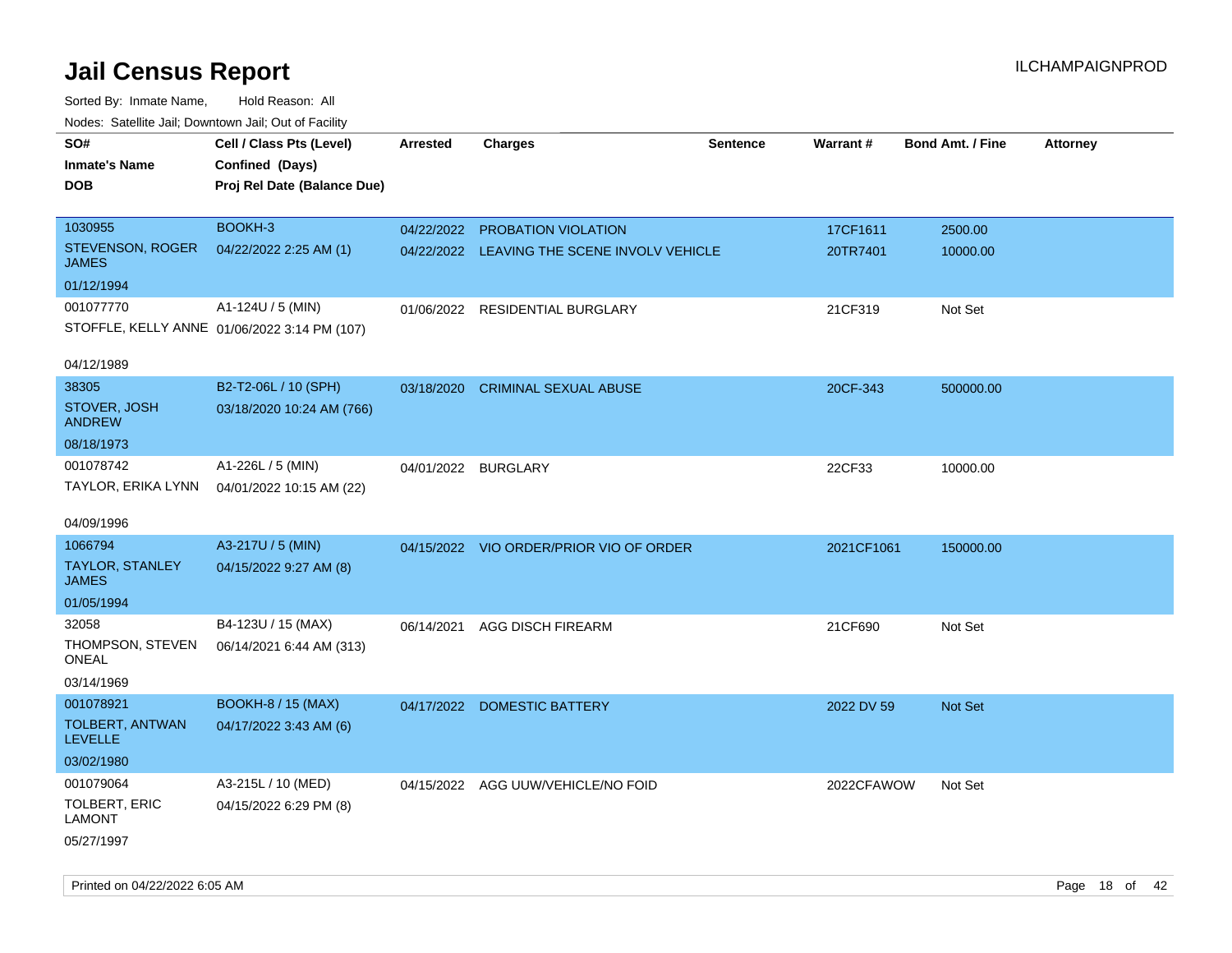| SO#<br><b>Inmate's Name</b><br><b>DOB</b>                                  | Cell / Class Pts (Level)<br>Confined (Days)<br>Proj Rel Date (Balance Due) | Arrested                                                                  | <b>Charges</b>                                                                                                 | <b>Sentence</b> | <b>Warrant#</b>                                           | <b>Bond Amt. / Fine</b>                                   | <b>Attorney</b> |
|----------------------------------------------------------------------------|----------------------------------------------------------------------------|---------------------------------------------------------------------------|----------------------------------------------------------------------------------------------------------------|-----------------|-----------------------------------------------------------|-----------------------------------------------------------|-----------------|
| 001078792<br><b>TRAMBLE, TOM</b><br><b>MARCUS</b><br>02/28/1985<br>1076325 | B4-122U / 15 (MAX)<br>01/24/2022 10:24 AM (89)<br>B1-201U / 15 (MAX)       | 01/24/2022<br>01/24/2022                                                  | <b>FUGITIVE FROM JUSTICE</b><br><b>FUGITIVE FROM JUSTICE</b><br>01/24/2022 ARMED VIOLENCE/CATEGORY I           |                 | 22CF99<br>22CF100<br>22CF101                              | <b>Not Set</b><br><b>Not Set</b><br><b>Not Set</b>        |                 |
| <b>TURNER, PRINTISS</b><br>VASHAWN-DEMAN,<br>11/10/2001                    | 03/25/2022 3:15 PM (29)                                                    | 03/25/2022<br>03/25/2022 MURDER<br>03/25/2022<br>03/25/2022<br>03/28/2022 | AGG UUW/LOADED/NO FCCA/FOID<br>DOMESTIC BATTERY<br>AGG UUW/LOADED/NO FCCA/FOID<br><b>FUGITIVE FROM JUSTICE</b> |                 | 2020CF742<br>2021CF1071<br>20CM468<br>21CF1520<br>22CF360 | 25000.00<br>1500000.00<br>1000.00<br>50000.00<br>50000.00 |                 |
| 50548<br><b>VINEYARD, SHORNOR</b><br><b>JAMAL</b><br>12/14/1979            | B3-W3-12L / 10 (MED)<br>03/29/2022 8:51 AM (25)<br>5/19/2022 (0.00)        |                                                                           | 03/29/2022 AGG UNLAWFUL USE OF WEAPON/VEH                                                                      |                 | 21CF1067                                                  | No Bond                                                   |                 |
| 001077992<br>WADE, DONTE<br><b>LAMONT</b><br>09/05/1986                    | B4-127L / 15 (MAX)<br>03/31/2022 1:25 PM (23)                              | 03/31/2022                                                                | ARMED ROBBERY/NO FIREARM                                                                                       |                 | 21CF590                                                   | 100000.00                                                 |                 |
| 001079004<br><b>WALLS, MICHAEL</b><br><b>DIANSIO</b><br>06/21/1991         | A4-107U / 15 (MED)<br>04/02/2022 4:16 AM (21)                              |                                                                           | 04/02/2022 FELON POSS/USE WEAPON/FIREARM                                                                       |                 | 22CF391                                                   | No Bond                                                   |                 |
| 1076520<br>WARNER-UDUEBOR,<br><b>JAESEN CHI</b><br>04/11/2001              | BOOKH-8 / 15 (ADS)<br>04/20/2022 2:56 PM (3)                               |                                                                           | 04/20/2022 ARMED VIOLENCE/CATEGORY I                                                                           |                 | 22CF485                                                   | Not Set                                                   |                 |
| 996098<br><b>WASHINGTON,</b><br><b>DANTAEVIOUS</b><br>11/14/1991           | B3-W6-24L / 10 (MED)<br>03/25/2022 10:18 AM (29)<br>4/23/2022 (0.00)       |                                                                           | 03/25/2022 AGG UUW/PERSON/NO FOID                                                                              |                 | 21CF1007                                                  | No Bond                                                   |                 |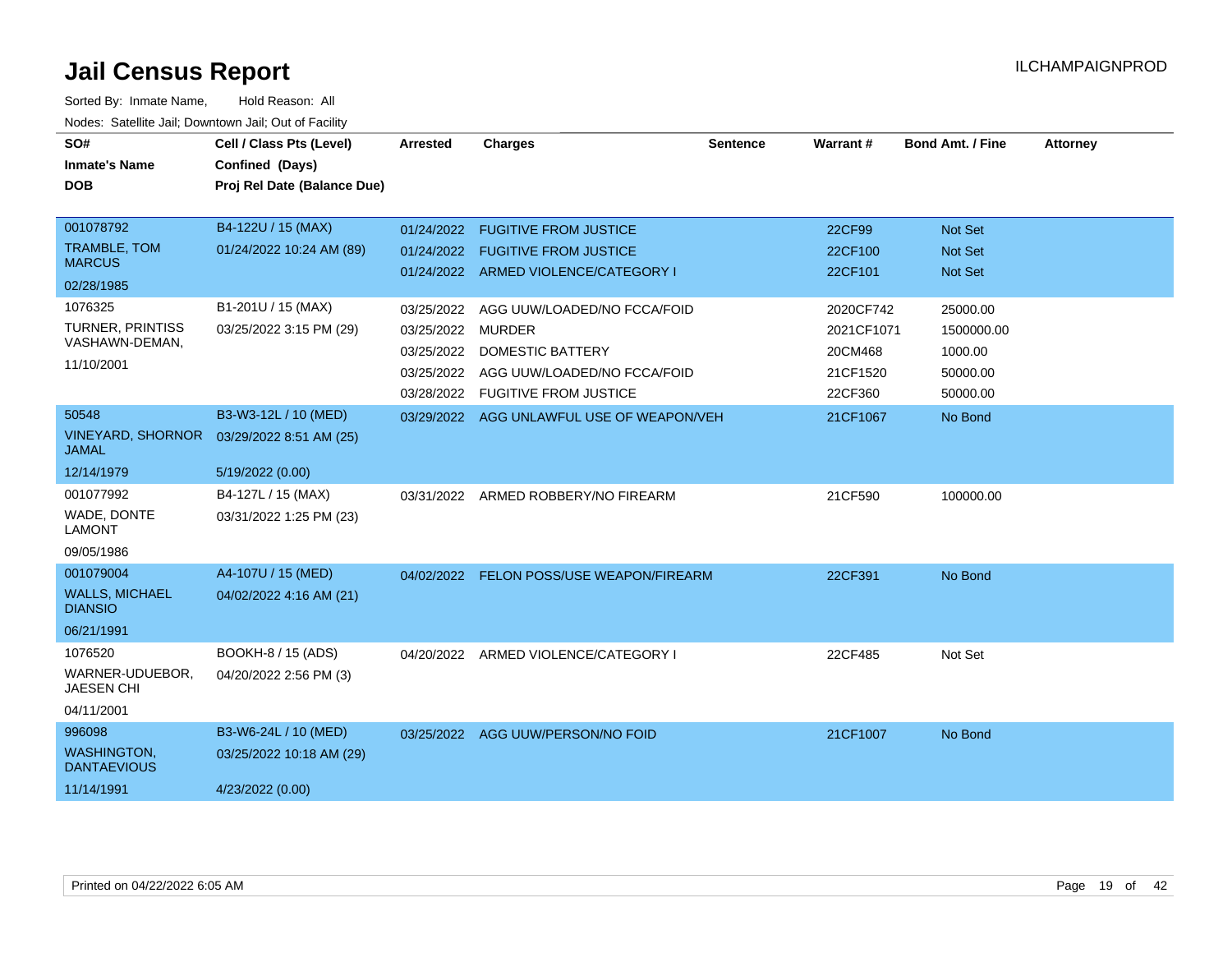| ivouss. Satellite Jali, Downtown Jali, Out of Facility |                                             |                 |                                         |                 |             |                         |                 |
|--------------------------------------------------------|---------------------------------------------|-----------------|-----------------------------------------|-----------------|-------------|-------------------------|-----------------|
| SO#<br>Inmate's Name                                   | Cell / Class Pts (Level)<br>Confined (Days) | <b>Arrested</b> | <b>Charges</b>                          | <b>Sentence</b> | Warrant#    | <b>Bond Amt. / Fine</b> | <b>Attorney</b> |
| DOB                                                    | Proj Rel Date (Balance Due)                 |                 |                                         |                 |             |                         |                 |
| 1070737                                                | A1-126L / 15 (MAX)                          | 10/14/2021      | AGG KIDNAPG/<13/INTEL DISABL            | (DHS)           | 2020CF418   | 250000.00               |                 |
| WASHINGTON.<br><b>JASTINA VIRGINIA</b>                 | 10/14/2021 12:02 PM (191)                   |                 |                                         |                 |             |                         |                 |
| 04/11/2000                                             |                                             |                 |                                         |                 |             |                         |                 |
| 1067610                                                | A4-202L / 15 (MAX)                          | 04/12/2022      | HOME INVASION/DANGEROUS WEAPON 9y (DOC) |                 | 21CF591     | Not Set                 |                 |
| WASHINGTON,<br>MARCEDELL PIERRE                        | 04/12/2022 5:06 PM (11)                     |                 |                                         |                 |             |                         |                 |
| 09/13/1996                                             |                                             |                 |                                         |                 |             |                         |                 |
| 977140                                                 | B1-203L / 10 (MED)                          | 10/24/2021      | ARMED HABITUAL CRIMINAL                 |                 | 21CF1289    | Not Set                 |                 |
| WEBSTER, DERRIAL<br><b>DEVON</b>                       | 10/24/2021 2:46 AM (181)                    |                 |                                         |                 |             |                         |                 |
| 01/14/1990                                             |                                             |                 |                                         |                 |             |                         |                 |
| 001078328                                              | B1-105L / 15 (MAX)                          | 08/30/2021      | FELON POSS/USE WEAPON/FIREARM           |                 | 21CF1045    | Not Set                 |                 |
| WHITE, JUSTIN<br>STEVEN                                | 08/30/2021 10:48 AM (236)                   |                 |                                         |                 |             |                         |                 |
| 10/25/1995                                             |                                             |                 |                                         |                 |             |                         |                 |
| 638552                                                 | B2-T2-08L / 5 (SPH)                         |                 | 10/07/2021 CHILD PORNOGRAPHY/PHOTOGRAPH |                 | 2021CF1207  | No Bond                 |                 |
| WILLIAMS, MICHAEL<br>JAMES                             | 10/07/2021 12:20 PM (198)                   |                 |                                         |                 |             |                         |                 |
| 03/29/1964                                             |                                             |                 |                                         |                 |             |                         |                 |
| 1066370                                                | B1-101L / 15 (MAX)                          | 07/28/2021      | ARMED VIOLENCE/CATEGORY III             |                 | 2021 CF 882 | Not Set                 |                 |
| WILLIAMS, REONTE<br>remir                              | 07/28/2021 5:40 AM (269)                    |                 |                                         |                 |             |                         |                 |
| 05/14/1999                                             |                                             |                 |                                         |                 |             |                         |                 |
| 001079013                                              | A3-112U / 10 (ADS)                          | 04/03/2022      | <b>DOMESTIC BATTERY</b>                 |                 | 22DV50      | <b>Not Set</b>          |                 |
| WILLIAMS, TRAVIS<br>CENTRELL                           | 04/03/2022 7:49 AM (20)                     |                 |                                         |                 |             |                         |                 |
| 07/23/1984                                             |                                             |                 |                                         |                 |             |                         |                 |
| 1051953                                                | A2-221L / 10 (MED)                          | 02/02/2022      | DOMESTIC BATTERY/OTHER PRIOR            |                 | 22CF144     | Not Set                 |                 |
| WINSTON, ALYSSIA<br>LETEECE                            | 02/02/2022 4:29 AM (80)                     | 03/28/2022      | AGG ROBBERY/INDICATE ARM W/FIR          |                 | 22CF353     | Not Set                 |                 |
| 03/17/1996                                             |                                             |                 |                                         |                 |             |                         |                 |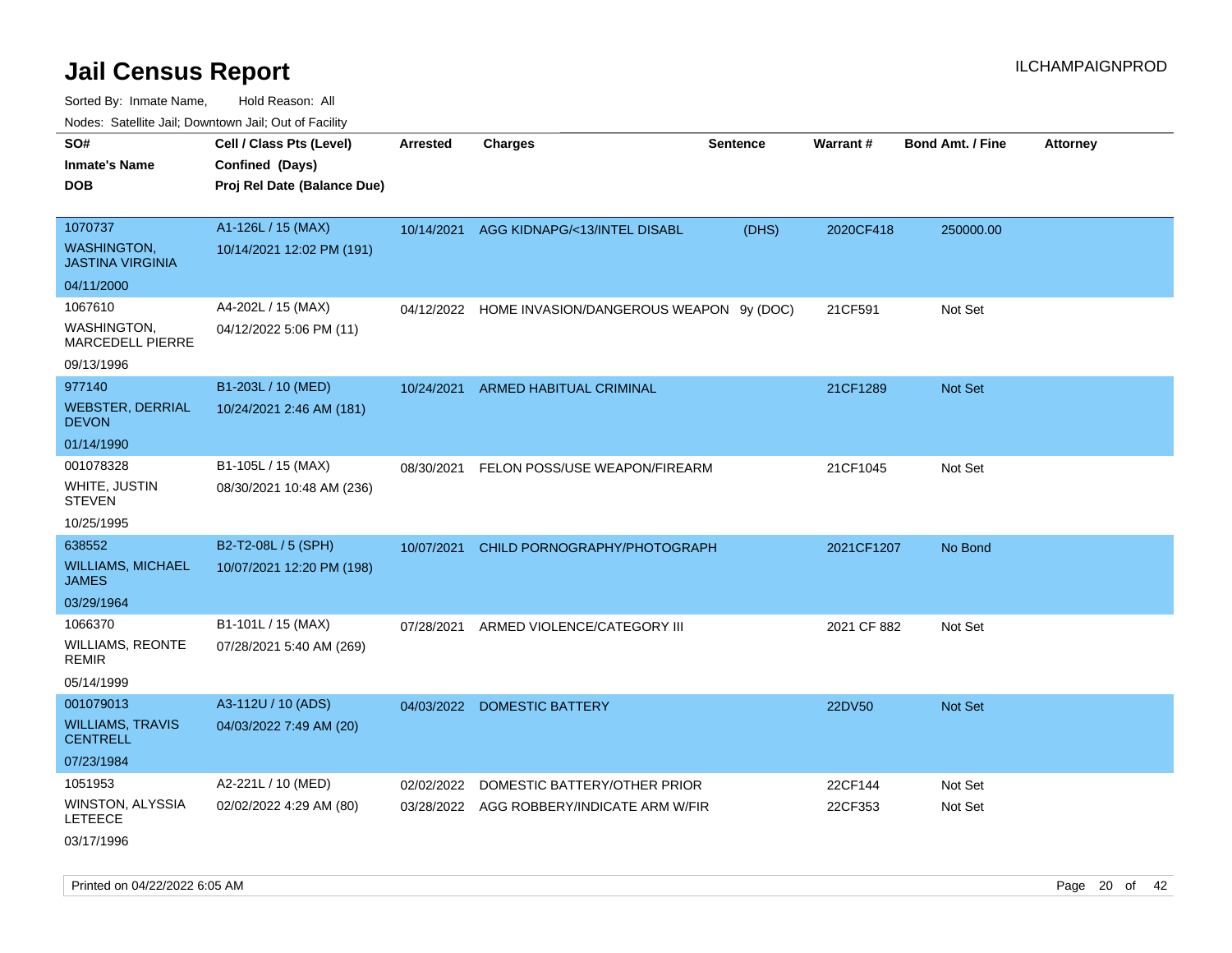| SO#<br><b>Inmate's Name</b><br><b>DOB</b> | Cell / Class Pts (Level)<br>Confined (Days)<br>Proj Rel Date (Balance Due) | Arrested          | Charges                                  | Sentence | Warrant # | <b>Bond Amt. / Fine</b> | <b>Attorney</b> |
|-------------------------------------------|----------------------------------------------------------------------------|-------------------|------------------------------------------|----------|-----------|-------------------------|-----------------|
| 001077731<br>YOUNG, AARON                 | B1-206L / 15 (MAX)                                                         |                   | 04/12/2022 ATTEMPT (FIRST DEGREE MURDER) |          | 22CF428   | 1500000.00              |                 |
| <b>BLAKE</b>                              | 04/12/2022 12:53 PM (11)                                                   |                   |                                          |          |           |                         |                 |
| 03/04/2000                                |                                                                            |                   |                                          |          |           |                         |                 |
| <b>Total Satellite Jail: 156</b>          |                                                                            | <b>Males: 133</b> | Unknown: 0<br>Females: 23                |          |           |                         |                 |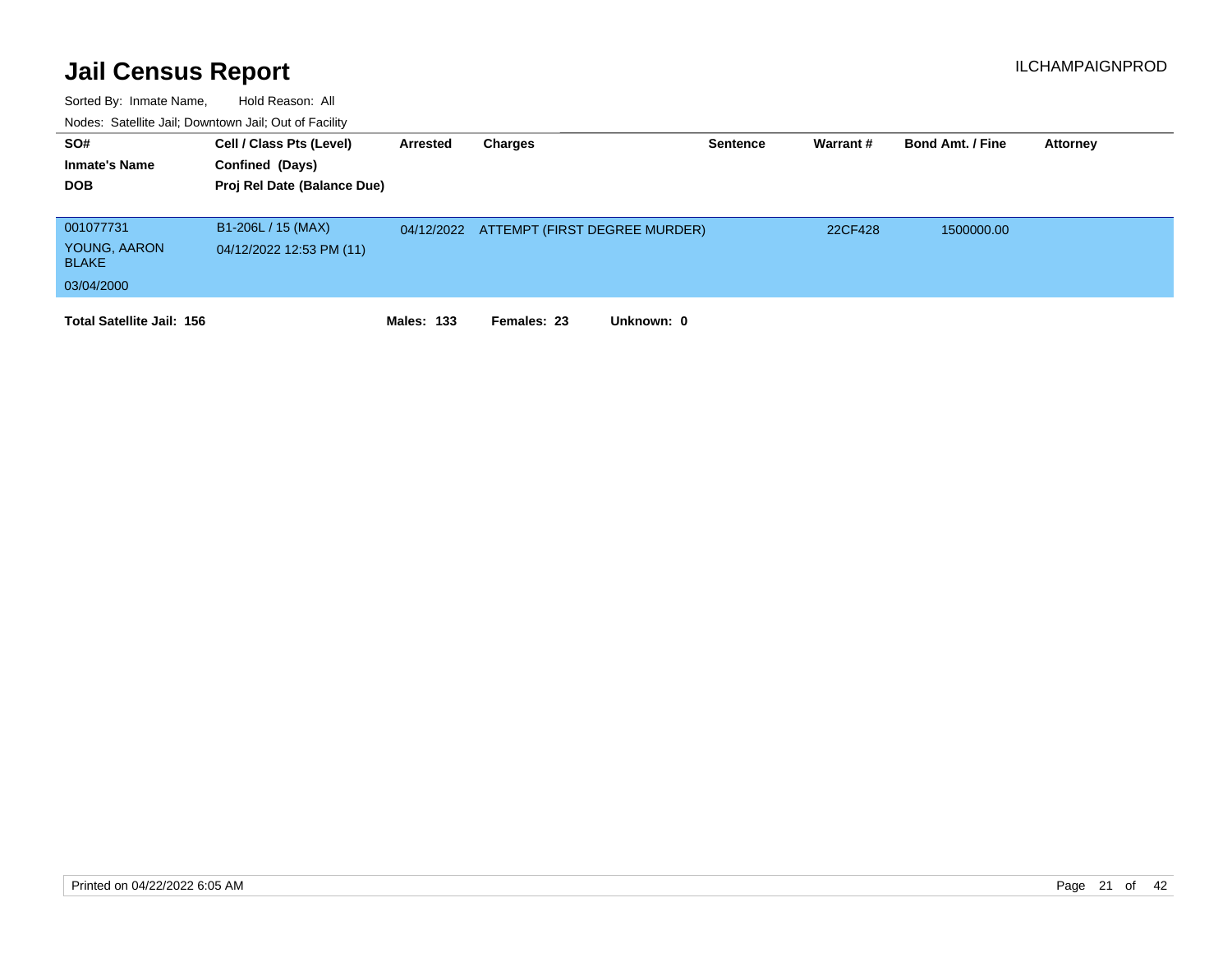| <b>Downtown Jail</b>                             |                             |            |                                     |                 |                 |                         |                 |
|--------------------------------------------------|-----------------------------|------------|-------------------------------------|-----------------|-----------------|-------------------------|-----------------|
| SO#                                              | Cell / Class Pts (Level)    | Arrested   | <b>Charges</b>                      | <b>Sentence</b> | <b>Warrant#</b> | <b>Bond Amt. / Fine</b> | <b>Attorney</b> |
| <b>Inmate's Name</b>                             | Confined (Days)             |            |                                     |                 |                 |                         |                 |
| <b>DOB</b>                                       | Proj Rel Date (Balance Due) |            |                                     |                 |                 |                         |                 |
|                                                  |                             |            |                                     |                 |                 |                         |                 |
| 983810                                           | F5U / 15 (MAX)              | 12/14/2021 | <b>ARMED HABITUAL CRIMINAL</b>      |                 | 21CF1526        | Not Set                 |                 |
| AKINS, KEVIN IVAN                                | 12/14/2021 5:34 PM (130)    |            |                                     |                 |                 |                         |                 |
| 09/23/1990                                       |                             |            |                                     |                 |                 |                         |                 |
| 952871                                           | G3U / 5 (MIN)               |            | 03/13/2022 METH DELIVERY/5<15 GRAMS |                 | 22CF300         | No Bond                 |                 |
| AUTEBERRY, JOSHUA<br><b>DAVID</b>                | 03/13/2022 7:24 PM (41)     |            |                                     |                 |                 |                         |                 |
| 12/28/1984                                       |                             |            |                                     |                 |                 |                         |                 |
| 001078218                                        | D1 / 5 (ADS)                | 03/23/2022 | <b>CRIMINAL TRESPASS TO LAND</b>    |                 | 21CM340         | 1000.00                 |                 |
| <b>BAKER, REED ALLEN</b>                         | 03/23/2022 6:55 PM (31)     | 03/23/2022 | <b>DISORDERLY CONDUCT</b>           |                 | 20OV0267        | 1000.00                 |                 |
|                                                  |                             | 03/24/2022 | <b>RETAIL THEFT</b>                 |                 | 20CM658         | 5000.00                 |                 |
| 07/28/1981                                       |                             |            |                                     |                 |                 |                         |                 |
| 001077899                                        | G7U / 5 (MIN)               | 03/20/2022 | <b>BURGLARY</b>                     |                 | 21CF593         | 20000.00                |                 |
| BARKSDALE, RAY<br><b>SHAWN</b>                   | 03/20/2022 2:40 PM (34)     | 03/20/2022 | POSSESSION OF METH/5<15 GRAMS       |                 | 21CF655         | 20000.00                |                 |
| 10/31/1990                                       |                             | 03/20/2022 | POSS STOLEN VEHICLE                 |                 | 21CF505         | 20000.00                |                 |
| 517915                                           | C2L / 5 (MIN)               |            |                                     |                 |                 |                         |                 |
| <b>BOXLEY, CHARLES</b>                           |                             | 08/03/2021 | FORGERY/ISSUE/DELIVER DOCUMENT      |                 |                 | No Bond                 |                 |
| <b>OMAR</b>                                      | 08/03/2021 2:18 PM (263)    | 08/03/2021 | <b>BURGLARY</b>                     |                 | 21CF289         | 20000.00                |                 |
| 01/10/1985                                       |                             | 08/03/2021 | <b>BURGLARY</b>                     |                 | 21CF679         | 20000.00                |                 |
| 47897                                            | E1U / 15 (ADS)              | 01/19/2022 | PAROLE REVOCATION                   |                 | VA2201139       | No Bond                 |                 |
| <b>BRANAMAN</b>                                  | 01/19/2022 9:21 PM (94)     | 01/19/2022 | <b>VIOLATE ORDER PROTECTION</b>     |                 | 22CF85          | Not Set                 |                 |
| <b>CLIFFORD EARL</b>                             |                             | 01/19/2022 | DRVG REVOKED/2+/PERS INJ/DEATH      |                 | 22CF84          | Not Set                 |                 |
| 03/09/1975                                       |                             | 02/08/2022 | DRIVE REVOKED/RECK HOMIC/3          |                 | 21CF1280        | Not Set                 |                 |
|                                                  |                             | 02/08/2022 | DRIVING ON REVOKED LICENSE          |                 | 21TR8305        | Not Set                 |                 |
| 1027929                                          | F6L / 15 (MAX)              | 12/18/2021 | HOME INVASION/CAUSE INJURY          |                 | 21CF1560        | No Bond                 |                 |
| <b>BROUGHTON, MARK</b><br><b>ANTHONY, Junior</b> | 12/18/2021 2:55 AM (126)    |            |                                     |                 |                 |                         |                 |
| 02/15/1990                                       |                             |            |                                     |                 |                 |                         |                 |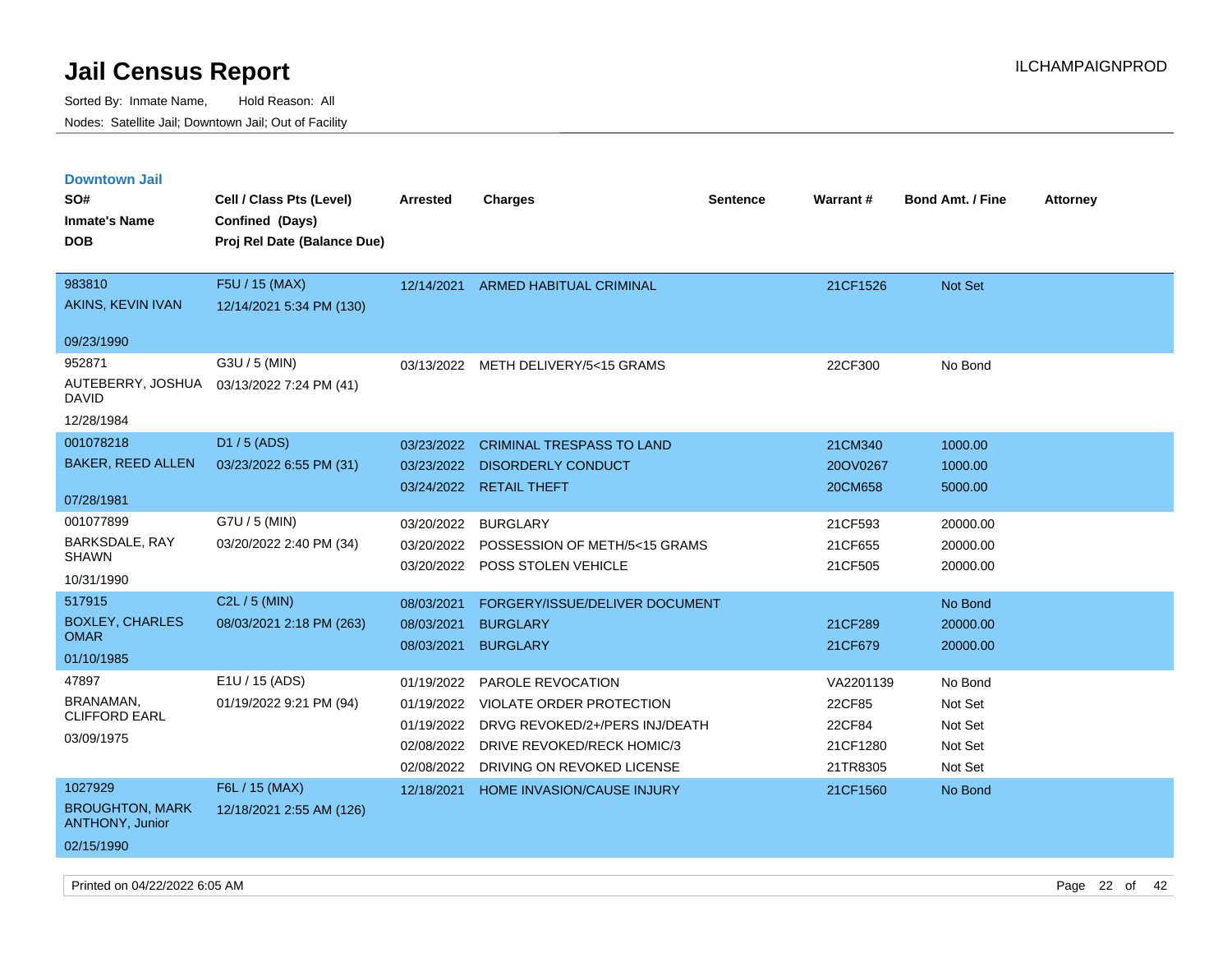| rougs. Calcing Jan, Downtown Jan, Out of Facility |                                              |                 |                                         |                 |            |                         |                 |
|---------------------------------------------------|----------------------------------------------|-----------------|-----------------------------------------|-----------------|------------|-------------------------|-----------------|
| SO#<br><b>Inmate's Name</b>                       | Cell / Class Pts (Level)<br>Confined (Days)  | <b>Arrested</b> | <b>Charges</b>                          | <b>Sentence</b> | Warrant#   | <b>Bond Amt. / Fine</b> | <b>Attorney</b> |
| <b>DOB</b>                                        | Proj Rel Date (Balance Due)                  |                 |                                         |                 |            |                         |                 |
| 1067476                                           | F7U / 10 (MED)                               | 11/13/2021      | AGG DOMESTIC BATTERY/STRANGLE           |                 | 20CF575    | 5000.00                 |                 |
| <b>BROWN, JAMES</b><br><b>BRONELL</b>             | 11/13/2021 2:35 AM (161)                     | 11/13/2021      | <b>RESIDENTIAL BURGLARY</b>             |                 | 21CF385    | 25000.00                |                 |
| 01/08/1996                                        |                                              |                 |                                         |                 |            |                         |                 |
| 995432                                            | H5L / 10 (ADS)                               | 12/20/2021      | FAIL TO RPT WKLY/NO FIXED ADDR          |                 | 21CF1559   | Not Set                 |                 |
| BROWN, JAVON<br><b>SHANTEZ</b>                    | 12/20/2021 2:06 AM (124)                     |                 |                                         |                 |            |                         |                 |
| 10/14/1991                                        |                                              |                 |                                         |                 |            |                         |                 |
| 001078900                                         | J7L / 15 (ADS)                               |                 | 03/02/2022 MURDER/INTENT TO KILL/INJURE |                 | 22CF252    | Not Set                 |                 |
| <b>BYRD, ANDREW</b><br><b>DARNELL</b>             | 03/02/2022 11:59 PM (52)                     |                 |                                         |                 |            |                         |                 |
| 12/30/2003                                        |                                              |                 |                                         |                 |            |                         |                 |
| 001077954                                         | F9L / 10 (MED)                               | 12/21/2021      | RESIDENTIAL BURGLARY                    |                 | 21CF1570   | Not Set                 |                 |
|                                                   | CALKINS, STEVEN RAY 12/21/2021 6:35 AM (123) |                 |                                         |                 |            |                         |                 |
|                                                   |                                              |                 |                                         |                 |            |                         |                 |
| 01/01/1992                                        |                                              |                 |                                         |                 |            |                         |                 |
| 001078092                                         | H2U / 10 (ADS)                               | 12/27/2021      | AGG BATTERY/PUBLIC PLACE                |                 | 2021CF1042 | 5000.00                 |                 |
| <b>WILLIAM</b>                                    | CHOUNARD, STANLEY 12/27/2021 10:47 PM (117)  |                 |                                         |                 |            |                         |                 |
| 06/25/1986                                        |                                              |                 |                                         |                 |            |                         |                 |
| 56241                                             | E6L / 5 (MIN)                                | 01/13/2022      | VIOLATE ORDER/PRIOR DOM BTRY            |                 | 22CF59     | Not Set                 |                 |
| CLARK, DAMON<br><b>GILLMORE</b>                   | 01/13/2022 4:36 AM (100)                     |                 | 04/04/2022 CIVIL FTA WARRANT            |                 | 2007D200   | 100000.00               |                 |
| 12/21/1976                                        |                                              |                 |                                         |                 |            |                         |                 |
| 001078838                                         | D <sub>2</sub> / 15 (ADS)                    | 02/12/2022      | PRED CRIM SEX ASLT/BODILY HARM          |                 | 21CF30     | 150000.00               |                 |
| <b>CLAYTON, KAREEM</b><br>JAMAL                   | 02/12/2022 8:55 AM (70)                      |                 |                                         |                 |            |                         |                 |
| 02/03/1974                                        |                                              |                 |                                         |                 |            |                         |                 |
| 1075361                                           | $15/5$ (ADS)                                 | 04/16/2021      | <b>BURGLARY</b>                         |                 | 21CF414    | Not Set                 |                 |
| <b>COWART, TORREY</b><br>BENJAMEN, Junior         | 04/16/2021 9:17 PM (372)                     |                 |                                         |                 |            |                         |                 |
| 11/22/1987                                        |                                              |                 |                                         |                 |            |                         |                 |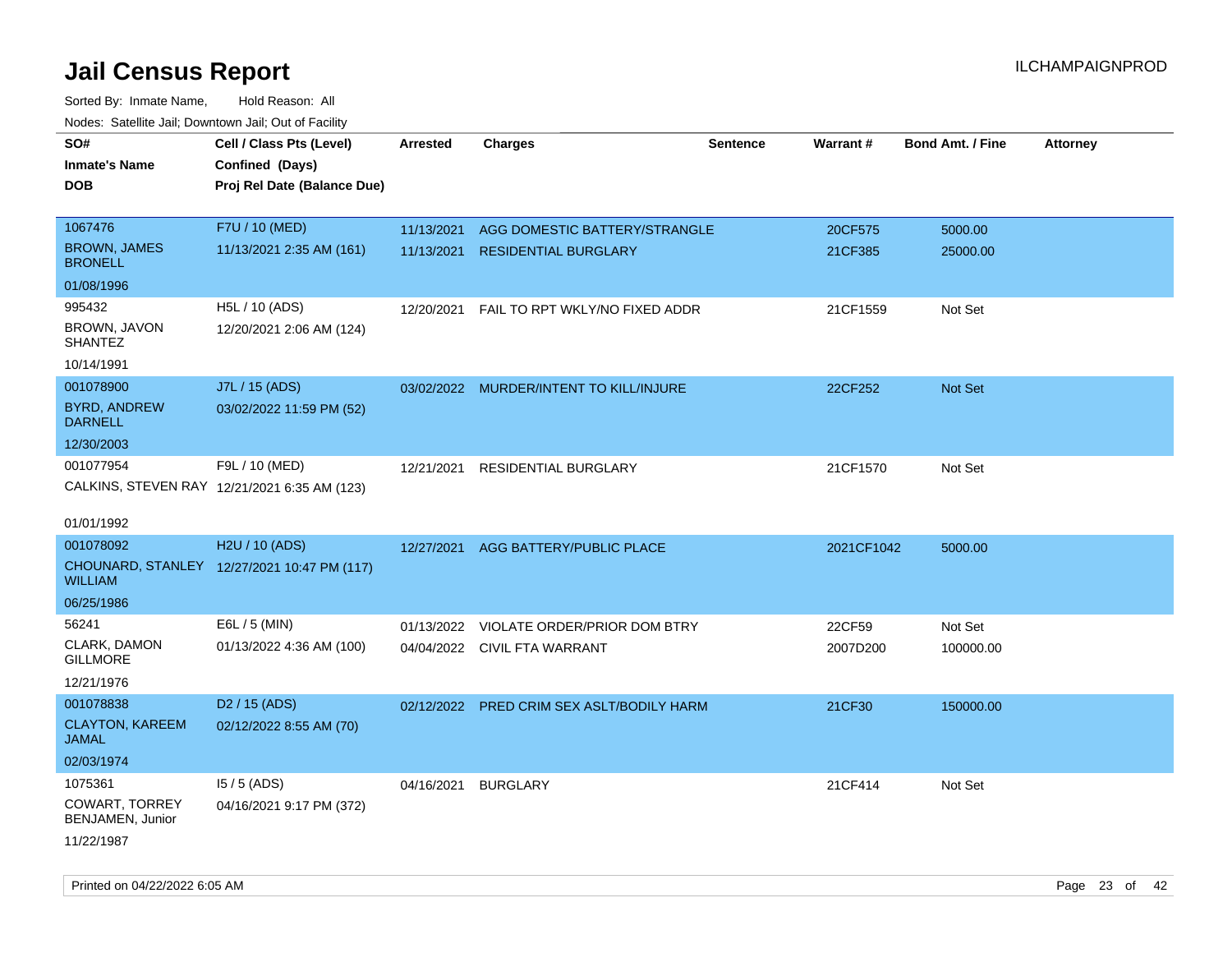| rouco. Calcillo Jali, Downtown Jali, Out of Facility                     |                                                                            |                                 |                                                            |                 |                          |                                  |                 |
|--------------------------------------------------------------------------|----------------------------------------------------------------------------|---------------------------------|------------------------------------------------------------|-----------------|--------------------------|----------------------------------|-----------------|
| SO#<br>Inmate's Name<br><b>DOB</b>                                       | Cell / Class Pts (Level)<br>Confined (Days)<br>Proj Rel Date (Balance Due) | <b>Arrested</b>                 | <b>Charges</b>                                             | <b>Sentence</b> | Warrant#                 | <b>Bond Amt. / Fine</b>          | <b>Attorney</b> |
| 1074319<br><b>CRAIG, DAVUCCI</b><br><b>DAVION</b>                        | C7L / 15 (SPH)<br>10/12/2021 11:36 AM (193)                                | 10/12/2021<br>10/14/2021 MURDER | AGGRAVATED CRUELTY TO ANIMALS                              |                 | 21CF1238<br>21CF1239     | <b>Not Set</b><br><b>Not Set</b> |                 |
| 08/02/2001<br>001077214<br>DAVIS-MURDOCK,<br>ERION VASSHAD<br>06/22/1998 | F8L / 15 (MAX)<br>12/21/2021 10:13 AM (123)                                | 12/20/2021                      | <b>MURDER</b>                                              |                 | 21CF1572                 | Not Set                          |                 |
| 001078223<br>DIEGO-MATEO,<br><b>JOAQUIN</b><br>01/23/2002                | G6L / 5 (MIN)<br>11/09/2021 10:52 PM (165)                                 | 11/09/2021                      | AGG DUI/NO VALID DL                                        |                 | 21CF1382                 | Not Set                          |                 |
| 571307<br>DOMINGO-<br>CASTANEDA,<br>09/29/1989                           | J3L / 15 (ADS)<br>09/14/2020 11:19 PM (586)                                | 09/14/2020<br>09/14/2020        | CRIM SEXUAL ABUSE/CONSENT<br>PRED CRIM SEX ASLT/VICTIM <13 |                 | 2020CF1026<br>2020CF1025 | Not Set<br>Not Set               |                 |
| 527379<br>DRAKE, MARCELL<br>DEON<br>04/20/1987                           | D6 / 15 (ADS)<br>10/25/2021 5:05 PM (180)                                  | 10/25/2021<br>10/27/2021        | ARMED HABITUAL CRIMINAL<br>AGG DOMESTIC BATTERY/STRANGLE   |                 | 21CF1297<br>21CF1245     | <b>Not Set</b><br><b>Not Set</b> |                 |
| 959292<br>DUNCAN, COREYON<br>ANTHONY<br>01/17/1989                       | K1 / 15 (ADS)<br>04/01/2021 8:46 PM (387)                                  | 04/01/2021<br>12/17/2021        | ATTEMPT (FIRST DEGREE MURDER)<br><b>MURDER</b>             |                 | 2020CF565<br>21CF1542    | 2000000.00<br>Not Set            |                 |
| 1053207<br>FAUST, JAQUAVEON<br>LAVELL<br>07/25/1996                      | K3 / 15 (SPH)<br>06/06/2019 2:24 PM (1,052)                                | 06/06/2019                      | MURDER/INTENT TO KILL/INJURE                               |                 | 2019-CF849               | 2000000.00                       |                 |
| 527081<br>FERGUSON,<br>CHRISTOPHER<br>12/21/1981                         | F9U / 10 (MED)<br>09/06/2021 1:18 PM (229)                                 | 09/06/2021                      | ARSON/REAL/PERSONAL PROP>\$150                             |                 | 2021 CF 797              | 25000.00                         |                 |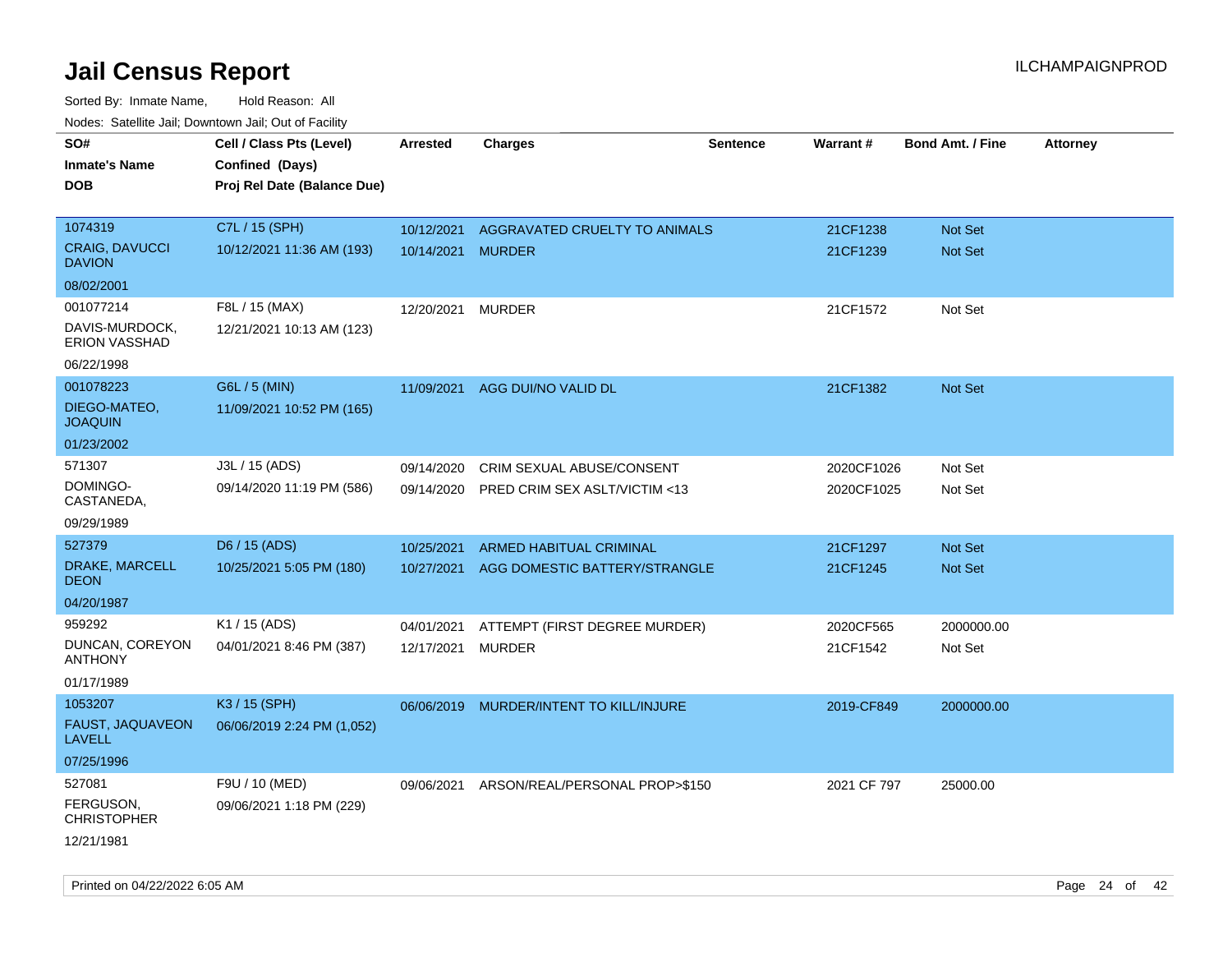| Noues. Sateme Jan, Downtown Jan, Out or Facility |                             |                  |                                           |                 |          |                         |          |
|--------------------------------------------------|-----------------------------|------------------|-------------------------------------------|-----------------|----------|-------------------------|----------|
| SO#                                              | Cell / Class Pts (Level)    | Arrested         | <b>Charges</b>                            | <b>Sentence</b> | Warrant# | <b>Bond Amt. / Fine</b> | Attorney |
| <b>Inmate's Name</b>                             | Confined (Days)             |                  |                                           |                 |          |                         |          |
| <b>DOB</b>                                       | Proj Rel Date (Balance Due) |                  |                                           |                 |          |                         |          |
|                                                  |                             |                  |                                           |                 |          |                         |          |
| 524764                                           | G3L / 5 (MIN)               | 09/18/2021       | METH DELIVERY/15<100 GRAMS                |                 | 21CF627  | 50000.00                |          |
| <b>FISCUS, ROBERT</b><br><b>LOWELL</b>           | 09/18/2021 10:50 AM (217)   |                  |                                           |                 |          |                         |          |
| 02/17/1986                                       |                             |                  |                                           |                 |          |                         |          |
| 1068917                                          | I2 / 5 (ADS)                | 08/11/2021       | VIO ORDER/PRIOR VIO OF ORDER              |                 | 21CF965  | Not Set                 |          |
| <b>GARCIA, JUAN</b><br>CARLOS                    | 08/11/2021 9:24 PM (255)    |                  |                                           |                 |          |                         |          |
| 10/21/1997                                       |                             |                  |                                           |                 |          |                         |          |
| 32913                                            | I1 / 15 (ADS)               | 12/03/2021       | <b>PRED CRIM SEX ASLT/VICTIM &lt;13</b>   |                 | 21CF1481 | Not Set                 |          |
| GROB, WARREN A,<br>Junior                        | 12/03/2021 4:24 PM (141)    |                  |                                           |                 |          |                         |          |
| 12/07/1950                                       |                             |                  |                                           |                 |          |                         |          |
| 001078871                                        | G9U / 5 (ADS)               | 02/22/2022       | <b>RESIDENTIAL BURGLARY</b>               |                 | 2020JD14 | No Bond                 |          |
| <b>HARRIS, MARTELL</b>                           | 02/22/2022 3:44 PM (60)     | 02/22/2022       | INDIRECT CRIMINAL CONTEMPT                |                 | 2020CC9  | 20000.00                |          |
| <b>TE'SHAWN</b>                                  |                             |                  | 02/22/2022 ESCAPE/VIOLATE ELEC MONITORING |                 | 22CF316  | 150000.00               |          |
| 07/02/2003                                       |                             |                  |                                           |                 |          |                         |          |
| 001078868                                        | C6L / 5 (ADS)               |                  | 02/24/2022 STALKING/CAUSE FEAR FOR SAFETY |                 | 22CF227  | 150000.00               |          |
| HARRIS-MINER,<br><b>NICHOLAS</b>                 | 02/24/2022 3:56 PM (58)     |                  |                                           |                 |          |                         |          |
| 07/08/1998                                       |                             |                  |                                           |                 |          |                         |          |
| 1073611                                          | G4L / 5 (MIN)               | 02/09/2021       | DELIVERY OF OR POSSESSION OF W/INT        |                 | 21CF160  | Not Set                 |          |
| HAYES, CAMERON<br><b>TAYLOR MALEEK</b>           | 02/09/2021 3:10 PM (438)    | 02/09/2021       | MFG 15>100 GR ECSTASY/ANALOG              |                 | 21CF121  | 500000.00               |          |
| 08/10/1998                                       |                             |                  |                                           |                 |          |                         |          |
| 987949                                           | B1 / 10 (SPH)               | 03/29/2022       | <b>FELON POSS/FIREARM</b>                 |                 | 22CF365  | <b>Not Set</b>          |          |
| HOLT, TERRELL<br><b>VALENTINO</b>                | 03/29/2022 12:53 AM (25)    |                  | 03/29/2022 FUGITIVE FROM JUSTICE          |                 | 22CF364  | <b>Not Set</b>          |          |
| 02/17/1991                                       |                             |                  |                                           |                 |          |                         |          |
| 518711                                           | G5L / 5 (MIN)               | 01/30/2022 THEFT |                                           |                 | 22CF133  | Not Set                 |          |
| <b>INGERSON, LUCUS</b><br><b>JAMES</b>           | 01/30/2022 4:57 PM (83)     |                  |                                           |                 |          |                         |          |
| 09/16/1979                                       |                             |                  |                                           |                 |          |                         |          |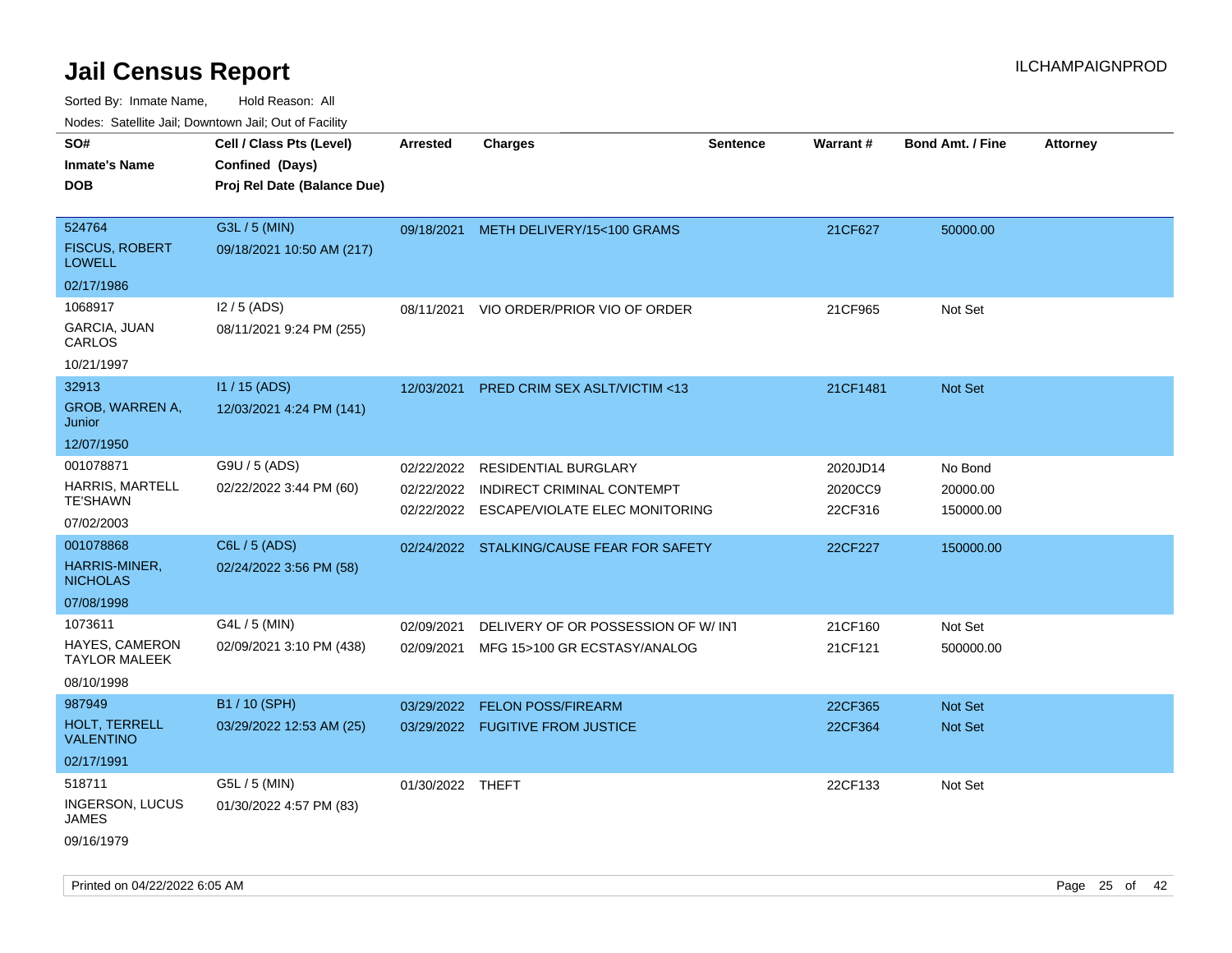Sorted By: Inmate Name, Hold Reason: All Nodes: Satellite Jail; Downtown Jail; Out of Facility

| SO#<br><b>Inmate's Name</b><br><b>DOB</b><br>001078766 | Cell / Class Pts (Level)<br>Confined (Days)<br>Proj Rel Date (Balance Due) | <b>Arrested</b> | <b>Charges</b>                           | <b>Sentence</b> | <b>Warrant#</b> | <b>Bond Amt. / Fine</b> | <b>Attorney</b> |
|--------------------------------------------------------|----------------------------------------------------------------------------|-----------------|------------------------------------------|-----------------|-----------------|-------------------------|-----------------|
| JOHNSON, IYONZI                                        | $13/5$ (ADS)                                                               | 02/08/2022      | <b>AGGRAVATED BATTERY</b>                |                 | 22CF160         | Not Set                 |                 |
|                                                        | 02/08/2022 11:56 AM (74)                                                   | 02/08/2022      | <b>BURGLARY</b>                          |                 | 22CF63          | 3000.00                 |                 |
| 07/16/1994                                             |                                                                            |                 |                                          |                 |                 |                         |                 |
| 1073894                                                | H4L / 5 (ADS)                                                              | 04/07/2022      | PROBATION VIOLATION                      |                 | 2021CF920       | Not Set                 |                 |
| JOKICH, ANTON VEGO                                     | 04/07/2022 5:40 PM (16)                                                    |                 |                                          |                 |                 |                         |                 |
| 05/30/1969                                             |                                                                            |                 |                                          |                 |                 |                         |                 |
| 1068501                                                | G4U / 5 (MIN)                                                              | 02/07/2022      | VIO ORDER/NOTICE/PRIOR VIO O/P           | 18m (DOC)       | 22CF156         | No Bond                 |                 |
| KING, JULIUS<br><b>EMANUEL</b>                         | 02/07/2022 7:06 PM (75)                                                    | 03/29/2022      | <b>RESIST/OBSTRUCT WITH INJURY</b>       | 18m (DOC)       | 2021CF926       | No Bond                 |                 |
| 04/08/1985                                             |                                                                            |                 |                                          |                 |                 |                         |                 |
| 001078818                                              | D3 / 10 (MED)                                                              |                 | 02/04/2022 DOMESTIC BATTERY/OTHER PRIOR  |                 | 22CF148         | Not Set                 |                 |
| KINSEL, EVERAL<br>MICHAEL WILLIAM                      | 02/04/2022 7:37 PM (78)                                                    |                 |                                          |                 |                 |                         |                 |
| 10/16/1985                                             |                                                                            |                 |                                          |                 |                 |                         |                 |
| 527447                                                 | J1L / 10 (ADS)                                                             | 02/22/2022      | <b>BURGLARY</b>                          |                 | 22CF224         | <b>Not Set</b>          |                 |
| KIRKWOOD, TYLER                                        | 02/22/2022 10:47 AM (60)                                                   | 02/22/2022      | AGG BATTERY/GREAT BODILY HARM            |                 | 22CF223         | <b>Not Set</b>          |                 |
| <b>JAMES</b>                                           |                                                                            | 02/23/2022      | <b>BURGLARY</b>                          |                 | 22CF152         | <b>Not Set</b>          |                 |
| 10/04/1985                                             |                                                                            | 04/05/2022      | <b>RESIDENTIAL BURGLARY</b>              |                 | 22CF383         | Not Set                 |                 |
| 001077710                                              | G2L / 5 (MIN)                                                              | 03/31/2022      | AGG DOMESTIC BATTERY/STRANGLE            |                 | 21CF212         | No Bond                 |                 |
| LANGE, DEVONTAE<br>AND'RE                              | 03/31/2022 2:21 PM (23)                                                    |                 | 03/31/2022 AGG BATTERY/PUBLIC PLACE      |                 | 21CF279         | No Bond                 |                 |
| 03/05/1994                                             |                                                                            |                 |                                          |                 |                 |                         |                 |
| 29681<br>LENOIR, JOHN<br><b>CHRISTOPHER</b>            | J2L / 15 (ADS)<br>07/14/2020 12:51 PM (648)                                | 07/14/2020      | PREDATORY CRIMINAL SEX ASSLT/CHILD       |                 | 20CF-781        | 250000.00               |                 |
| 04/20/1966                                             |                                                                            |                 |                                          |                 |                 |                         |                 |
| 001078797<br>LEVIN, DANIEL DAVID                       | 14 / 10 (ADS)<br>01/26/2022 3:00 PM (87)                                   |                 | 01/26/2022 VIO STALKING NO CONTACT ORDER |                 | 22CM31          | Not Set                 |                 |

08/08/1984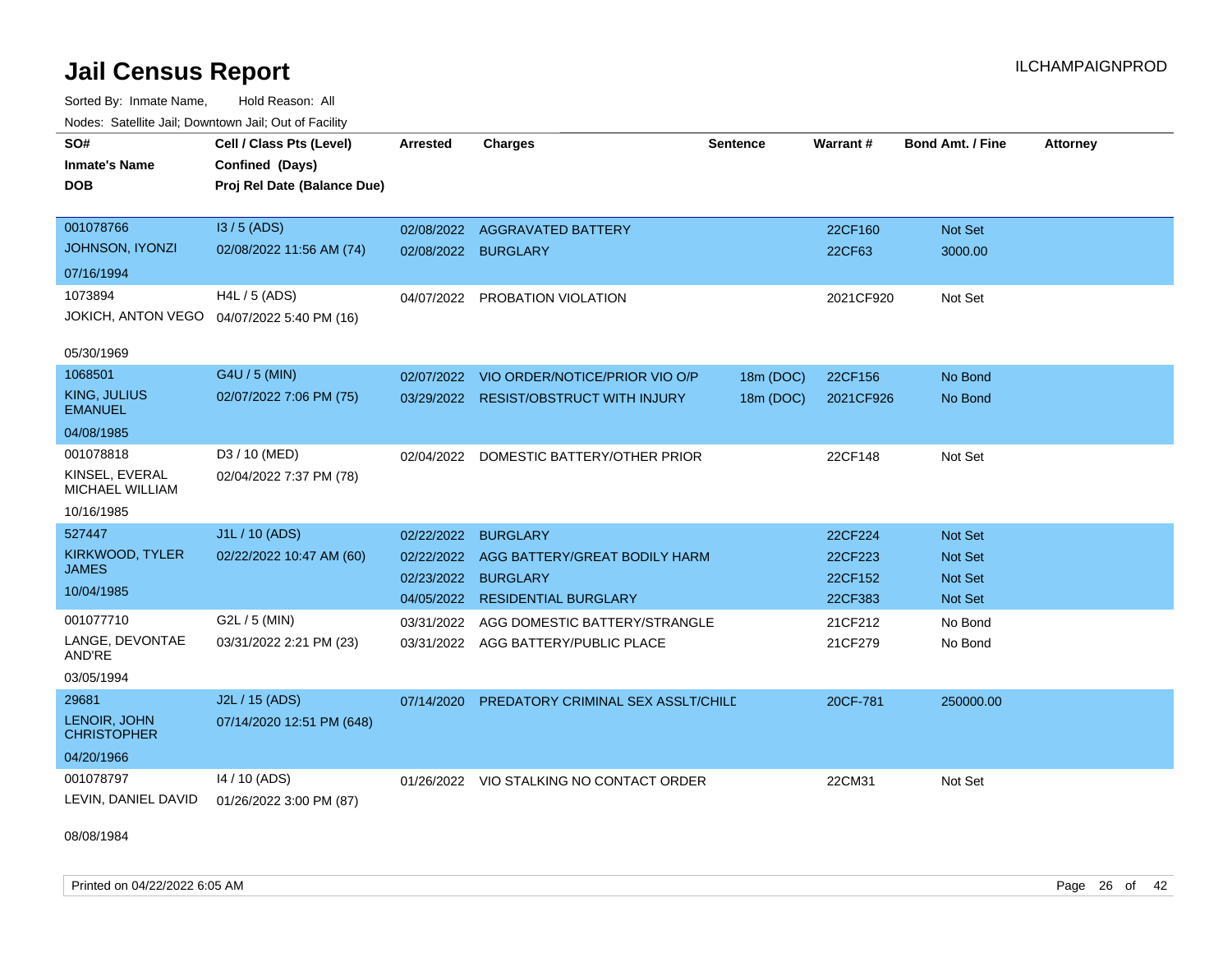| SO#                                     | Cell / Class Pts (Level)                       | <b>Arrested</b>      | <b>Charges</b>                     | <b>Sentence</b> | Warrant#    | <b>Bond Amt. / Fine</b> | <b>Attorney</b> |
|-----------------------------------------|------------------------------------------------|----------------------|------------------------------------|-----------------|-------------|-------------------------|-----------------|
| <b>Inmate's Name</b><br><b>DOB</b>      | Confined (Days)<br>Proj Rel Date (Balance Due) |                      |                                    |                 |             |                         |                 |
| 1005717                                 | G9L / 5 (MIN)                                  | 03/31/2022 AGG DUI/3 |                                    |                 | 22CF372     | 100000.00               |                 |
| <b>LEWIS, ORLANDO</b><br><b>DESHONE</b> | 03/31/2022 1:56 PM (23)                        | 03/31/2022 AGG DUI/3 |                                    |                 | 22CF373     | 100000.00               |                 |
| 01/31/1987                              |                                                |                      |                                    |                 |             |                         |                 |
| 001078924                               | C3L / 10 (MED)                                 | 03/09/2022           | DOMESTIC BATTERY/OTHER PRIOR       |                 | 22CF289     | Not Set                 |                 |
| LIVINGSTON, MASON<br><b>RICHARD</b>     | 03/09/2022 4:13 AM (45)                        |                      | 03/09/2022 WARRANT OUT OF COUNTY   |                 | 2019 CM 230 | 5000.00                 |                 |
| 08/23/1988                              |                                                |                      |                                    |                 |             |                         |                 |
| 983917                                  | G6U / 5 (MIN)                                  | 04/07/2022           | LEAVING THE SCENE INVOLV VEHICLE   |                 | 2022MT484   | 2470.00                 |                 |
| LOPEZ-AGUILAR,<br><b>SERGIO</b>         | 04/08/2022 12:35 AM (15)                       |                      | 04/07/2022 AGG DUI/NO VALID DL     |                 | 2008CF329   | 50000.00                |                 |
| 09/10/1981                              |                                                |                      |                                    |                 |             |                         |                 |
| 001078320                               | E2L / 5 (ADS)                                  | 04/03/2022           | <b>BURGLARY</b>                    |                 | 22CF395     | Not Set                 |                 |
| MARSH, PAUL<br>OLUFUNMILAYO             | 04/03/2022 8:37 PM (20)                        | 04/03/2022 BURGLARY  |                                    |                 | 22CF396     | Not Set                 |                 |
| 07/13/1994                              |                                                |                      |                                    |                 |             |                         |                 |
| 1063030                                 | D4 / 15 (ADS)                                  | 12/20/2021           | <b>MURDER</b>                      |                 | 21CF1571    | <b>Not Set</b>          |                 |
|                                         | MASON, RYAN ONEIAL 12/21/2021 9:30 AM (123)    | 12/22/2021           | PAROLE REVOCATION                  |                 | CH2107979   | Not Set                 |                 |
| 02/22/1991                              |                                                |                      |                                    |                 |             |                         |                 |
| 1076591                                 | G8U / 5 (MIN)                                  | 02/22/2022           | DELIVERY OF OR POSSESSION OF W/INT |                 | 20CF961     | 500000.00               |                 |
| MATTHEWS,<br><b>CHRISTIAN ANTHONY</b>   | 02/22/2022 7:42 PM (60)                        | 02/23/2022           | MAIL FRAUD                         |                 | 2:21CR173   | No Bond                 |                 |
| 03/15/1989                              |                                                |                      |                                    |                 |             |                         |                 |
| 40235                                   | G1L / 5 (MIN)                                  | 10/04/2021           | AGG DUI/4                          |                 | 2021CF1145  | 35000.00                |                 |
| MERRIWEATHER,<br><b>MARCUS TODD</b>     | 10/04/2021 4:41 PM (201)                       |                      |                                    |                 |             |                         |                 |
| 11/28/1967                              |                                                |                      |                                    |                 |             |                         |                 |
| 1040273                                 | E5U / 15 (ADS)                                 | 09/30/2021           | PRED CRIM SEX ASLT/VICTIM <13      |                 | 21CF329     | 500000.00               |                 |
| METCALFE, LANELL<br>JARON               | 09/30/2021 11:32 PM (205)                      |                      |                                    |                 |             |                         |                 |
| 09/22/1988                              |                                                |                      |                                    |                 |             |                         |                 |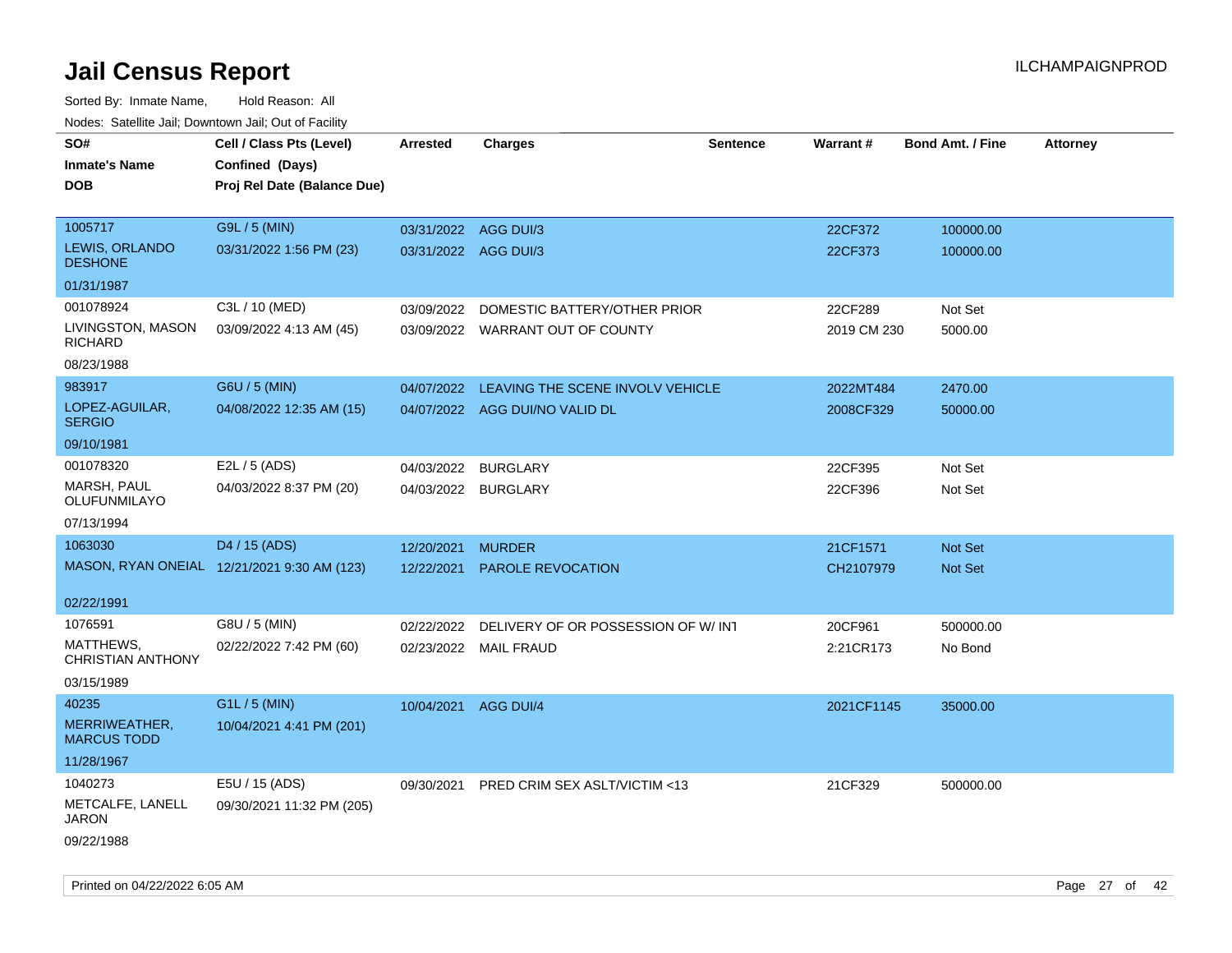| SO#<br><b>Inmate's Name</b><br><b>DOB</b>                               | Cell / Class Pts (Level)<br>Confined (Days)<br>Proj Rel Date (Balance Due) | <b>Arrested</b>                                      | <b>Charges</b>                                                                                                                   | <b>Sentence</b> | <b>Warrant#</b>                             | <b>Bond Amt. / Fine</b>                           | <b>Attorney</b> |
|-------------------------------------------------------------------------|----------------------------------------------------------------------------|------------------------------------------------------|----------------------------------------------------------------------------------------------------------------------------------|-----------------|---------------------------------------------|---------------------------------------------------|-----------------|
| 1075635<br>MILES, DEVLON VON,<br>Junior<br>11/04/2000                   | K <sub>2</sub> / 10 (ADS)<br>05/11/2021 10:39 PM (347)                     | 05/11/2021<br>05/11/2021<br>02/23/2022 MURDER        | AGG DISCHARGE FIREARM/OCC VEH<br>MFG/DEL CANNABIS/30-500 GRAMS                                                                   |                 | 21CF538<br>20CF1402<br>22CF219              | <b>Not Set</b><br>100000.00<br>Not Set            |                 |
| 1042168<br>MONTALVO, ANTONIO<br>05/03/1976                              | G5U / 5 (MIN)<br>02/26/2022 6:14 AM (56)                                   | 02/26/2022                                           | AGG DUI/4                                                                                                                        |                 | 22CF238                                     | Not Set                                           |                 |
| 001078993<br>MURPHY, JUSTIN RAY<br>03/12/1997                           | J5L / 10 (ADS)<br>03/29/2022 6:40 PM (25)                                  | 03/29/2022                                           | AGG ASLT PEACE OFF/FIRE/ER WRK                                                                                                   |                 | <b>22CM87</b>                               | Not Set                                           |                 |
| 1067146<br>OMALLEY, ROBERT<br><b>FRED</b><br>04/30/1979                 | G7L / 5 (MIN)<br>03/23/2022 5:10 PM (31)                                   | 03/23/2022                                           | LEAVING SCENE-ACCIDENT/DEATH/INJUF 13y (DOC)                                                                                     |                 | 2020CF1197                                  | No Bond                                           |                 |
| 001078357<br>PETTIGREW, CAREY<br><b>CORNITRIAS DEOBLO</b><br>08/31/1986 | A2L / 15 (SPH)<br>09/17/2021 9:56 AM (218)                                 | 09/17/2021<br>09/17/2021<br>09/17/2021<br>09/17/2021 | ARMED ROBBERY/ARMED W/FIREARM<br>ARMED ROBBERY/ARMED W/FIREARM<br>ARMED ROBBERY/ARMED W/FIREARM<br>ARMED ROBBERY/ARMED W/FIREARM |                 | 22-CF-7<br>21CF1230<br>21CF1128<br>21CF1129 | 500000.00<br>Not Set<br><b>Not Set</b><br>Not Set |                 |
| 1008308<br>PETTIGREW, MARIO<br><b>TRAVINIO</b><br>08/11/1992            | F2L / 10 (MED)<br>01/30/2022 6:15 AM (83)                                  | 01/30/2022                                           | <b>ASSAULT</b><br>01/30/2022 AGG BTRY/GREAT BOD HARM/60+                                                                         |                 | 19CM364<br>22CF131                          | 4000.00<br>No Bond                                |                 |
| 1070610<br>PHILLIS, AARON<br><b>MONTRELL</b><br>03/26/1999              | J6L / 10 (ADS)<br>03/03/2022 2:49 PM (51)                                  |                                                      | 03/03/2022 AGG BATTERY/PUBLIC PLACE<br>03/03/2022 AGG BATTERY/GREAT BODILY HARM                                                  |                 | 21CF930<br>21CF482                          | <b>Not Set</b><br>5000.00                         |                 |
| 1015033<br>PICKENS, DANTE<br><b>DEVON</b><br>01/05/1993                 | F4L / 10 (MED)<br>03/05/2022 4:01 AM (49)                                  | 03/05/2022<br>03/05/2022                             | POSSESSION OF STOLEN FIREARM<br>POSS AMT CON SUB EXCEPT(A)/(D)                                                                   |                 | 21CF1172<br>20CF109                         | 500000.00<br>20000.00                             |                 |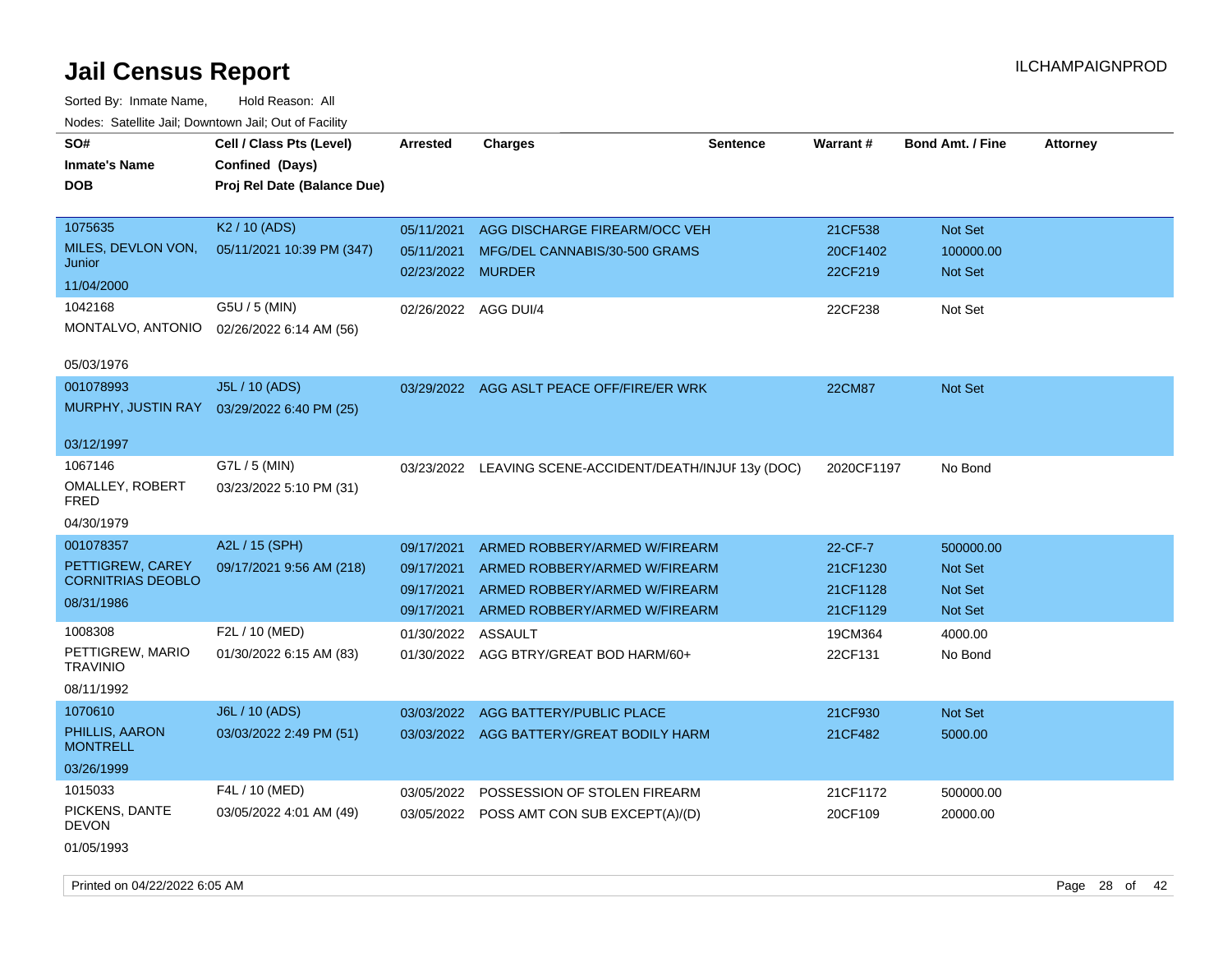Sorted By: Inmate Name, Hold Reason: All Nodes: Satellite Jail; Downtown Jail; Out of Facility

| SO#                              | Cell / Class Pts (Level)                  | <b>Arrested</b> | <b>Charges</b>                          | <b>Sentence</b> | Warrant#   | <b>Bond Amt. / Fine</b> | <b>Attorney</b> |
|----------------------------------|-------------------------------------------|-----------------|-----------------------------------------|-----------------|------------|-------------------------|-----------------|
| <b>Inmate's Name</b>             | Confined (Days)                           |                 |                                         |                 |            |                         |                 |
| <b>DOB</b>                       | Proj Rel Date (Balance Due)               |                 |                                         |                 |            |                         |                 |
|                                  |                                           |                 |                                         |                 |            |                         |                 |
| 001078005                        | E4L / 10 (MED)                            | 03/08/2022      | HOME INVASION/CAUSE INJURY              |                 | 22CF280    | Not Set                 |                 |
| PINEX, MARCHELLO D               | 03/08/2022 2:54 AM (46)                   |                 | 03/08/2022 AGGRAVATED BATTERY/STRANGLE  |                 | 19CR605101 | No Bond                 |                 |
| 12/25/1991                       |                                           |                 |                                         |                 |            |                         |                 |
| 001078942                        | G2U / 5 (MIN)                             |                 | 03/13/2022 MFG/DEL CANNABIS/500<2000 GR |                 | 22CF307    | Not Set                 |                 |
| <b>QATTOUM, ADHAM M</b>          | 03/13/2022 11:31 PM (41)                  |                 |                                         |                 |            |                         |                 |
| 07/22/1994                       |                                           |                 |                                         |                 |            |                         |                 |
| 001077783                        | H6L / 10 (ADS)                            |                 | 01/05/2022 AGGRAVATED BATTERY           |                 | 21CF325    | <b>Not Set</b>          |                 |
| RIVERA, DARYL<br><b>ANTONIO</b>  | 01/05/2022 4:20 PM (108)                  |                 |                                         |                 |            |                         |                 |
| 11/14/1981                       |                                           |                 |                                         |                 |            |                         |                 |
| 1072114                          | A1U / 15 (SPH)                            | 01/17/2021      | ATTEMPT (FIRST DEGREE MURDER)           |                 | 2021CF65   | Not Set                 |                 |
| ROBINSON, DONNELL                | 01/17/2021 2:40 PM (461)                  | 01/17/2021      | ARMED ROBBERY/NO FIREARM                |                 | 2020CF824  | 75000.00                |                 |
| LEVON                            |                                           | 02/17/2021      | AGGRAVATED BATTERY                      | 4y (DOC)        |            | 250000.00               |                 |
| 10/23/2000                       |                                           |                 |                                         |                 |            |                         |                 |
| 001078898                        | C4L / 15 (MAX)                            | 03/02/2022      | AGG DISCHARGE FIREARM                   |                 | 22CF254    | Not Set                 |                 |
| SAROLAS, JONATHAN<br>Е.          | 03/02/2022 9:20 AM (52)                   |                 |                                         |                 |            |                         |                 |
| 07/16/1988                       |                                           |                 |                                         |                 |            |                         |                 |
| 1000820                          | F5L / 15 (MAX)                            | 01/24/2022      | FELON POSS/USE WEAPON/FIREARM           |                 | 22CF105    | Not Set                 |                 |
| <b>MICHAEL</b>                   | SCHNEIDER, SONGAN 01/24/2022 8:20 AM (89) |                 | 01/24/2022 AGGRAVATED DOMESTIC BATTERY  |                 | 21CF1433   | 25000.00                |                 |
| 08/18/1992                       |                                           |                 |                                         |                 |            |                         |                 |
| 47195                            | G8L / 5 (MIN)                             | 12/27/2021      | <b>RESIDENTIAL BURGLARY</b>             |                 | 2020CF1222 | 10000.00                |                 |
| SIMMONS, JAMES<br><b>ROBERT</b>  | 12/27/2021 8:42 AM (117)                  | 12/28/2021      | <b>RESIDENTIAL BURGLARY</b>             |                 | 2021CF1596 | <b>Not Set</b>          |                 |
| 03/13/1975                       |                                           |                 |                                         |                 |            |                         |                 |
| 1064798                          | B3 / 15 (ADS)                             | 01/17/2022      | MURDER                                  |                 | 2021CF695  | 1500000.00              |                 |
| STENNIS, BRUCE<br><b>DEONTAY</b> | 01/17/2022 1:29 PM (96)                   |                 | 01/17/2022 MFG/DEL 1<15 GR COCAINE/ANLG |                 | 21CF520    | 50000.00                |                 |

08/12/1998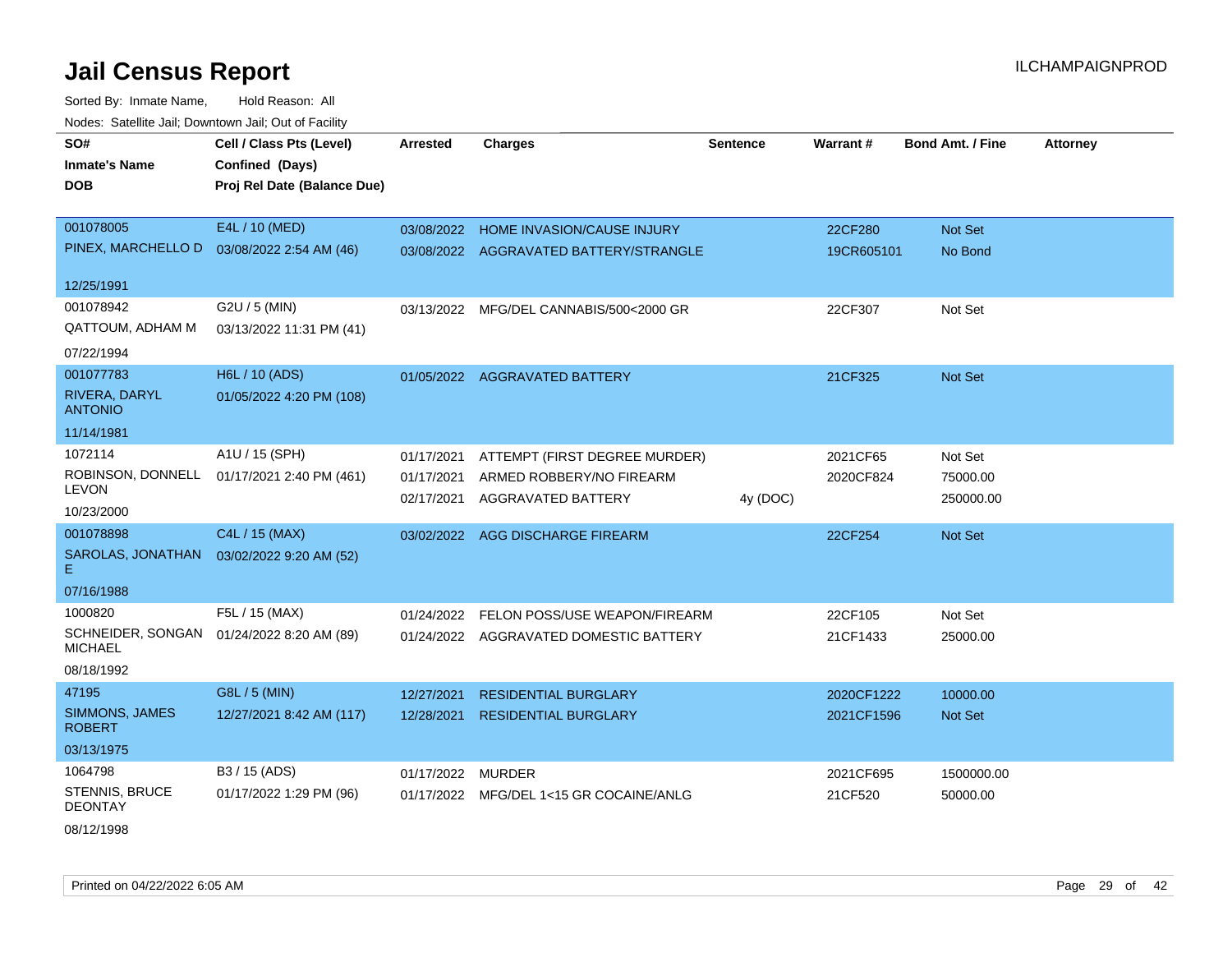Sorted By: Inmate Name, Hold Reason: All Nodes: Satellite Jail; Downtown Jail; Out of Facility

| rougs. Calcing Jan, Downtown Jan, Out of Facility |                                                                            |                   |                                      |                 |                 |                         |                 |
|---------------------------------------------------|----------------------------------------------------------------------------|-------------------|--------------------------------------|-----------------|-----------------|-------------------------|-----------------|
| SO#<br><b>Inmate's Name</b><br><b>DOB</b>         | Cell / Class Pts (Level)<br>Confined (Days)<br>Proj Rel Date (Balance Due) | <b>Arrested</b>   | <b>Charges</b>                       | <b>Sentence</b> | <b>Warrant#</b> | <b>Bond Amt. / Fine</b> | <b>Attorney</b> |
| 1036650<br><b>TAYLOR, KORRION</b>                 | F4U / 10 (MED)<br>02/16/2022 4:33 PM (66)                                  |                   | 02/16/2022 ARMED VIOLENCE/CATEGORY I | 10y (DOC)       | 21CF845         | 250000.00               |                 |
| <b>VELEZ</b>                                      |                                                                            |                   |                                      |                 |                 |                         |                 |
| 03/18/1997                                        |                                                                            |                   |                                      |                 |                 |                         |                 |
| 1056971                                           | B2 / 10 (SPH)                                                              | 08/07/2021        | FELON POSS/USE WEAPON/FIREARM        |                 | 21CF948         | No Bond                 |                 |
| TRAVIS, DENZEL<br>DANTRELL                        | 08/07/2021 7:36 AM (259)                                                   | 08/08/2021        | AGG BATTERY/PUBLIC PLACE             |                 | 2020CF647       | 25000.00                |                 |
| 03/21/1993                                        |                                                                            |                   |                                      |                 |                 |                         |                 |
| 001078250                                         | C9L / 10 (ADS)                                                             | 08/07/2021        | FELON POSS WEAPON/BODY ARMOR         |                 | 21CF950         | <b>Not Set</b>          |                 |
| <b>TRAVIS, JORDAN</b><br><b>TESHAUN</b>           | 08/07/2021 10:27 AM (259)                                                  |                   |                                      |                 |                 |                         |                 |
| 03/03/1996                                        |                                                                            |                   |                                      |                 |                 |                         |                 |
| 512160                                            | F1L / 15 (MAX)                                                             | 03/10/2022        | ARMED HABITUAL CRIMINAL              |                 | 22CF296         | Not Set                 |                 |
| <b>TURNER, CHARLES</b><br><b>EDWARD</b>           | 03/10/2022 12:00 PM (44)                                                   |                   | 03/11/2022 PAROLE REVOCATION         |                 | CH2201422       | No Bond                 |                 |
| 09/05/1986                                        |                                                                            |                   |                                      |                 |                 |                         |                 |
| 30108                                             | J4L / 15 (ADS)                                                             | 07/30/2021 MURDER |                                      |                 | 21CF902         | 2000000.00              |                 |
| VANDYKE, DARYL<br><b>ANTHONY</b>                  | 07/30/2021 8:29 PM (267)                                                   |                   |                                      |                 |                 |                         |                 |
| 10/04/1965                                        |                                                                            |                   |                                      |                 |                 |                         |                 |
| 968681                                            | D5 / 15 (ADS)                                                              | 08/27/2021        | AGG CRIM SX AB/VIC 13<18/TRUST       |                 | 2020CF499       | 250000.00               |                 |
| WADE, DEMETRIUS<br>DARYL                          | 08/27/2021 2:25 AM (239)                                                   | 08/27/2021        | INDIRECT CRIMINAL CONTEMPT           | 3y (DOC)        | 2021CC16        | No Bond                 |                 |
| 01/07/1987                                        |                                                                            |                   |                                      |                 |                 |                         |                 |
| 1035462                                           | F3U / 15 (MAX)                                                             |                   | 03/25/2022 ARMED HABITUAL CRIMINAL   |                 | 22CF186         | 750000.00               |                 |
| <b>WASHINGTON, MARK</b><br><b>ANTHONY</b>         | 03/25/2022 8:47 AM (29)                                                    |                   |                                      |                 |                 |                         |                 |
| 01/06/1994                                        |                                                                            |                   |                                      |                 |                 |                         |                 |
| 1070971                                           | H3L / 5 (ADS)                                                              | 12/07/2021        | IDENTITY THEFT/<\$300                |                 | 20CF922         | Not Set                 |                 |
| <b>WEIR, CLINTON</b><br>HOWARD                    | 12/08/2021 3:45 AM (136)                                                   | 12/07/2021        | <b>RECKLESS DRIVING</b>              |                 | 19TR2348        | Not Set                 |                 |
| $0.011 - 11000$                                   |                                                                            |                   |                                      |                 |                 |                         |                 |

03/15/1983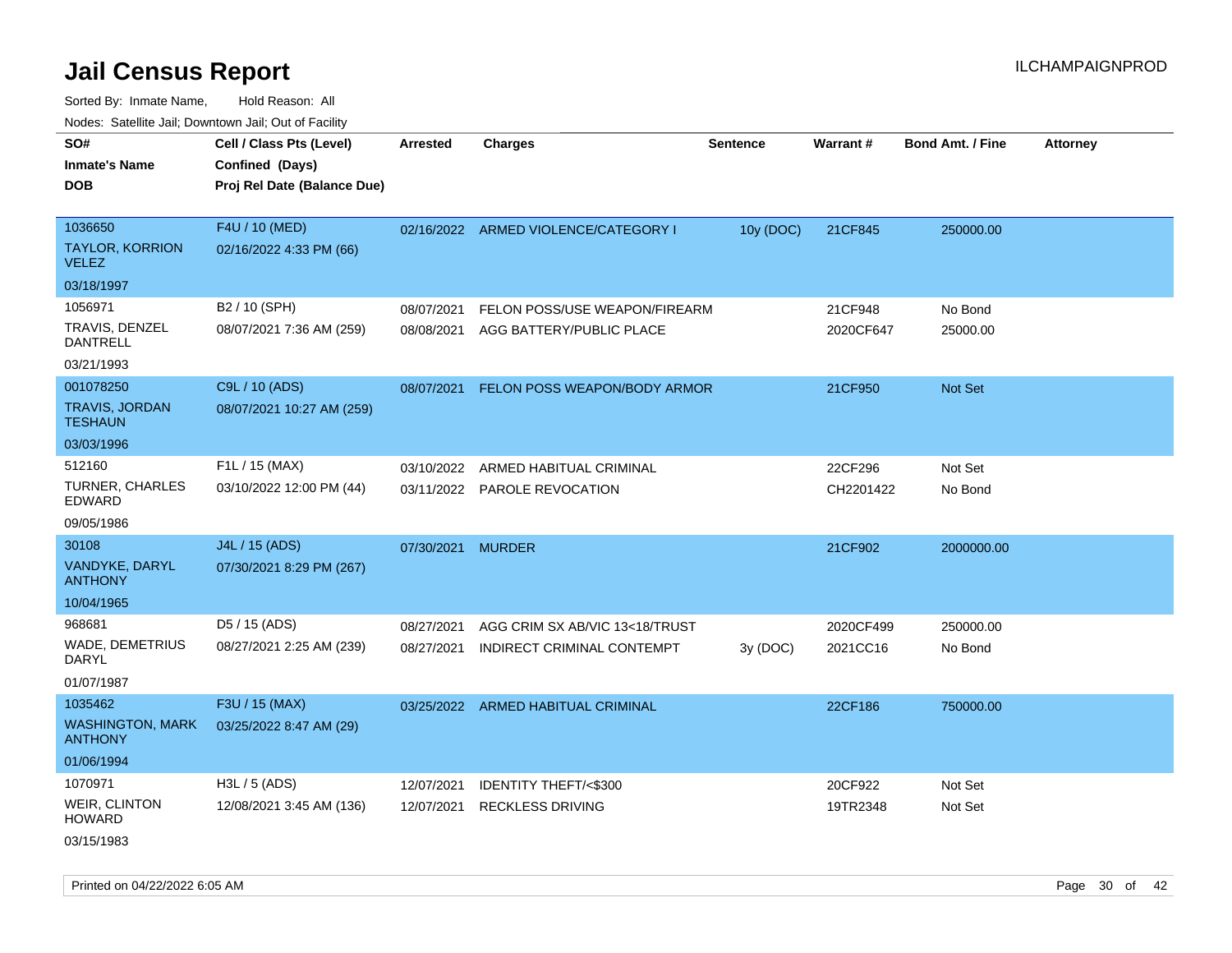| SO#<br><b>Inmate's Name</b><br><b>DOB</b>                           | Cell / Class Pts (Level)<br>Confined (Days)<br>Proj Rel Date (Balance Due) | Arrested                               | <b>Charges</b>                                                                               | <b>Sentence</b> | <b>Warrant#</b>                    | <b>Bond Amt. / Fine</b>        | <b>Attorney</b> |
|---------------------------------------------------------------------|----------------------------------------------------------------------------|----------------------------------------|----------------------------------------------------------------------------------------------|-----------------|------------------------------------|--------------------------------|-----------------|
| 54212<br><b>WHITLOCK, GEORGE</b><br><b>ABRAM</b><br>11/10/1978      | E3U / 10 (ADS)<br>12/21/2021 1:20 PM (123)                                 | 12/21/2021<br>12/21/2021<br>12/21/2021 | ARMED VIOLENCE/CATEGORY I<br>RECEIVE/POSS/SELL STOLEN VEH<br><b>VIOLATE ORDER PROTECTION</b> |                 | 21CF1576<br>2021CF669<br>2021CM391 | Not Set<br>10000.00<br>1000.00 |                 |
| 1058072<br><b>WILLIAMS, KENNETH</b><br><b>BERNARD</b><br>10/04/1985 | A2U / 15 (SPH)<br>02/25/2021 3:24 PM (422)                                 | 02/25/2021                             | ARMED HABITUAL CRIMINAL                                                                      |                 |                                    | Not Set                        |                 |
| 1020914<br><b>WILSON, BRANDON</b><br><b>LARON</b><br>07/05/1994     | F3L / 10 (MED)<br>03/06/2022 11:46 AM (48)                                 |                                        | 03/06/2022 FELON POSS/USE WEAPON/FIREARM                                                     |                 | 21CF1337                           | 250000.00                      |                 |
| 001078995<br>ZINK, PRESTIN L<br>08/19/1997                          | $G1U / 5$ (MIN)<br>03/29/2022 11:33 PM (25)                                | 03/29/2022                             | <b>METH DELIVERY&lt;5 GRAMS</b><br>03/29/2022 FUGITIVE FROM JUSTICE                          |                 | 22CF371<br>22CF370                 | Not Set<br>Not Set             |                 |
| <b>Total Downtown Jail: 75</b>                                      |                                                                            | Males: 75                              | Females: 0                                                                                   | Unknown: 0      |                                    |                                |                 |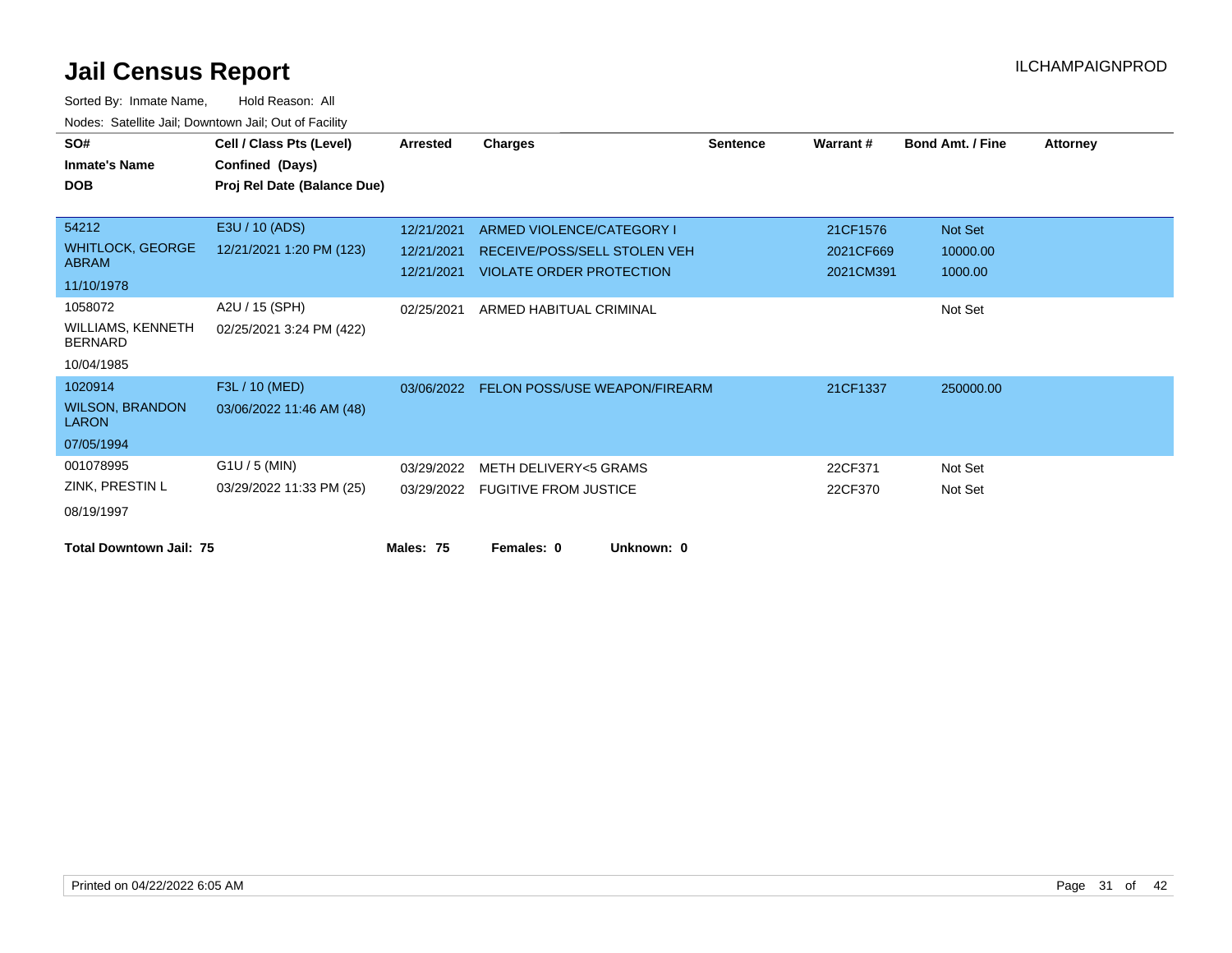|     | <b>Out of Facility</b> |    |
|-----|------------------------|----|
| SO# |                        | Ce |

| SO#                                        | Cell / Class Pts (Level)                      | <b>Arrested</b> | <b>Charges</b>                          | <b>Sentence</b> | Warrant#   | <b>Bond Amt. / Fine</b> | Attorney |
|--------------------------------------------|-----------------------------------------------|-----------------|-----------------------------------------|-----------------|------------|-------------------------|----------|
| <b>Inmate's Name</b>                       | Confined (Days)                               |                 |                                         |                 |            |                         |          |
| <b>DOB</b>                                 | Proj Rel Date (Balance Due)                   |                 |                                         |                 |            |                         |          |
|                                            |                                               |                 |                                         |                 |            |                         |          |
| 001078621                                  | <b>KAN / 10 (MED)</b>                         | 12/23/2021      | <b>RESIDENTIAL BURGLARY</b>             |                 | 21CF1582   | Not Set                 |          |
|                                            | BAILEY, DANIEL SCOTT 12/23/2021 9:44 AM (121) |                 | 01/14/2022 PROBATION VIOLATION          |                 | 21CF1445   | Not Set                 |          |
| 05/09/1999                                 |                                               |                 |                                         |                 |            |                         |          |
| 548350                                     | EHD                                           | 03/29/2022      | AGG DUI/NO VALID DL                     |                 | 2020CF268  | Not Set                 |          |
| <b>BAILEY, NORBERT</b><br><b>WILLIAM</b>   | 03/29/2022 9:11 AM (25)                       |                 |                                         |                 |            |                         |          |
| 02/14/1992                                 | 5/23/2022 (0.00)                              |                 |                                         |                 |            |                         |          |
| 19971                                      | <b>EHD</b>                                    | 11/09/2021      | <b>DRIVING RVK/SUSP DUI/SSS 4-9</b>     |                 | 2021CF968  | Not Set                 |          |
| <b>LYNN</b>                                | BARNESKE, RAYMOND 11/09/2021 9:32 AM (165)    |                 |                                         |                 |            |                         |          |
| 08/17/1961                                 | 5/6/2022 (0.00)                               |                 |                                         |                 |            |                         |          |
| 516062                                     | KAN / 15 (MAX)                                | 02/22/2021      | PHONE HARASSMENT/2+                     |                 | 20CF194    | 5000.00                 |          |
| BENNETT, JOHN<br><b>MICHAEL</b>            | 02/22/2021 10:47 AM (425)                     | 02/22/2021      | AGG DISCH FIR/VEH/PC OFF/FRMAN          |                 | 21CF210    | No Bond                 |          |
| 04/30/1986                                 |                                               |                 |                                         |                 |            |                         |          |
| 33993                                      | <b>KAN / 10 (MED)</b>                         | 06/14/2021      | POSSESSING A CONTROLLED SUBSTANC        |                 | 21CF657    | Not Set                 |          |
| <b>BOOKER, STEPHON</b>                     | 06/14/2021 7:42 PM (313)                      | 06/14/2021      | AGGRAVATED DOMESTIC BATTERY             |                 | 21CF688    | Not Set                 |          |
| <b>MONTELL</b><br>06/11/1971               |                                               | 06/14/2021      | <b>PAROLE REVOCATION</b>                |                 | CH2103612  | No Bond                 |          |
| 35366                                      | EHD                                           |                 |                                         |                 |            |                         |          |
|                                            |                                               | 04/05/2022      | DRIVING RVK/SUSP DUI/SSS 4-9            |                 | 2020CF1405 | Not Set                 |          |
| <b>BRADLEY, EARNEST</b><br>ANGELO VALENTIN | 04/05/2022 8:58 AM (18)                       |                 | 04/05/2022 DRIVING RVK/SUSP DUI/SSS 4-9 |                 | 2021CF361  | Not Set                 |          |
| 07/30/1968                                 | 6/2/2022 (0.00)                               |                 |                                         |                 |            |                         |          |
| 1074315                                    | <b>KAN / 15 (MAX)</b>                         | 07/27/2021      | AGG DISCHARGE FIREARM/VEH/SCH           |                 | 21CF927    | Not Set                 |          |
| <b>BRIGGS, PATRICK</b><br><b>MONTAY</b>    | 08/03/2021 4:56 PM (263)                      |                 |                                         |                 |            |                         |          |
| 08/05/2001                                 |                                               |                 |                                         |                 |            |                         |          |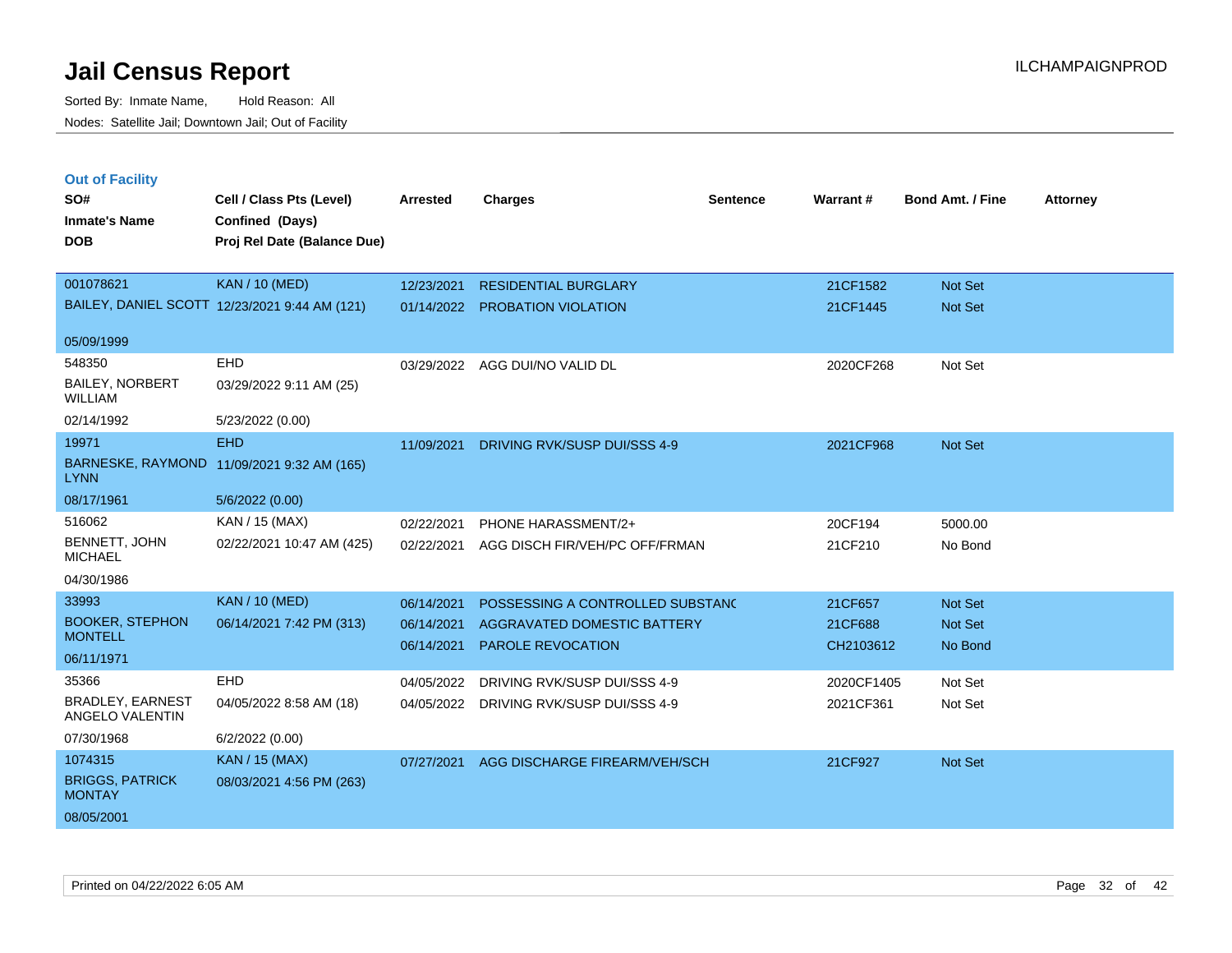| SO#<br><b>Inmate's Name</b><br><b>DOB</b>                         | Cell / Class Pts (Level)<br>Confined (Days)<br>Proj Rel Date (Balance Due) | <b>Arrested</b>          | <b>Charges</b>                                                                                     | <b>Sentence</b> | Warrant#                             | <b>Bond Amt. / Fine</b>       | <b>Attorney</b> |
|-------------------------------------------------------------------|----------------------------------------------------------------------------|--------------------------|----------------------------------------------------------------------------------------------------|-----------------|--------------------------------------|-------------------------------|-----------------|
| 001078880<br><b>BROACH, CAREU</b>                                 | KAN / 15 (MAX)<br>02/25/2022 3:58 PM (57)                                  | 02/25/2022<br>02/25/2022 | <b>PAROLE REVOCATION</b><br>ARMED VIOLENCE/CATEGORY I<br>02/25/2022 AGG DISCHARGE FIREARM/BLDG/SCH |                 | HN-2200660<br>22CF237<br>22600096201 | No Bond<br>Not Set<br>No Bond |                 |
| 02/27/2003                                                        |                                                                            |                          |                                                                                                    |                 |                                      |                               |                 |
| 001078065<br><b>BROWN, CHARMAN</b><br>LAKEEF<br>11/30/2002        | KAN / 10 (ADS)<br>06/17/2021 12:32 PM (310)                                | 06/17/2021               | AGG BATTERY/DISCHARGE FIREARM                                                                      |                 | 21CF704                              | 1000000.00                    |                 |
| 001078008<br><b>BROWN, CODY</b><br><b>RUSSELL</b>                 | <b>KAN / 15 (MAX)</b><br>02/15/2022 9:17 AM (67)                           |                          | 02/15/2022 AGG BATTERY/DISCHARGE FIREARM                                                           |                 | 21CF1090                             | 500000.00                     |                 |
| 02/15/2004                                                        |                                                                            |                          |                                                                                                    |                 |                                      |                               |                 |
| 1038554<br><b>BROWN, CORRION</b><br><b>DEVONTAE</b>               | KAN / 15 (MAX)<br>08/18/2021 5:40 PM (248)                                 | 08/18/2021<br>08/18/2021 | DELIVERY OF OR POSSESSION OF W/INT<br>ARMED HABITUAL CRIMINAL                                      |                 | 21CF1009<br>21CF1162                 | No Bond<br>Not Set            |                 |
| 04/19/1995                                                        |                                                                            |                          |                                                                                                    |                 |                                      |                               |                 |
| 1038579<br><b>BROWN, MARKEL</b><br><b>RIKKI</b><br>01/06/1995     | <b>KAN / 15 (MAX)</b><br>08/18/2021 2:05 PM (248)                          | 08/18/2021               | <b>FELON POSS/USE WEAPON/FIREARM</b>                                                               |                 | 21CF1010                             | <b>Not Set</b>                |                 |
| 1003006<br><b>BROWN, ROCKEITH</b><br><b>JAVONTE</b><br>07/23/1991 | KAN / 15 (MAX)<br>08/19/2021 12:55 AM (247)                                | 08/19/2021               | FELON POSS/USE MACHINE GUN                                                                         |                 | 21CF1011                             | No Bond                       |                 |
| 1068812                                                           | <b>KAN / 15 (MAX)</b>                                                      | 12/21/2021               | AGG DISCHARGE FIREARM/OCC VEH                                                                      |                 | 21CF741                              | Not Set                       |                 |
| BRYANT, DANNY<br><b>EUGENE</b>                                    | 12/21/2021 1:50 PM (123)                                                   | 12/21/2021               | <b>FELON POSS/USE FIREARM PRIOR</b>                                                                |                 | 21CF1568                             | <b>Not Set</b>                |                 |
| 11/22/1989                                                        |                                                                            |                          |                                                                                                    |                 |                                      |                               |                 |
| 987334<br>CAIN, ISAIAH<br><b>DEPRIEST</b><br>12/23/1990           | KAN / 15 (MAX)<br>03/10/2021 2:22 PM (409)                                 | 03/10/2021               | ATTEMPT (FIRST DEGREE MURDER)                                                                      |                 | 19CF689                              | Not Set                       |                 |
|                                                                   |                                                                            |                          |                                                                                                    |                 |                                      |                               |                 |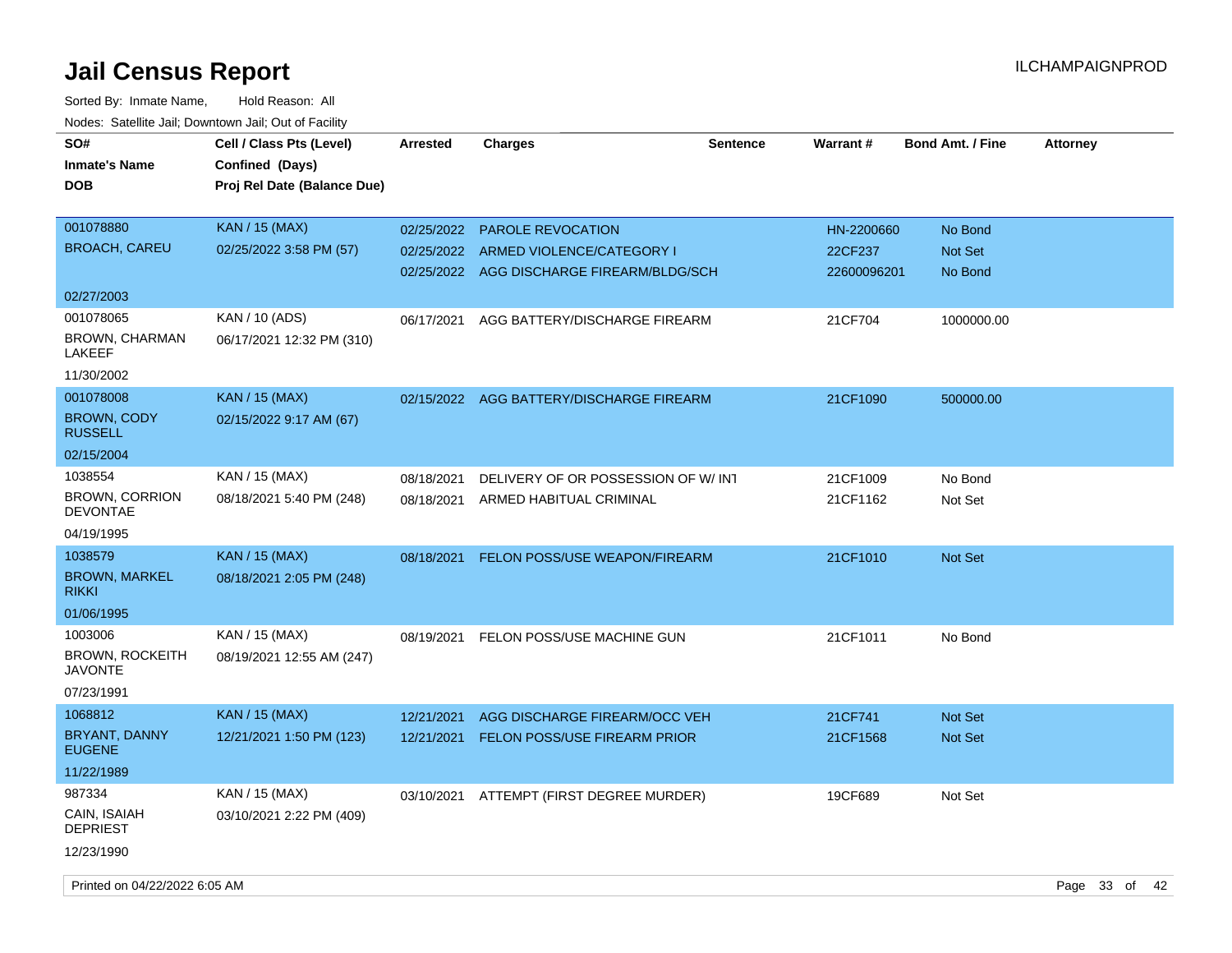| Noues. Sateme Jan, Downtown Jan, Out or Facility |                             |                 |                                |                 |            |                         |                 |
|--------------------------------------------------|-----------------------------|-----------------|--------------------------------|-----------------|------------|-------------------------|-----------------|
| SO#                                              | Cell / Class Pts (Level)    | <b>Arrested</b> | <b>Charges</b>                 | <b>Sentence</b> | Warrant#   | <b>Bond Amt. / Fine</b> | <b>Attorney</b> |
| <b>Inmate's Name</b>                             | Confined (Days)             |                 |                                |                 |            |                         |                 |
| <b>DOB</b>                                       | Proj Rel Date (Balance Due) |                 |                                |                 |            |                         |                 |
|                                                  |                             |                 |                                |                 |            |                         |                 |
| 992962                                           | <b>KAN / 15 (ADS)</b>       | 05/25/2021      | MURDER/INTENT TO KILL/INJURE   |                 | 2018CF1045 | 1000000.00              |                 |
| <b>CAMPBELL, KEITH</b><br><b>KNAQEEB</b>         | 05/25/2021 1:19 PM (333)    |                 |                                |                 |            |                         |                 |
| 07/22/1991                                       |                             |                 |                                |                 |            |                         |                 |
| 001078576                                        | KAN / 15 (MAX)              | 11/09/2021      | UNLAWFUL USE OF A WEAPON       |                 | 21CF1383   | Not Set                 |                 |
| CARTER, DEMONDRE<br>DAVON                        | 11/09/2021 6:01 PM (165)    |                 |                                |                 |            |                         |                 |
| 05/27/2001                                       |                             |                 |                                |                 |            |                         |                 |
| 1064992                                          | <b>KAN / 15 (MAX)</b>       | 09/20/2021      | ARMED VIOLENCE/CATEGORY I      |                 | 21CF1137   | Not Set                 |                 |
| <b>CARTER, KEJUAN</b><br><b>JAVONTE</b>          | 09/20/2021 11:42 PM (215)   |                 |                                |                 |            |                         |                 |
| 06/27/1998                                       |                             |                 |                                |                 |            |                         |                 |
| 001078729                                        | KAN / 15 (ADS)              | 01/02/2022      | MURDER/INTENT TO KILL/INJURE   |                 | 20CF396    | 1000000.00              |                 |
| CARTER, TROY<br><b>DEMON</b>                     | 01/02/2022 10:29 AM (111)   |                 |                                |                 |            |                         |                 |
| 01/02/2004                                       |                             |                 |                                |                 |            |                         |                 |
| 001078461                                        | <b>KAN / 10 (MED)</b>       | 10/07/2021      | AGG DOMESTIC BATTERY/STRANGLE  | 42m (DOC)       | 2021CF1208 | <b>Not Set</b>          |                 |
| COLE, ERIC JOSE                                  | 10/08/2021 12:25 AM (197)   |                 |                                |                 |            |                         |                 |
| 01/24/2002                                       |                             |                 |                                |                 |            |                         |                 |
| 1048488                                          | KAN / 10 (ADS)              | 12/30/2021      | ARMED VIOLENCE/CATEGORY I      |                 | 2022CF4    | Not Set                 |                 |
| COLSON, WAYNE<br>ARTHUR, Third                   | 12/30/2021 8:27 AM (114)    |                 |                                |                 |            |                         |                 |
| 10/14/1995                                       |                             |                 |                                |                 |            |                         |                 |
| 57733                                            | <b>KAN / 15 (SPH)</b>       | 02/25/2020      | <b>HOMICIDE</b>                |                 | 2020-CF250 | No Bond                 |                 |
| <b>CRAIG, ANTOINE</b><br><b>DARRELL</b>          | 02/25/2020 4:08 PM (788)    | 02/25/2020      | FELON POSS/USE WEAPON/FIREARM  |                 | 19CF-1827  | No Bond                 |                 |
| 10/09/1982                                       |                             |                 |                                |                 |            |                         |                 |
| 001077939                                        | KAN / 10 (MED)              | 05/10/2021      | FIREARM/FOID INVALID/NOT ELIG  |                 | 21CF526    | No Bond                 |                 |
| <b>CROSS, PATRICK</b><br><b>DONTRELLE</b>        | 05/10/2021 7:31 PM (348)    | 06/02/2021      | POSS STOLEN VEHICLE > \$25,000 |                 | 21CF612    | Not Set                 |                 |
| 11/07/2001                                       |                             |                 |                                |                 |            |                         |                 |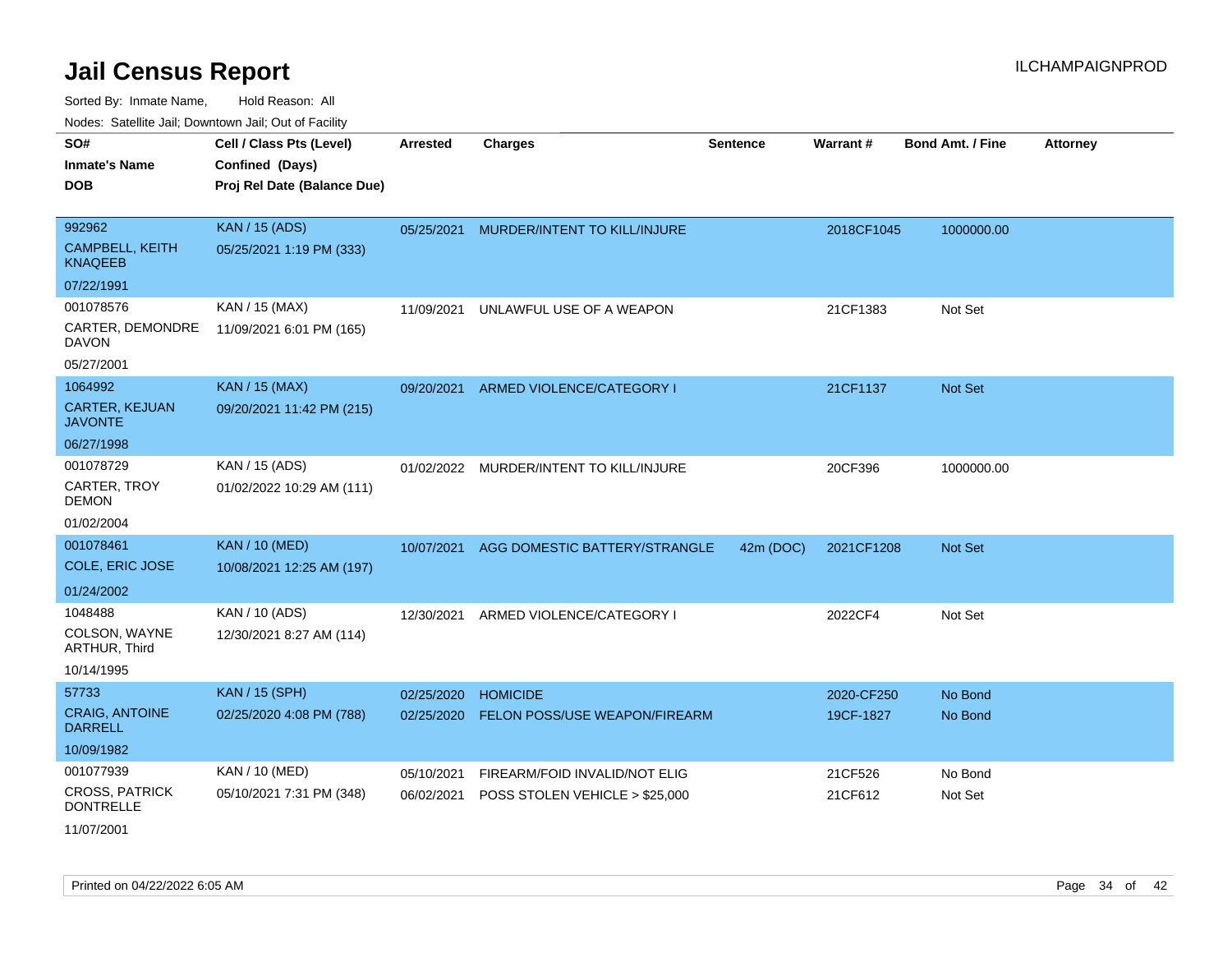Sorted By: Inmate Name, Hold Reason: All Nodes: Satellite Jail; Downtown Jail; Out of Facility

| SO#<br><b>Inmate's Name</b>                | Cell / Class Pts (Level)<br>Confined (Days) | <b>Arrested</b> | <b>Charges</b>                            | <b>Sentence</b> | Warrant#  | <b>Bond Amt. / Fine</b> | <b>Attorney</b> |
|--------------------------------------------|---------------------------------------------|-----------------|-------------------------------------------|-----------------|-----------|-------------------------|-----------------|
| <b>DOB</b>                                 | Proj Rel Date (Balance Due)                 |                 |                                           |                 |           |                         |                 |
|                                            |                                             |                 |                                           |                 |           |                         |                 |
| 25022                                      | EHD / 10 (MED)                              |                 | 02/17/2022 AGG DUI/2/PASS<16              |                 | 2021CF560 | No Bond                 |                 |
| <b>CRUMP, ROBERT</b><br><b>ANTHONY</b>     | 02/17/2022 11:48 AM (65)                    |                 |                                           |                 |           |                         |                 |
| 02/06/1966                                 | 5/14/2022 (0.00)                            |                 |                                           |                 |           |                         |                 |
| 001078538                                  | KAN / 10 (ADS)                              | 10/26/2021      | CRIM SEX ASSAULT/FORCE                    |                 | 21CF1301  | Not Set                 |                 |
| DAWKINS, LEN                               | 10/26/2021 8:18 PM (179)                    |                 |                                           |                 |           |                         |                 |
| 03/23/1987                                 |                                             |                 |                                           |                 |           |                         |                 |
| 1061304                                    | <b>KAN / 15 (MAX)</b>                       | 10/11/2021      | <b>ARMED HABITUAL CRIMINAL</b>            |                 | 21CF1226  | No Bond                 |                 |
| <b>DORRIS, KEMION</b>                      | 10/11/2021 7:30 PM (194)                    | 10/11/2021      | ARMED HABITUAL CRIMINAL                   |                 | 21CF1227  | No Bond                 |                 |
| <b>DAETOCE</b>                             |                                             | 10/11/2021      | HOME INVASION/FIREARM                     |                 | 21CF1228  | No Bond                 |                 |
| 11/19/1997                                 |                                             |                 |                                           |                 |           |                         |                 |
| 001079018                                  | <b>EHD</b>                                  | 04/05/2022      | DRIVING RVK/SUSP DUI/SSS 4-9              |                 | 2022CF22  | Not Set                 |                 |
| FINLEY, KEITH DAVID                        | 04/05/2022 10:38 AM (18)                    |                 |                                           |                 |           |                         |                 |
| 08/23/1963                                 | 10/1/2022 (0.00)                            |                 |                                           |                 |           |                         |                 |
| 1036803                                    | <b>EHD</b>                                  |                 |                                           |                 |           |                         |                 |
| <b>GARCIA-ROMERO,</b>                      |                                             |                 | 04/20/2022 AGG DUI/NO VALID DL            |                 | 2020CF550 | Not Set                 |                 |
| <b>LUCERO</b>                              | 04/20/2022 7:32 AM (3)                      |                 |                                           |                 |           |                         |                 |
| 01/07/1995                                 | 4/27/2022 (0.00)                            |                 |                                           |                 |           |                         |                 |
| 1013012                                    | KAN / 15 (MAX)                              | 07/08/2021      | ATTEMPT (FIRST DEGREE MURDER)             |                 | 2021CF790 | 1000000.00              |                 |
| GARY, XAVIER LAMAR                         | 07/08/2021 9:24 AM (289)                    | 07/08/2021      | FELON POSS/USE FIREARM PRIOR              |                 | 2020CF650 | 25000.00                |                 |
|                                            |                                             | 07/08/2021      | FELON POSS/USE FIREARM PRIOR              |                 | 21CF798   | Not Set                 |                 |
| 12/14/1991                                 |                                             |                 |                                           |                 |           |                         |                 |
| 1065946                                    | <b>KAN / 10 (MED)</b>                       | 09/04/2021      | AGG BATTERY/DISCHARGE FIREARM             |                 | 21CF1057  | 750000.00               |                 |
| <b>GODBOLT, DESMOND</b><br><b>DEVONTAE</b> | 09/04/2021 1:17 AM (231)                    | 09/04/2021      | <b>RESIST/OBSTRUCTING A PEACE OFFICEF</b> |                 | 21CM407   | Not Set                 |                 |
| 11/15/1997                                 |                                             |                 |                                           |                 |           |                         |                 |
| 1070118                                    | KAN / 15 (MAX)                              | 08/31/2021      | AGGRAVATED DOMESTIC BATTERY               |                 | 21CF1049  | No Bond                 |                 |
| <b>GRAHAM, CORTEZ</b><br>LAMON             | 08/31/2021 9:32 PM (235)                    | 09/02/2021      | PROBATION VIOLATION                       |                 | 21CF55    | Not Set                 |                 |
| 001011000                                  |                                             |                 |                                           |                 |           |                         |                 |

03/31/1976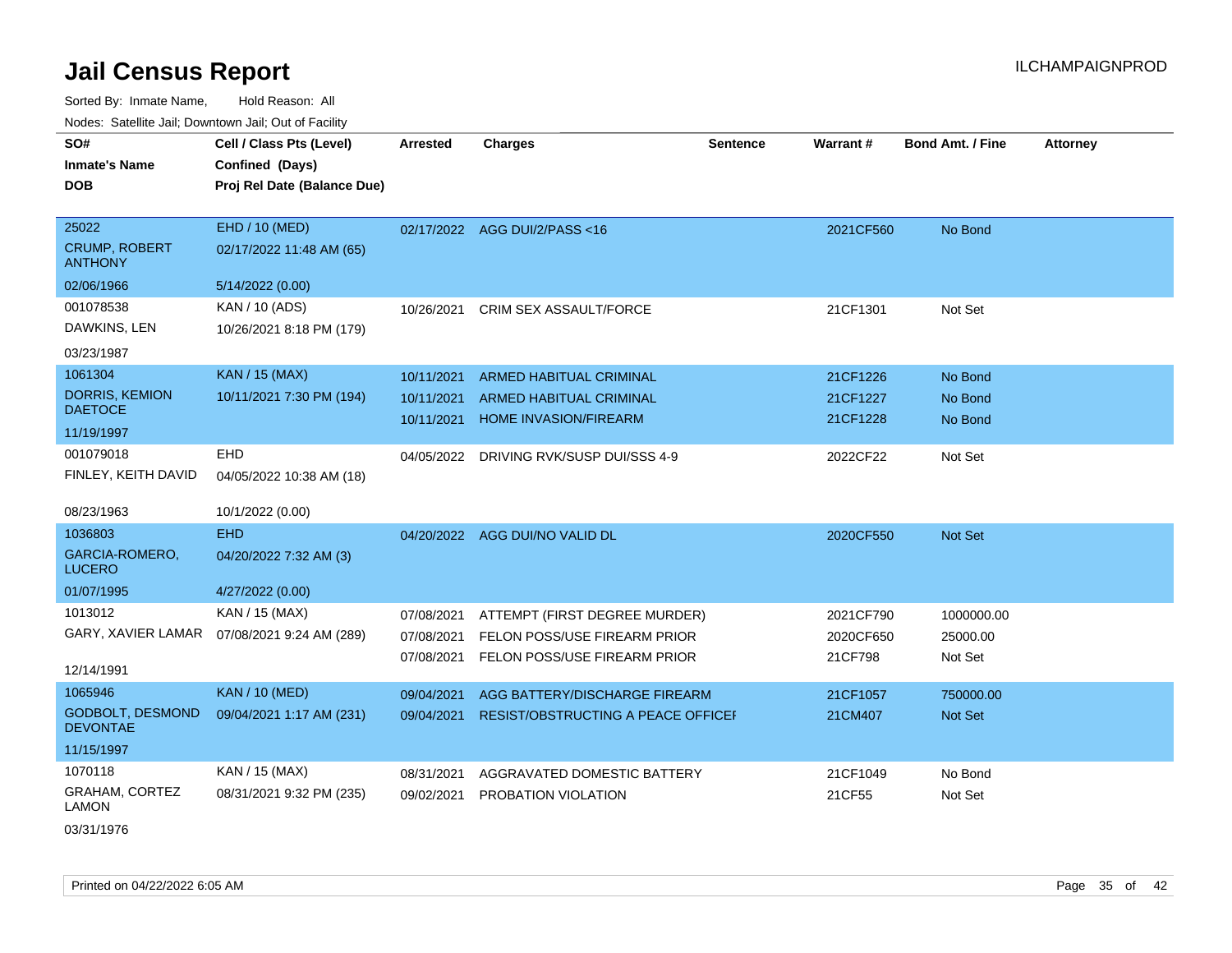| SO#                                   | Cell / Class Pts (Level)                     | <b>Arrested</b>      | <b>Charges</b>                 | <b>Sentence</b> | Warrant#   | <b>Bond Amt. / Fine</b> | <b>Attorney</b> |
|---------------------------------------|----------------------------------------------|----------------------|--------------------------------|-----------------|------------|-------------------------|-----------------|
| <b>Inmate's Name</b>                  | Confined (Days)                              |                      |                                |                 |            |                         |                 |
| <b>DOB</b>                            | Proj Rel Date (Balance Due)                  |                      |                                |                 |            |                         |                 |
|                                       |                                              |                      |                                |                 |            |                         |                 |
| 1076506                               | <b>KAN / 15 (MAX)</b>                        | 09/17/2021           | AGG UUW/PERSON/CM THREAT VIOL  |                 | 21CF1131   | <b>Not Set</b>          |                 |
|                                       | GRAY, JAMARH EMERE 09/17/2021 10:41 AM (218) | 09/20/2021           | <b>DOMESTIC BATTERY</b>        |                 | 21CM430    | Not Set                 |                 |
| 06/21/2003                            |                                              |                      |                                |                 |            |                         |                 |
| 1055117                               | EHD                                          | 02/15/2022           | AGG BATTERY/PUBLIC PLACE       |                 | 2021CM47   | Not Set                 |                 |
| <b>GREAM, JOHN</b><br>ROBERT LEE      | 02/15/2022 10:44 AM (67)                     |                      |                                |                 |            |                         |                 |
| 08/23/1996                            | 6/13/2022 (0.00)                             |                      |                                |                 |            |                         |                 |
| 1037683                               | <b>EHD</b>                                   | 02/23/2022           | AGG DUI/LIC SUSP OR REVOKED    |                 | 2020CF350  | <b>Not Set</b>          |                 |
| <b>HARRISON, HAROLD</b><br><b>RAY</b> | 02/23/2022 10:01 AM (59)                     | 02/23/2022 AGG DUI/3 |                                |                 | 2020CF1351 | <b>Not Set</b>          |                 |
| 11/30/1963                            | 5/22/2022 (0.00)                             |                      |                                |                 |            |                         |                 |
| 1045186                               | <b>KAN / 15 (MAX)</b>                        | 08/16/2021           | ARMED VIOLENCE/CATEGORY I      |                 | 21CF934    | 1000000.00              |                 |
| HOLBROOK, JOHNNIE                     | 08/16/2021 11:07 AM (250)                    | 08/16/2021           | FELON POSS/USE WEAPON/FIREARM  |                 | 19CF968    | Not Set                 |                 |
| <b>MATHIS</b>                         |                                              | 08/16/2021           | AGG FLEEING POLICE/21 MPH OVER |                 | 21CF988    | Not Set                 |                 |
| 07/19/1996                            |                                              | 08/16/2021           | FELON POSS/USE WEAPON/FIREARM  |                 | 21CF989    | Not Set                 |                 |
|                                       |                                              | 03/30/2022           | <b>MURDER</b>                  |                 |            | 2000000.00              |                 |
| 972300                                | <b>KAN / 10 (MED)</b>                        | 12/22/2021           | <b>RESIDENTIAL BURGLARY</b>    |                 | 18CF1691   | 25000.00                |                 |
| HOLT, MICHAEL<br><b>TERRELL</b>       | 12/22/2021 8:36 AM (122)                     | 12/22/2021           | AGG CRIM SEX ABUSE/VICTIM <9   |                 | 19CF1277   | 250000.00               |                 |
| 12/25/1989                            |                                              |                      |                                |                 |            |                         |                 |
| 001078146                             | KAN / 15 (MAX)                               | 07/09/2021           | AGG BATTERY/DISCHARGE FIREARM  |                 | 21CF795    | 1000000.00              |                 |
| HUNT, TEIGAN<br><b>JAZAIREO</b>       | 07/09/2021 12:41 PM (288)                    | 07/09/2021           | ARMED ROBBERY/ARMED W/FIREARM  |                 | 21CF806    | Not Set                 |                 |
| 05/14/2003                            |                                              |                      |                                |                 |            |                         |                 |
| 989743                                | <b>KAN</b> / 15 (ADS)                        | 04/13/2021           | AGGRAVATED DOMESTIC BATTERY    |                 | 21CF399    | Not Set                 |                 |
| <b>JACKSON, STEVE</b><br><b>ALLEN</b> | 04/13/2021 2:45 AM (375)                     |                      |                                |                 |            |                         |                 |
| 06/04/1991                            |                                              |                      |                                |                 |            |                         |                 |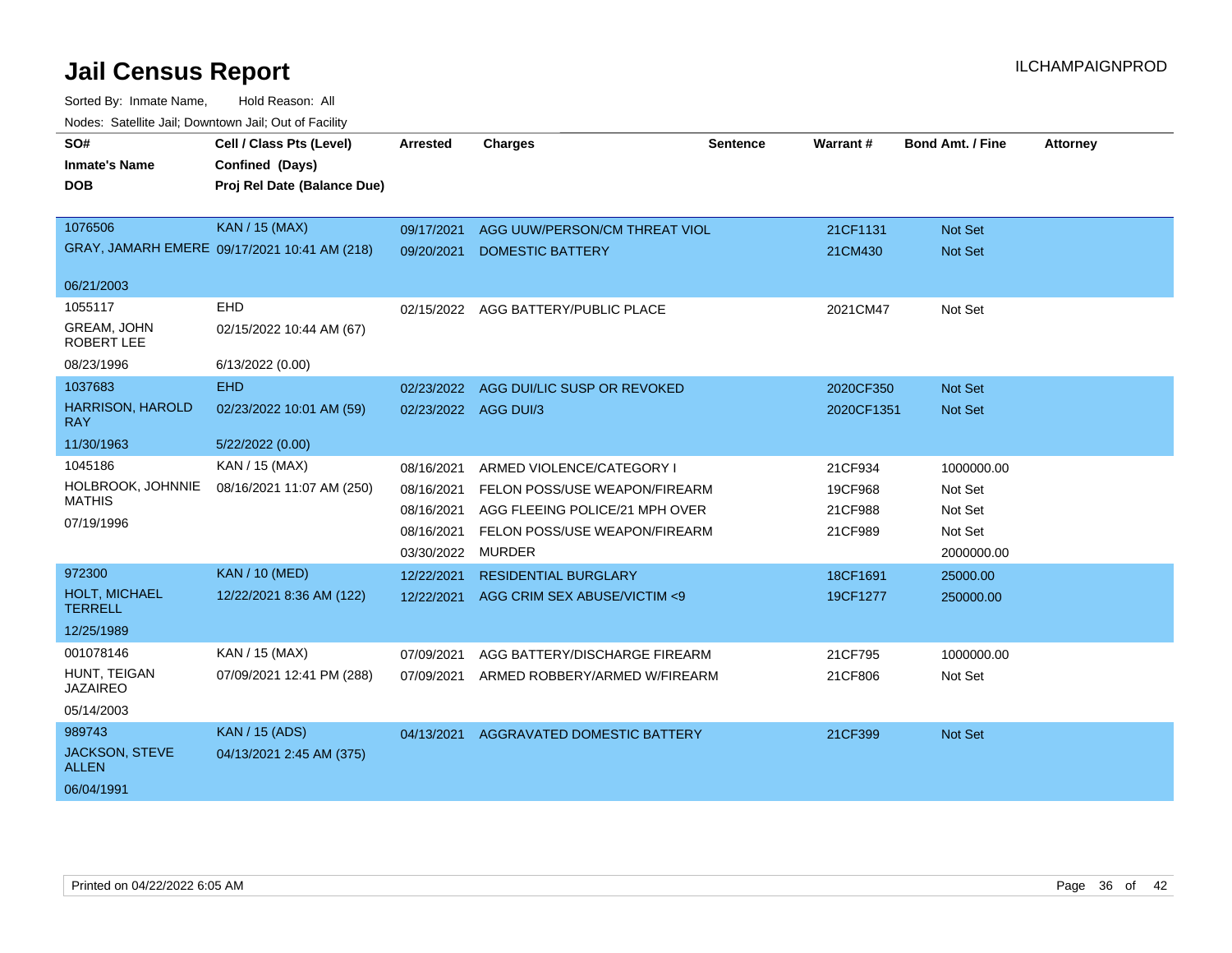| SO#<br><b>Inmate's Name</b><br><b>DOB</b>   | Cell / Class Pts (Level)<br>Confined (Days)<br>Proj Rel Date (Balance Due) | Arrested             | <b>Charges</b>                     | Sentence | <b>Warrant#</b> | <b>Bond Amt. / Fine</b> | <b>Attorney</b> |
|---------------------------------------------|----------------------------------------------------------------------------|----------------------|------------------------------------|----------|-----------------|-------------------------|-----------------|
| 001078788<br>JOHNSON, BRENTON<br><b>ZAE</b> | <b>KAN / 5 (ADS)</b><br>01/21/2022 8:33 PM (92)                            |                      | 01/21/2022 AGGRAVATED BATTERY      |          | 22CF93          | Not Set                 |                 |
| 08/07/1987                                  |                                                                            |                      |                                    |          |                 |                         |                 |
| 57271                                       | EHD                                                                        | 03/08/2022           | DRIVING RVK/SUSP DUI/SSS 4-9       |          | 2021CF34        | Not Set                 |                 |
| <b>KEYS, CAPREE</b><br><b>REMONE</b>        | 03/08/2022 9:17 AM (46)                                                    | 03/08/2022           | DRIVING RVK/SUSP DUI/SSS 4-9       |          | 2020CF1116      | Not Set                 |                 |
| 11/23/1982                                  | 9/3/2022 (0.00)                                                            |                      |                                    |          |                 |                         |                 |
| 001078237                                   | <b>KAN</b> / 15 (ADS)                                                      | 08/03/2021           | AGG DISCHARGE FIREARM/OCC VEH      |          | 21CF928         | No Bond                 |                 |
| LAWS, TERON<br><b>RAMONTE</b>               | 08/03/2021 6:29 PM (263)                                                   |                      |                                    |          |                 |                         |                 |
| 04/03/2001                                  |                                                                            |                      |                                    |          |                 |                         |                 |
| 001078470                                   | KAN / 15 (MAX)                                                             | 10/10/2021           | MURDER/INTENT TO KILL/INJURE       |          | 21CF1221        | Not Set                 |                 |
| LEE, AMAHRION<br><b>JA'MERE</b>             | 10/10/2021 1:23 PM (195)                                                   |                      |                                    |          |                 |                         |                 |
| 11/05/2002                                  |                                                                            |                      |                                    |          |                 |                         |                 |
| 56792                                       | <b>KAN / 10 (MED)</b>                                                      | 02/02/2021           | ARMED HABITUAL CRIMINAL            |          | 2021CF141       | 500000.00               |                 |
| LILLARD, LAWRENCE<br><b>TYRONE</b>          | 02/02/2021 2:11 PM (445)                                                   | 02/22/2021           | DRIVING ON REVOKED LICENSE         |          | 21TR426         | 5000.00                 |                 |
| 10/20/1982                                  |                                                                            |                      |                                    |          |                 |                         |                 |
| 40877                                       | <b>EHD</b>                                                                 | 02/01/2022 AGG DUI/3 |                                    |          | 2020CF986       | Not Set                 |                 |
| MABRY-HALL,<br>REBECCA SUE                  | 02/01/2022 9:32 AM (81)                                                    |                      |                                    |          |                 |                         |                 |
| 03/21/1971                                  | 5/1/2022 (0.00)                                                            |                      |                                    |          |                 |                         |                 |
| 001078896                                   | <b>KAN / 15 (MAX)</b>                                                      |                      | 03/01/2022 ARMED HABITUAL CRIMINAL |          | 22CF239         | Not Set                 |                 |
| MANN, DAVID<br><b>WILBERT, Junior</b>       | 03/01/2022 4:35 AM (53)                                                    |                      |                                    |          |                 |                         |                 |
| 04/02/1976                                  |                                                                            |                      |                                    |          |                 |                         |                 |
| 001078625                                   | <b>EHD</b>                                                                 | 04/13/2022           | AGG DUI/NO VALID DL                |          | 2022CF21        | Not Set                 |                 |
| MAYORGA-<br>CRISOSTOMO, OMAR                | 04/13/2022 9:41 AM (10)                                                    |                      |                                    |          |                 |                         |                 |
| 01/25/1992                                  | 4/22/2022 (0.00)                                                           |                      |                                    |          |                 |                         |                 |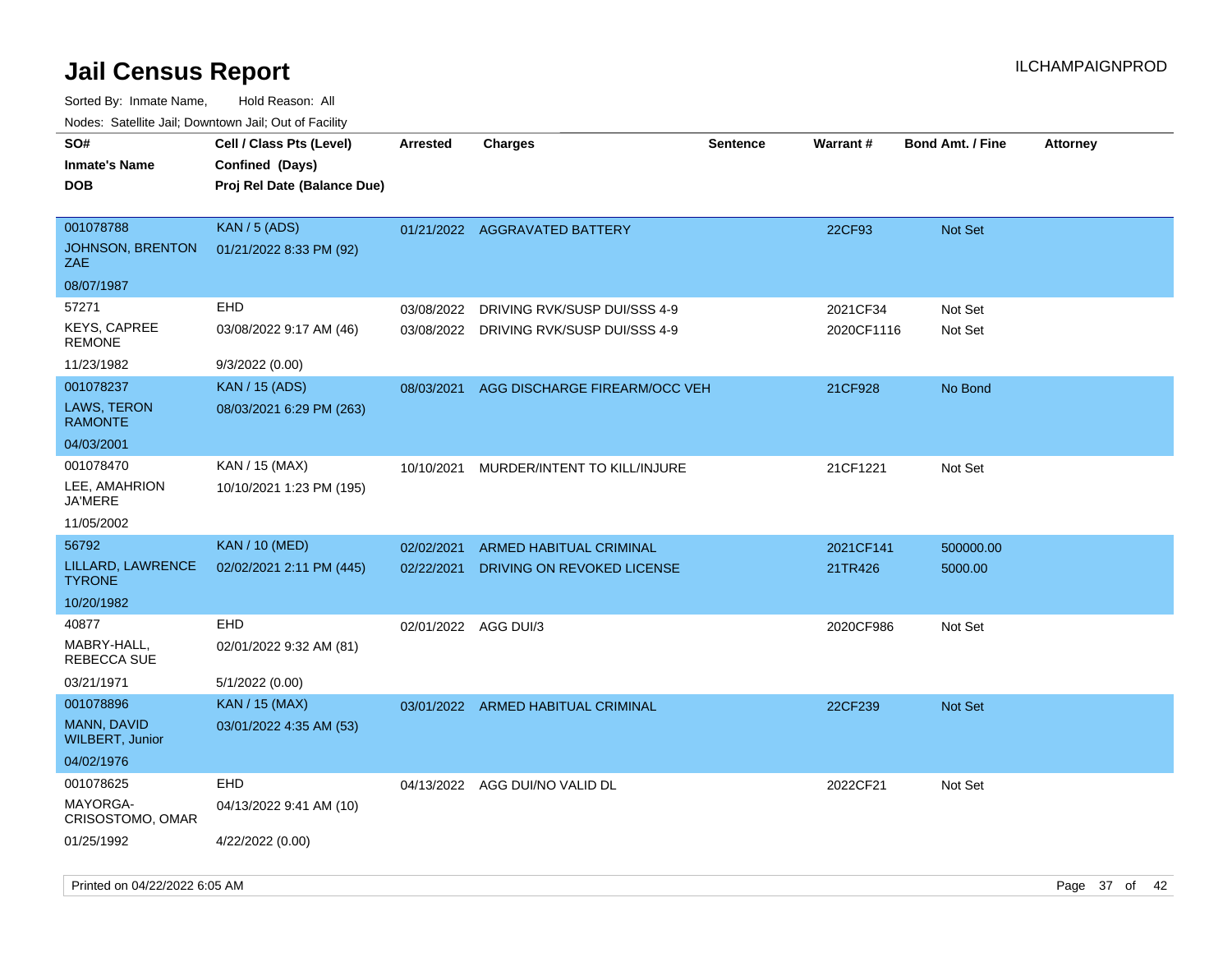Sorted By: Inmate Name, Hold Reason: All Nodes: Satellite Jail; Downtown Jail; Out of Facility

| voues. Salemie Jan, Downtown Jan, Out of Facility |                                           |                   |                                         |                 |             |                         |                 |
|---------------------------------------------------|-------------------------------------------|-------------------|-----------------------------------------|-----------------|-------------|-------------------------|-----------------|
| SO#                                               | Cell / Class Pts (Level)                  | <b>Arrested</b>   | <b>Charges</b>                          | <b>Sentence</b> | Warrant#    | <b>Bond Amt. / Fine</b> | <b>Attorney</b> |
| <b>Inmate's Name</b>                              | Confined (Days)                           |                   |                                         |                 |             |                         |                 |
| <b>DOB</b>                                        | Proj Rel Date (Balance Due)               |                   |                                         |                 |             |                         |                 |
|                                                   |                                           |                   |                                         |                 |             |                         |                 |
| 1004137                                           | KAN / 15 (MAX)                            |                   | 02/14/2022 AGG CRIM SEX ABUSE/VIC 13-17 |                 | 22CF165     | 250000.00               |                 |
|                                                   | MCDONALD, DAVON D 02/14/2022 4:21 PM (68) |                   |                                         |                 |             |                         |                 |
| 11/08/1992                                        |                                           |                   |                                         |                 |             |                         |                 |
| 001078575                                         | KAN / 10 (MED)                            | 11/09/2021        | <b>GUNRUNNING</b>                       |                 | 21CF1330    | 750000.00               |                 |
| MCLAURIN, KEYON A                                 | 11/09/2021 12:41 PM (165)                 |                   |                                         |                 |             |                         |                 |
|                                                   |                                           |                   |                                         |                 |             |                         |                 |
| 11/19/2002                                        |                                           |                   |                                         |                 |             |                         |                 |
| 1011046                                           | <b>KAN / 15 (ADS)</b>                     | 04/10/2021        | ATTEMPT (FIRST DEGREE MURDER)           |                 | 21CF392     | <b>Not Set</b>          |                 |
| <b>MILES, DARRION</b><br><b>ANTONIO KEVONTA</b>   | 04/11/2021 12:46 AM (377)                 | 03/24/2022 MURDER |                                         |                 | 22CF346     | <b>Not Set</b>          |                 |
| 03/18/1990                                        |                                           |                   |                                         |                 |             |                         |                 |
| 001077278                                         | KAN / 15 (MAX)                            | 10/06/2020        | MURDER/INTENT TO KILL/INJURE            |                 | 2020CF146   | 2000000.00              |                 |
| MILLER, D'ANDRE                                   | 10/06/2020 12:49 PM (564)                 | 10/06/2020        | AGG FLEEING POLICE/21 MPH OVER          |                 | 2019CF1171  | 50000.00                |                 |
| 09/08/1986                                        |                                           |                   |                                         |                 |             |                         |                 |
| 001078712                                         | <b>KAN / 10 (MED)</b>                     | 12/23/2021        | AGG DISCH FIREARM/1ST AID PERS          |                 | 21CF1581    | Not Set                 |                 |
| MONTGOMERY,<br>RASHARD MYKI                       | 12/23/2021 4:27 PM (121)                  |                   |                                         |                 |             |                         |                 |
| 11/05/2001                                        |                                           |                   |                                         |                 |             |                         |                 |
| 1026477                                           |                                           |                   |                                         |                 |             |                         |                 |
|                                                   | KAN / 15 (ADS)                            | 09/21/2021        | AGG DISCHARGE FIREARM/OCC VEH           |                 | 21CF1138    | Not Set                 |                 |
| NEWBILL, DEVONTRE<br>LAMONT                       | 09/21/2021 2:27 AM (214)                  | 09/22/2021        | PROBATION VIOLATION                     |                 | 20CF577     | Not Set                 |                 |
| 11/22/1993                                        |                                           |                   |                                         |                 |             |                         |                 |
| 1072907                                           | <b>KAN</b>                                | 07/14/2021        | ATTEMPT (FIRST DEGREE MURDER)           |                 | 2021-CF-832 | 2000000.00              |                 |
| NIKOLAEV, YEVGENIY                                | 07/14/2021 10:10 PM (283)                 | 07/14/2021        | CRIMINAL DAMAGE <\$500/SCHOOL           |                 | 2021CF840   | 5000.00                 |                 |
|                                                   |                                           |                   |                                         |                 |             |                         |                 |
| 10/06/1983                                        |                                           |                   |                                         |                 |             |                         |                 |
| 001078558                                         | KAN / 10 (MED)                            | 11/03/2021        | UNLAWFUL USE OF A WEAPON                | 3y (DOC)        | 21CF1352    | Not Set                 |                 |
| PARRISH, DOMINIC<br><b>WALTER</b>                 | 11/03/2021 1:25 PM (171)                  |                   |                                         |                 |             |                         |                 |
| 00/00/0004                                        |                                           |                   |                                         |                 |             |                         |                 |

08/23/2001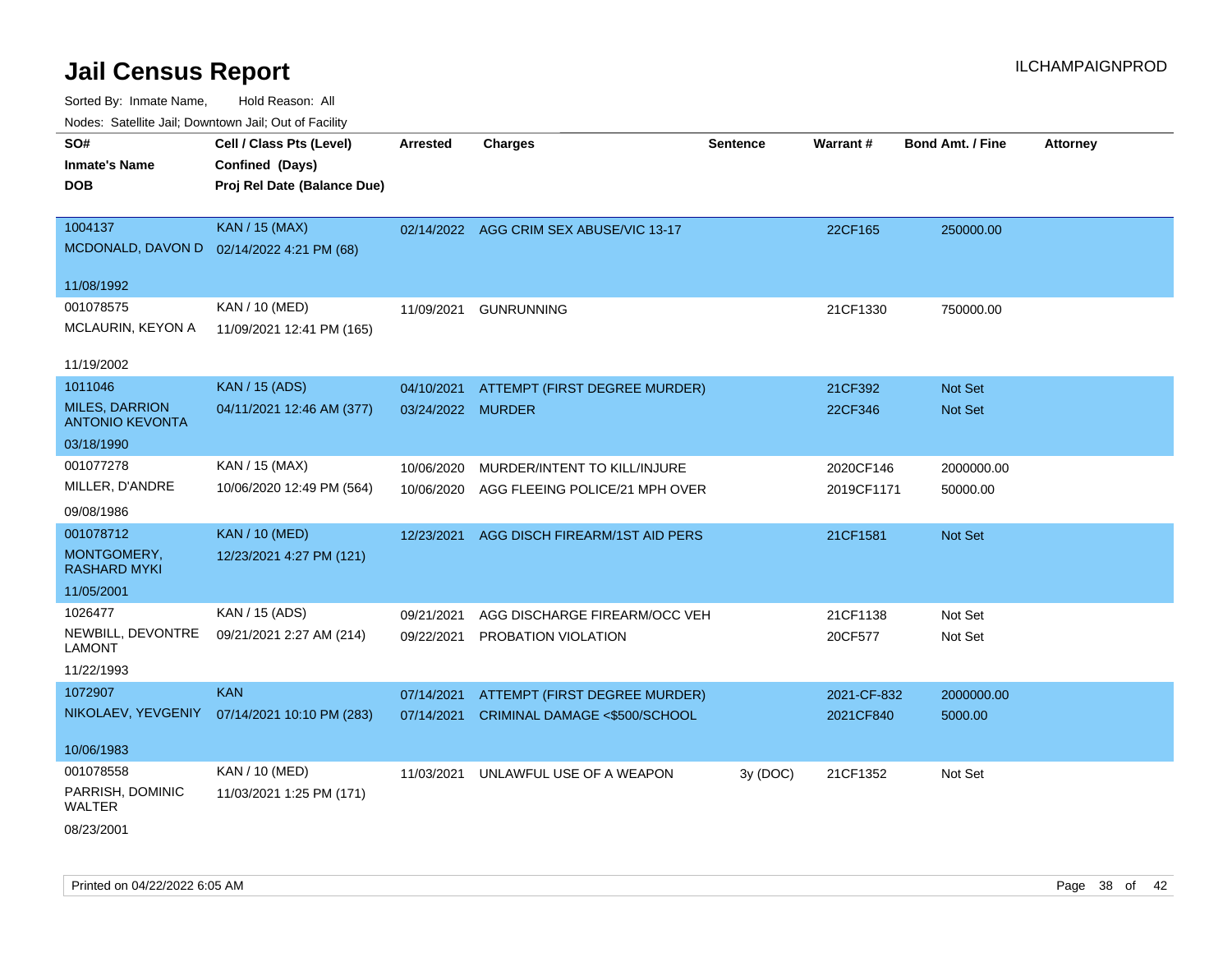| rioucs. Odichilc Jah, Downtown Jah, Out of Facility |                                               |                 |                                          |                 |             |                         |                 |
|-----------------------------------------------------|-----------------------------------------------|-----------------|------------------------------------------|-----------------|-------------|-------------------------|-----------------|
| SO#                                                 | Cell / Class Pts (Level)                      | <b>Arrested</b> | <b>Charges</b>                           | <b>Sentence</b> | Warrant#    | <b>Bond Amt. / Fine</b> | <b>Attorney</b> |
| <b>Inmate's Name</b>                                | Confined (Days)                               |                 |                                          |                 |             |                         |                 |
| <b>DOB</b>                                          | Proj Rel Date (Balance Due)                   |                 |                                          |                 |             |                         |                 |
|                                                     |                                               |                 |                                          |                 |             |                         |                 |
| 001078063                                           | <b>KAN / 15 (MAX)</b>                         | 06/15/2021      | <b>ROBBERY</b>                           |                 | 2021CF159   | 25000.00                |                 |
|                                                     | PERRY, ROBERT Junior 06/15/2021 4:37 PM (312) | 06/15/2021      | AGG CRIM SEX ASSAULT/WEAPON              |                 | 2021CF678   | 1000000.00              |                 |
|                                                     |                                               |                 |                                          |                 |             |                         |                 |
| 12/21/1990                                          |                                               |                 |                                          |                 |             |                         |                 |
| 001078799                                           | KAN / 10 (MED)                                |                 | 01/27/2022 FIREARM/FOID INVALID/NOT ELIG |                 | 22CF116     | Not Set                 |                 |
| PURNELL, MARKISE<br><b>MONROE</b>                   | 01/27/2022 9:50 AM (86)                       |                 |                                          |                 |             |                         |                 |
| 07/13/2002                                          |                                               |                 |                                          |                 |             |                         |                 |
| 001077614                                           | KAN / 15 (MAX)                                |                 | 01/17/2021 ATTEMPT (FIRST DEGREE MURDER) |                 | 21CF66      | <b>Not Set</b>          |                 |
| <b>DEVON</b>                                        | ROBINSON, DONTRELL 01/17/2021 3:08 PM (461)   |                 |                                          |                 |             |                         |                 |
| 09/22/2002                                          |                                               |                 |                                          |                 |             |                         |                 |
| 1061216                                             | KAN / 10 (MED)                                | 06/22/2021      | <b>HOME INVASION/FIREARM</b>             |                 | 21CF727     | Not Set                 |                 |
| RUNGE, ANDRE<br><b>MARSEAN</b>                      | 06/22/2021 4:42 PM (305)                      |                 |                                          |                 |             |                         |                 |
| 12/05/1997                                          |                                               |                 |                                          |                 |             |                         |                 |
| 650295                                              | <b>PIA / 50 (MAX)</b>                         | 04/22/2020      | <b>CRIMINAL SEXUAL ASSAULT</b>           |                 | 2020-CF407  | 750000.00               |                 |
| SANDAGE, JERALD                                     | 04/22/2020 6:30 AM (731)                      | 04/22/2020      | <b>CRIMINAL SEXUAL ASSAULT</b>           |                 | 2020-CF408  | 750000.00               |                 |
| <b>EUGENE</b>                                       |                                               | 04/22/2020      | <b>CRIMINAL SEXUAL ABUSE</b>             |                 | 2020-CF409  | 750000.00               |                 |
| 06/07/1971                                          |                                               | 04/22/2020      | <b>CRIMINAL SEXUAL ASSAULT</b>           |                 | 2020-CF410  | 750000.00               |                 |
|                                                     |                                               | 04/22/2020      | OFFICIAL MISCONDUCT                      |                 | 2019-CF1811 | 25000.00                |                 |
| 59178                                               | KAN / 15 (MAX)                                | 12/13/2021      | AGG DISCHARGE FIREARM/OCC VEH            |                 | 21CF1274    | 1500000.00              |                 |
| SANDERS, MICHAEL<br>JEAN                            | 12/13/2021 4:17 PM (131)                      |                 |                                          |                 |             |                         |                 |
| 12/22/1967                                          |                                               |                 |                                          |                 |             |                         |                 |
| 001078704                                           | <b>KAN</b> / 15 (MAX)                         | 12/21/2021      | MURDER/INTENT TO KILL/INJURE             |                 | 21CF1575    | <b>Not Set</b>          |                 |
| SHORTER, JAQUAN<br><b>MAURICE</b>                   | 12/23/2021 1:23 AM (121)                      |                 |                                          |                 |             |                         |                 |
| 10/08/1998                                          |                                               |                 |                                          |                 |             |                         |                 |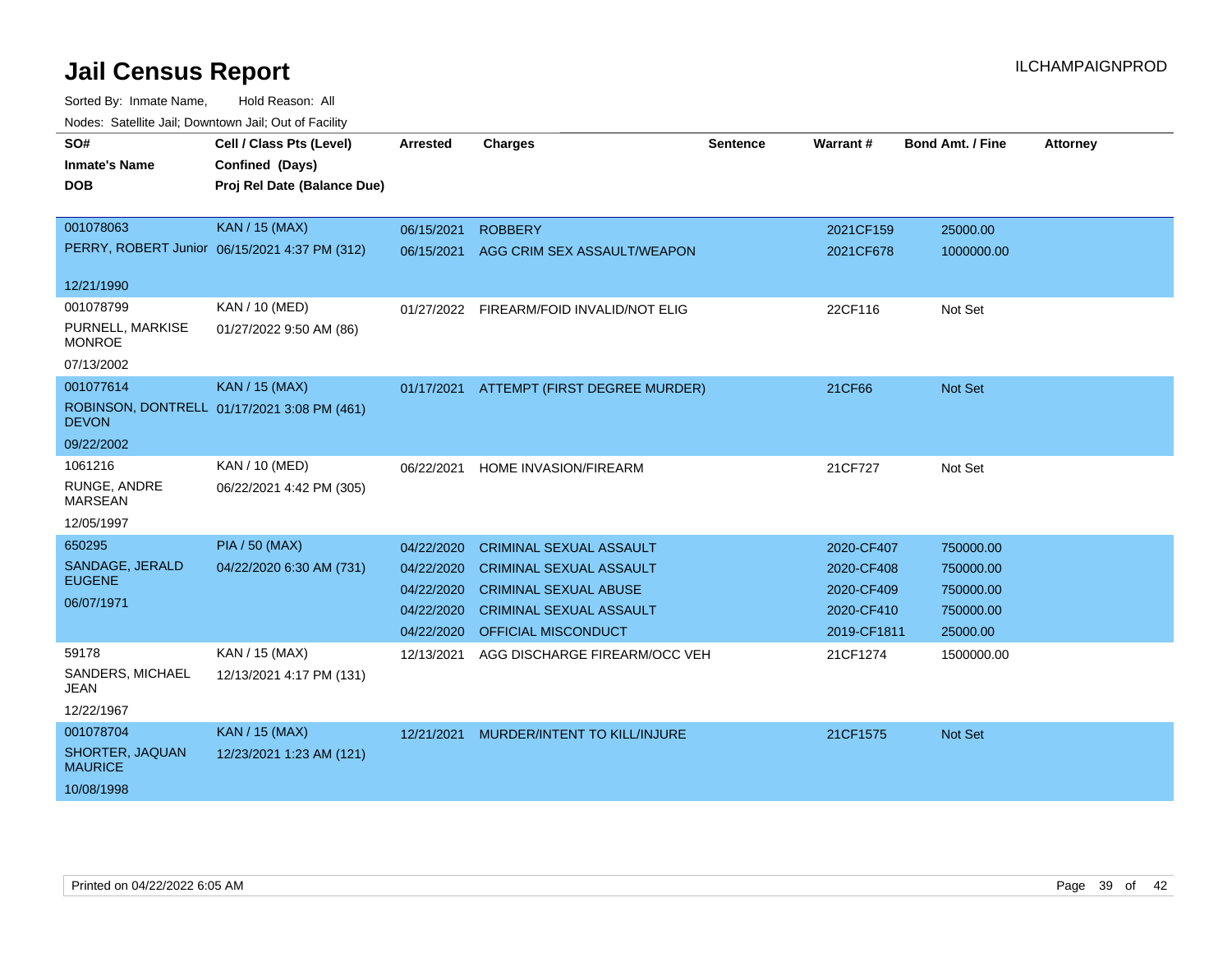Sorted By: Inmate Name, Hold Reason: All Nodes: Satellite Jail; Downtown Jail; Out of Facility

| SO#                              | Cell / Class Pts (Level)                      | <b>Arrested</b> | <b>Charges</b>                          | <b>Sentence</b> | Warrant#   | <b>Bond Amt. / Fine</b> | <b>Attorney</b> |
|----------------------------------|-----------------------------------------------|-----------------|-----------------------------------------|-----------------|------------|-------------------------|-----------------|
| <b>Inmate's Name</b>             | Confined (Days)                               |                 |                                         |                 |            |                         |                 |
| DOB                              | Proj Rel Date (Balance Due)                   |                 |                                         |                 |            |                         |                 |
|                                  |                                               |                 |                                         |                 |            |                         |                 |
| 1062194                          | <b>KAN / 15 (MAX)</b>                         | 02/27/2020      | MURDER/OTHER FORCIBLE FELONY            |                 | 20CF-247   | 1000000.00              |                 |
| SIMMONS, MICHAEL<br><b>JAMAL</b> | 02/27/2020 1:11 PM (786)                      | 09/23/2020      | AGG BATTERY/DISCHARGE FIREARM           |                 | 20CF1061   | <b>Not Set</b>          |                 |
| 11/03/1997                       |                                               |                 |                                         |                 |            |                         |                 |
| 1038158                          | KAN / 10 (MED)                                |                 | 02/04/2022 CRIMINAL SEX ASSAULT/CONSENT |                 | 22CF146    | Not Set                 |                 |
| SMITH, RASHAD<br><b>JARECE</b>   | 02/04/2022 11:42 PM (78)                      |                 |                                         |                 |            |                         |                 |
| 09/16/1995                       |                                               |                 |                                         |                 |            |                         |                 |
| 001077868                        | <b>KAN / 15 (MAX)</b>                         | 04/21/2021      | ARMED ROBBERY/ARMED W/FIREARM           |                 | 21CF445    | Not Set                 |                 |
| SPEARMENT,<br><b>KENTRELL</b>    | 04/21/2021 9:48 PM (367)                      | 08/19/2021      | FLEEING/ATTEMPT ELUDE OFFICER           |                 | 2021TR1053 | 1000.00                 |                 |
| 01/21/2002                       |                                               |                 |                                         |                 |            |                         |                 |
| 001078182                        | EHD / 5 (MIN)                                 | 12/20/2021      | DRIVING ON REVOKED LICENSE              |                 | 2021CF800  | No Bond                 |                 |
| STRONG, KEVIN<br>GARDNER         | 12/20/2021 4:34 PM (124)                      |                 |                                         |                 |            |                         |                 |
| 02/12/1963                       | 6/18/2022 (0.00)                              |                 |                                         |                 |            |                         |                 |
| 65920                            | <b>KAN / 15 (MAX)</b>                         | 12/21/2021      | ARMED ROBBERY/ARMED W/FIREARM           |                 | 21CF1543   | 100000.00               |                 |
| TAPSCOTT,<br><b>CORNELIUS</b>    | 12/21/2021 10:57 PM (123)                     |                 |                                         |                 |            |                         |                 |
| 07/14/1985                       |                                               |                 |                                         |                 |            |                         |                 |
| 1046632                          | KAN / 15 (MAX)                                | 09/14/2021      | ARMED VIOLENCE/CATEGORY II              |                 | 21CF912    | 750000.00               |                 |
|                                  | TATE, JAVON MARQUIS 09/14/2021 12:10 PM (221) |                 |                                         |                 |            |                         |                 |
| 08/10/1996                       |                                               |                 |                                         |                 |            |                         |                 |
| 1033031                          | <b>KAN / 15 (MAX)</b>                         | 08/19/2020      | *AGG BATTERY W/FIREARM/PERSON           |                 | 2020-CF923 | 500000.00               |                 |
| TOMS, ANDREW<br><b>CHUCKY</b>    | 08/19/2020 5:59 PM (612)                      |                 |                                         |                 |            |                         |                 |
| 09/28/1978                       |                                               |                 |                                         |                 |            |                         |                 |
| 1004142                          | KAN / 15 (MAX)                                | 10/27/2021      | POSSESSION OF METH/15<100GRAMS          |                 | 2021CF1298 | 1500000.00              |                 |
| TOY, KAYON LARENZ                | 10/22/2021 1:01 PM (183)                      |                 |                                         |                 |            |                         |                 |
|                                  |                                               |                 |                                         |                 |            |                         |                 |

09/12/1991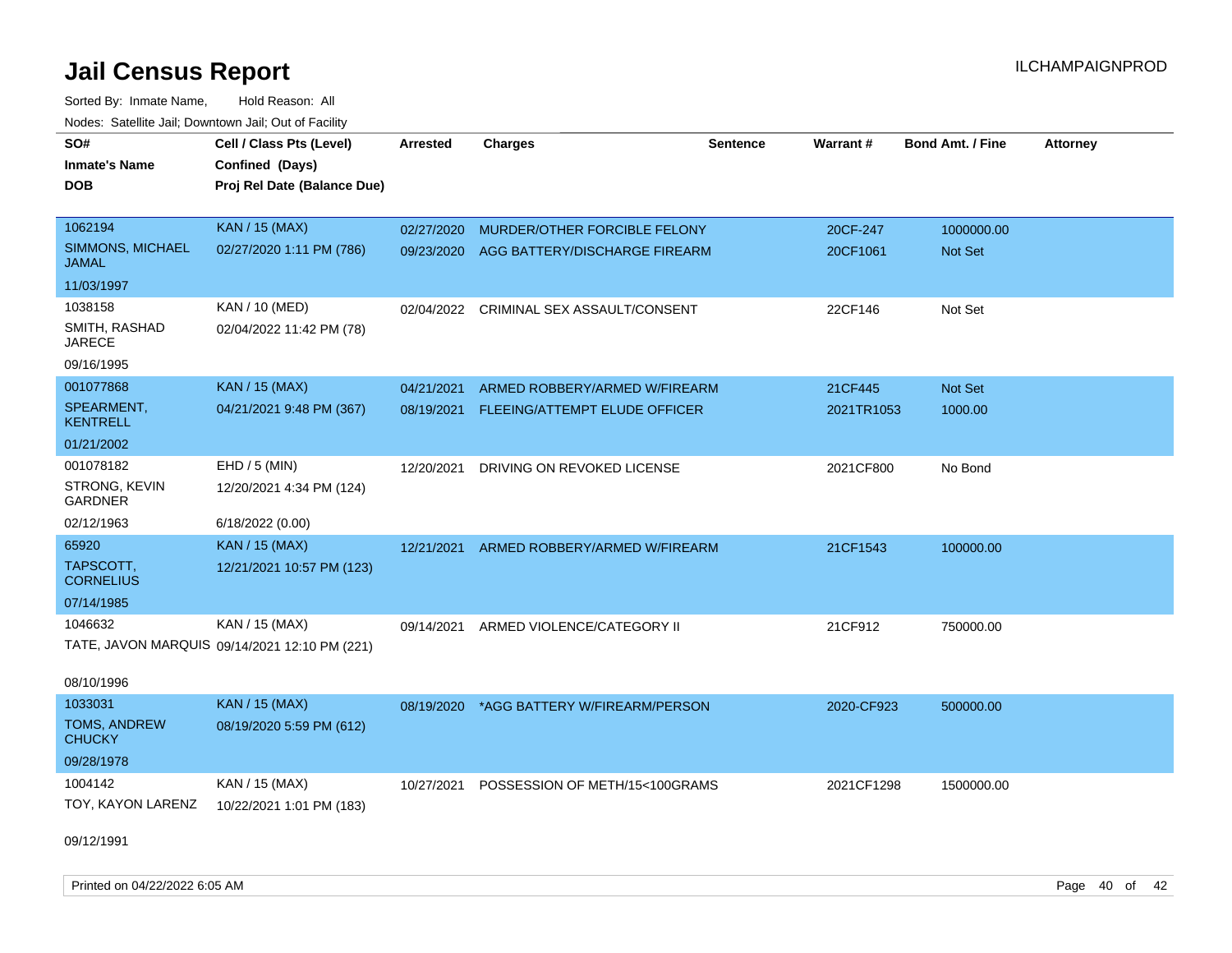| SO#                                        | Cell / Class Pts (Level)                       | <b>Arrested</b> | <b>Charges</b>                          | <b>Sentence</b> | <b>Warrant#</b> | <b>Bond Amt. / Fine</b> | <b>Attorney</b> |
|--------------------------------------------|------------------------------------------------|-----------------|-----------------------------------------|-----------------|-----------------|-------------------------|-----------------|
| <b>Inmate's Name</b><br><b>DOB</b>         | Confined (Days)<br>Proj Rel Date (Balance Due) |                 |                                         |                 |                 |                         |                 |
|                                            |                                                |                 |                                         |                 |                 |                         |                 |
| 001078386                                  | <b>KAN / 10 (MED)</b>                          | 09/14/2021      | POSSESSION OF STOLEN FIREARM            | 3y (DOC)        | 2021CF1099      | No Bond                 |                 |
| <b>TURNER, AMARIO</b>                      | 09/14/2021 11:42 PM (221)                      |                 |                                         |                 |                 |                         |                 |
| 09/23/2002                                 |                                                |                 |                                         |                 |                 |                         |                 |
| 961786                                     | KAN / 15 (ADS)                                 |                 | 01/24/2022 ARMED HABITUAL CRIMINAL      |                 | 22CF104         | Not Set                 |                 |
| WARREN, DESIE<br><b>ARNEZ</b>              | 01/24/2022 7:23 AM (89)                        |                 |                                         |                 |                 |                         |                 |
| 04/28/1988                                 |                                                |                 |                                         |                 |                 |                         |                 |
| 1062558                                    | <b>KAN / 10 (MED)</b>                          | 10/02/2021      | FELON POSS/USE WEAPON/FIREARM           |                 | 21CF1185        | Not Set                 |                 |
| <b>WELLS, JIAMANTE</b><br><b>AMORE</b>     | 10/02/2021 8:29 PM (203)                       |                 |                                         |                 |                 |                         |                 |
| 09/02/1995                                 |                                                |                 |                                         |                 |                 |                         |                 |
| 1002033                                    | KAN / 15 (MAX)                                 | 09/08/2021      | DRIVING ON SUSPENDED LICENSE            |                 | 2019-TR-11944   | 5000.00                 |                 |
| <b>WEST, ANTONIO</b>                       | 09/08/2021 11:01 PM (227)                      | 09/08/2021      | ARMED ROBBERY/ARMED W/FIREARM           |                 | 2020-CF-1406    | 500000.00               |                 |
| <b>DEONTA</b>                              |                                                | 09/08/2021      | AGG UNLAWFUL USE OF WEAPON/VEH          |                 | 2021-CF-AWOW    | Not Set                 |                 |
| 04/15/1992                                 |                                                | 09/08/2021      | OBSTRCT JUSTICE/LEAVE STATE             |                 | 2021-CF-AWOW    | Not Set                 |                 |
|                                            |                                                | 09/08/2021      | ARMED VIOLENCE/CATEGORY I               |                 | 2021-CF-AWOW    | Not Set                 |                 |
| 1022068                                    | <b>KAN / 15 (ADS)</b>                          | 10/10/2021      | FELON POSS/USE WEAPON/FIREARM           |                 | 21CF1212        | Not Set                 |                 |
| <b>WILKINS, MICHAEL</b><br><b>CARL</b>     | 10/10/2021 5:07 AM (195)                       |                 |                                         |                 |                 |                         |                 |
| 07/10/1992                                 |                                                |                 |                                         |                 |                 |                         |                 |
| 001078709                                  | KAN / 15 (MAX)                                 | 12/22/2021      | ARMED VIOLENCE/CATEGORY I               |                 | 21CF1586        | Not Set                 |                 |
| WILLIAMS, DAVID LEE                        | 12/22/2021 11:00 AM (122)                      |                 |                                         |                 |                 |                         |                 |
| 12/18/1989                                 |                                                |                 |                                         |                 |                 |                         |                 |
| 1075313                                    | <b>KAN / 15 (ADS)</b>                          |                 | 01/29/2022 POSSESSION OF STOLEN FIREARM | 3y (DOC)        | 22CF132         | Not Set                 |                 |
| <b>WILLIAMS, EARDIS</b><br>ANTONIO, Junior | 01/29/2022 1:23 AM (84)                        |                 |                                         |                 |                 |                         |                 |
| 01/21/1999                                 |                                                |                 |                                         |                 |                 |                         |                 |